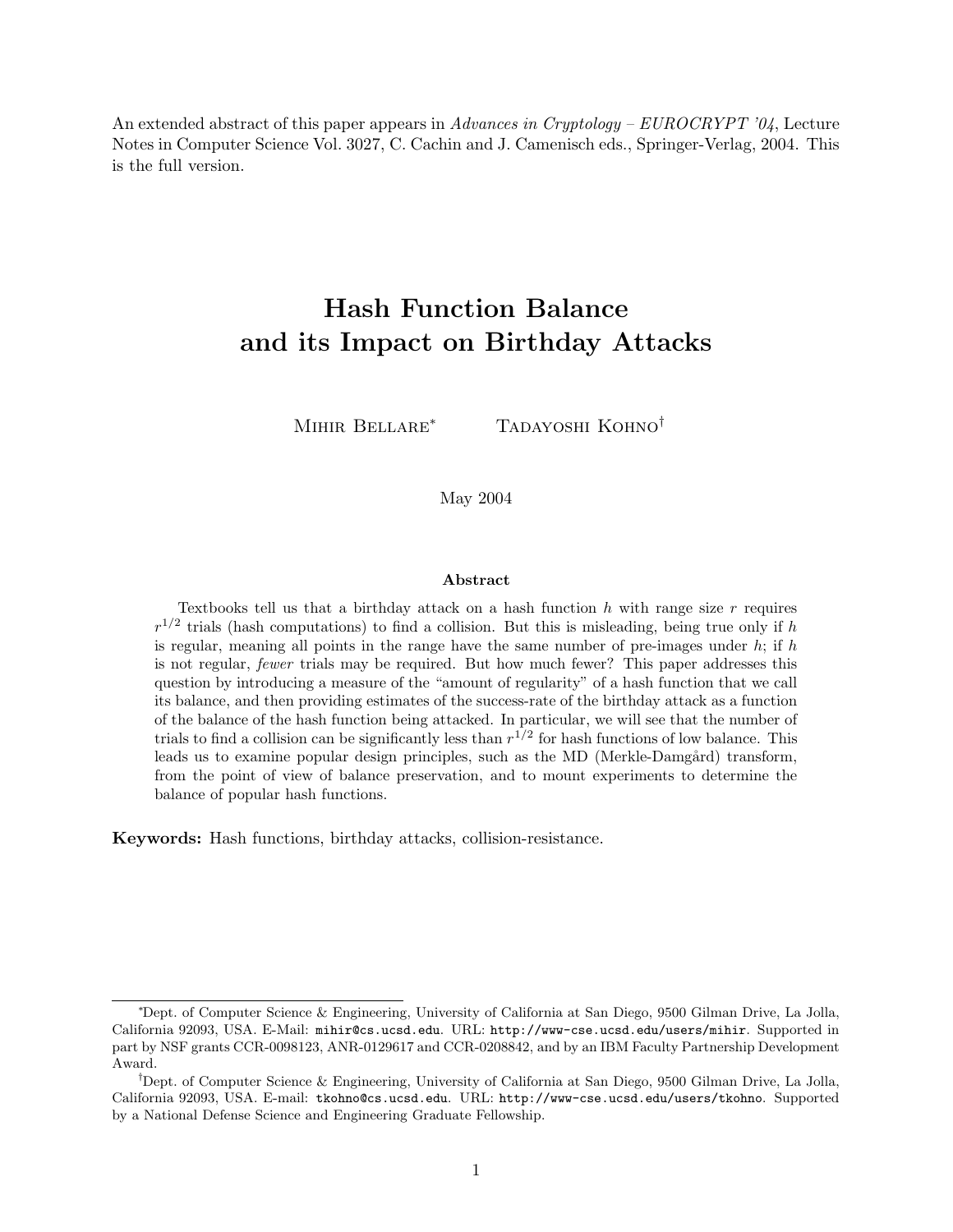# Contents

| 1                      | Introduction<br>$\boldsymbol{2}$                                                                                                                                                                                                                                          |                                        |  |  |
|------------------------|---------------------------------------------------------------------------------------------------------------------------------------------------------------------------------------------------------------------------------------------------------------------------|----------------------------------------|--|--|
| $\boldsymbol{2}$       | <b>Notation and Terminology</b><br>$\bf{5}$                                                                                                                                                                                                                               |                                        |  |  |
| 3                      | The attack and associated metrics<br>6                                                                                                                                                                                                                                    |                                        |  |  |
| 4                      | Approaches to the analysis of the birthday attack<br>7                                                                                                                                                                                                                    |                                        |  |  |
| 5                      | The Balance Measure and its Properties                                                                                                                                                                                                                                    | 8                                      |  |  |
| 6                      | Balance-based Analysis of the Birthday attack<br>6.1<br>6.2<br>6.3<br>6.4<br>6.5<br>6.6                                                                                                                                                                                   | 10<br>10<br>11<br>12<br>15<br>15<br>16 |  |  |
| 7                      | Special classes of hash functions<br>7.1<br>7.2<br>7.3<br>7.4<br>7.5                                                                                                                                                                                                      | 16<br>16<br>17<br>18<br>19<br>19       |  |  |
| 8                      | Does the MD transform preserve balance?                                                                                                                                                                                                                                   | 19                                     |  |  |
| 9                      | Extensions and variations<br>9.1<br>9.2<br>Variants of the attack end is not consider the set of the set of the set of the set of the set of the set of the set of the set of the set of the set of the set of the set of the set of the set of the set of the set of the | 22<br>22<br>24                         |  |  |
|                        | 10 The generalized birthday problem                                                                                                                                                                                                                                       | 24<br>25                               |  |  |
|                        | 11 Experiments on SHA-1                                                                                                                                                                                                                                                   | 26                                     |  |  |
| References<br>$\bf 27$ |                                                                                                                                                                                                                                                                           |                                        |  |  |
|                        | A The expected number of trials to find a collision                                                                                                                                                                                                                       | 28<br>29                               |  |  |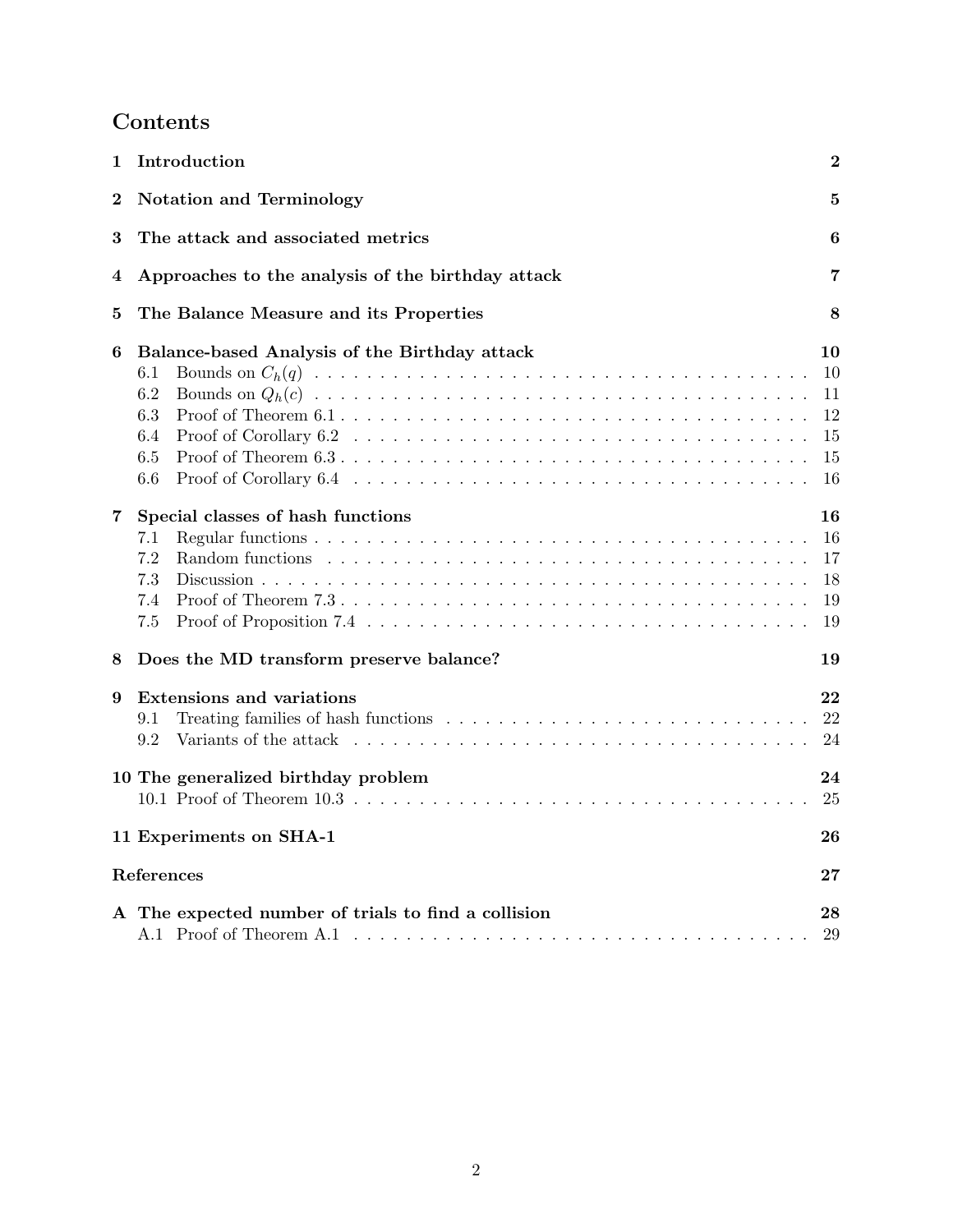## 1 Introduction

Let h:  $D \to R$  be a function, where the domain D and range R are finite sets. We say that h is a hash function if  $|D| > |R|$ . A collision for h is a pair x, y of distinct points in D for which  $h(x) = h(y)$ . Cryptographers are interested in hash functions that are collision-resistant, meaning it is computationally infeasible to find a collision. (Such functions have numerous uses, for example for digital signatures.) The best known general collision-finding attack is the so-called birthday attack. In this paper, we assess the performance and success rate of this attack.

THE BIRTHDAY ATTACK. In a birthday attack, we pick points  $x_1, \ldots, x_q$  from D and compute  $y_i = h(x_i)$  for  $i = 1, \ldots, q$ . The attack is successful if there is a pair  $i, j$  such that  $x_i, x_j$  form a collision for  $h$ . We call  $q$  the number of *trials*.

There are several variants of this attack which differ in the way the points  $x_1, \ldots, x_q$  are chosen (cf. [9, 15, 18, 20]). The one we consider is that they are chosen independently at random from D.

Picking random points from the domain may be prohibitive in the case of a hash function like SHA-1 [11] whose domain is the set of all strings of length at most  $2^{64}$ . In such cases we would simply attack the function  $h = SHA_n$ :  $\{0, 1\}^n \rightarrow \{0, 1\}^{160}$ , the restriction of SHA-1 to inputs of length  $n < 2^{64}$ , for some suitable value of n, say  $n = 161$ . This works because a collision for  $\text{SHA}_n$ is also a collision for SHA-1. This is to be understood henecforth in discussing attacks on hash functions like SHA-1.

We let  $C_h(q)$  be the probability that the birthday attack on hash function h:  $D \to R$  succeeds in finding a collision in  $q$  trials. We are interested in how this function grows with  $q$ .

CURRENT BELIEFS. It is generally stated that

$$
C_h(q) \approx \binom{q}{2} \cdot \frac{1}{r},\tag{1}
$$

where  $r = |R|$  is the size of the range of h and  $q \leq O(\sqrt{r})$ . This implies that a collision is expected in about  $r^{1/2}$  trials. In particular, it predicts that collisions in a hash function with output length m bits would take about  $2^{m/2}$  trials to find. This estimate is the basis for the choice of output length m, which is typically made just large enough to make  $2^{m/2}$  trials infeasible.

How is Equation (1) obtained? The apparent reasoning is to view the range points  $y_1, \ldots, y_q$ computed in the attack as being uniformly and independently distributed in R. Then the standard birthday phenomenon says that the probability that there exist distinct i, j such that  $y_i = y_j$  is, up to constant factors,  $\binom{q}{2}$  $\binom{q}{2}/r$ .

However, this argument is actually not correct, because the point  $h(x)$ , for x drawn at random from D, is not necessarily uniformly distributed in R. Rather, the probability that  $h(x)$  equals a particular range point y is  $|h^{-1}(y)|/|D|$ , where  $h^{-1}(y)$  is the set of all pre-images of y under h. So the range points computed in the attack are uniformly distributed over  $R$  if and only if h is regular, meaning every range point has the same number of pre-images under  $h<sup>1</sup>$ 

If h is not regular, then  $C_h(q)$  is actually *larger* than  $\binom{q}{2}$  $\binom{q}{2}/r$ , meaning that the attack would find a collision in *fewer* than the expected  $r^{1/2}$  trials. But how much fewer? Is there cause for concern? RANDOM FUNCTIONS. Before proceeding we note that there is another way that the perfomance of the birthday attack is often assessed, which is to consider the probability  $C_{D,R}^{\$}(q)$  that the birthday attack succeeds in  $q$  trials in the thought experiment where  $h$  is chosen at random from the set of all maps of D to R. One can show (cf. [7, 16] and Theorem 7.3) that  $C_{D,R}^{\$}(q) \approx \binom{q}{2}$  $\binom{q}{2}/r$ .

Now one might argue that a given, "good" hash function  $h$  has "random behavior" and hence

 $^{\rm 1}$  We refer the reader to Section 4 for more details.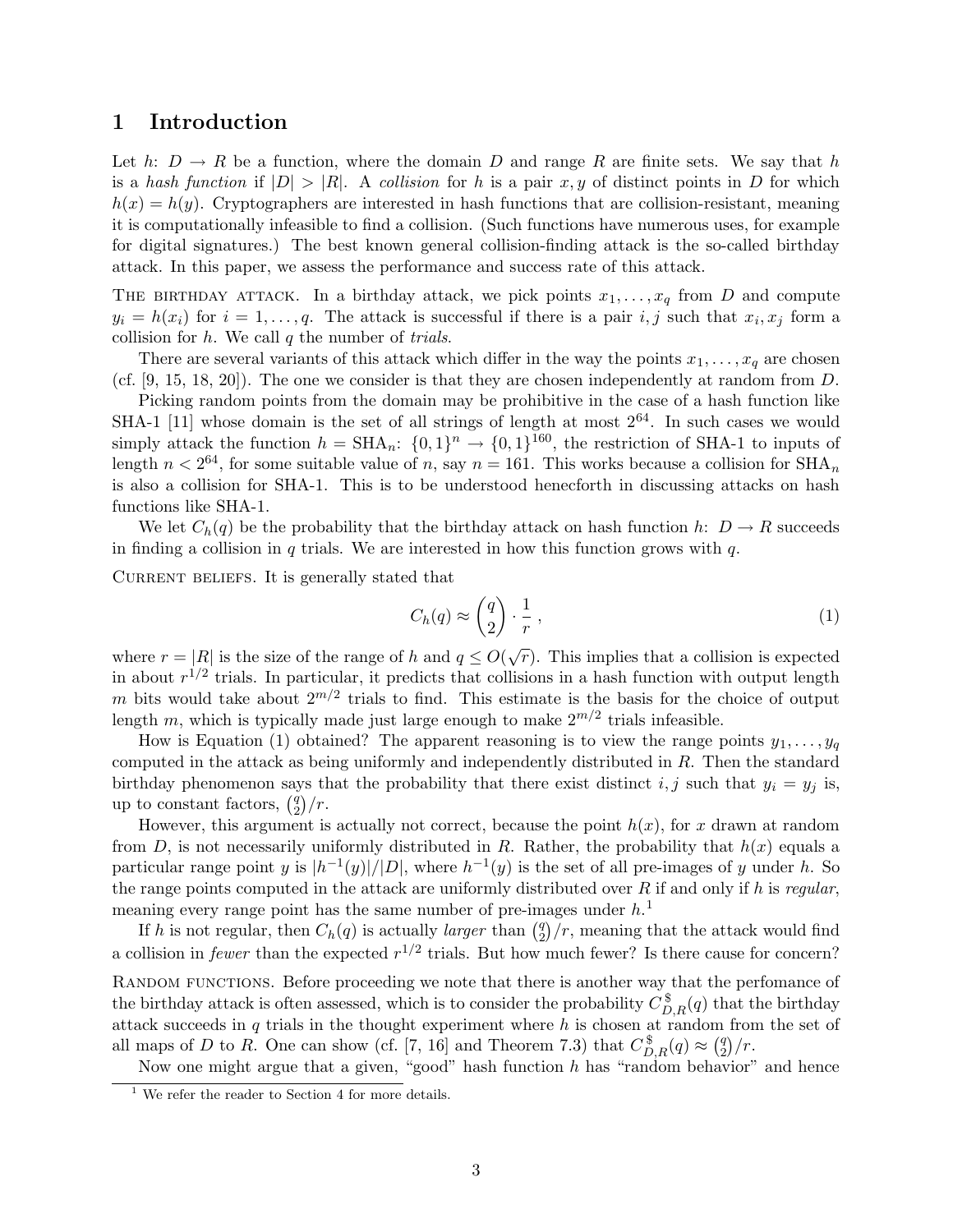$C_h(q)$  is also about  $\binom{q}{2}$  $\binom{q}{2}/r$  for such a h. This argument is however not mathematically sound. There is no sound definition of what it means to "have random behavior" and it is unclear a suitable one can be found. We end up not analyzing the given  $h$ , but rather analyzing an abstract and ideal object that ultimately has no connection to  $h$ , regardless of the design principles underlying h. Indeed, the analysis of the attack ignores the actual hash function entirely: whether it be MD5, SHA-1, RIPEMD-160 or some other function, there is no change in the analysis, for the latter looks at a random function.<sup>2</sup>

Our goal is to obtain results enabling is to assess  $C_h(q)$  for any given, specific h, rather than one chosen at random. Still, the random hash function model is something to keep in mind and we will return to it, in particular contrasting results there with our own, at several points in this paper.

This paper. To help answer questions such as those posed above, this paper begins by introducing a measure of the "amount of regularity" that we call the balance of a hash function. This is a real number between 0 and 1, with balance 1 indicating that the hash function is regular and balance 0 that it is a constant function, meaning as irregular as can be. We then provide quantitative estimates of the success-rate of the birthday attack as a function of the balance of the hash function being attacked. This yields a tool that has a variety of uses, and lends insight into various aspects of hash function design and parameter choices. For example, by analytically or experimentally estimating the balance of a particular hash function, we can tell how quickly the birthday attack on this hash function will succeed. Let us now look at all this in more detail.

THE BALANCE MEASURE. View the range R of hash function h:  $D \to R$  as consisting of  $r \geq 2$ points  $R_1, \ldots, R_r$ . For  $i = 1, \ldots, r$  we let  $h^{-1}(R_i)$  be the pre-image of  $R_i$  under h, meaning the set of all  $x \in D$  such that  $h(x) = R_i$ , and let  $d_i = |h^{-1}(R_i)|$  be the size of the pre-image of  $R_i$  under h. We let  $d = |D|$  be the size of the domain. We define the balance of h as

$$
\mu(h) = \log_r \left[ \frac{d^2}{d_1^2 + \dots + d_r^2} \right],
$$

where  $\log_r(\cdot)$  denotes the logarithm in base r. Proposition 5.2 says that the maximum balance of a hash function is 1 and is achieved when h is regular (meaning  $d_i = d/r$  for all i), while the minimum balance is 0 and is achieved when h is a constant function (meaning  $d_i = d$  for some i and  $d_j = 0$ for all  $j \neq i$ ). Thus regular functions are well-balanced and constant functions are poorly balanced, but there are lots of possibilities in between these extremes.

RESULTS. Theorem 6.1 and Corollary 6.2 say that, up to constant factors,  $3$ 

$$
C_h(q) = \begin{pmatrix} q \\ 2 \end{pmatrix} \cdot \frac{1}{r^{\mu(h)}} \,. \tag{2}
$$

Thus, a collision is expected in about  $r^{\mu(h)/2}$  trials. This indicates that the performance of the birthday attack can be characterized, quite simply and accurately, via the balance of the hash function h being attacked.

Note that when  $\mu(h) = 1$  (meaning, h is regular) then Equation (2) agrees with Equation (1). At the other extreme, when  $\mu(h) = 0$ , meaning h is a constant function, the attack finds collisions in  $O(1)$  trials. The value of the general result of Equation (2) is that it shows the full spectrum in between the extremes of regular and constant functions. For example the birthday attack on a

<sup>&</sup>lt;sup>2</sup> We clarify that we are not critiquing the (heuristic) design principle of attempting to make hash functions have random behavior, for this is crucial to obtain protection against cryptanalytic attacks. We are, rather, critiquing the value of the random hash function model as a way to assess security against attacks.

<sup>&</sup>lt;sup>3</sup> This assumes  $d \geq 2r$  and  $q \leq O(r^{\mu(h)/2})$ .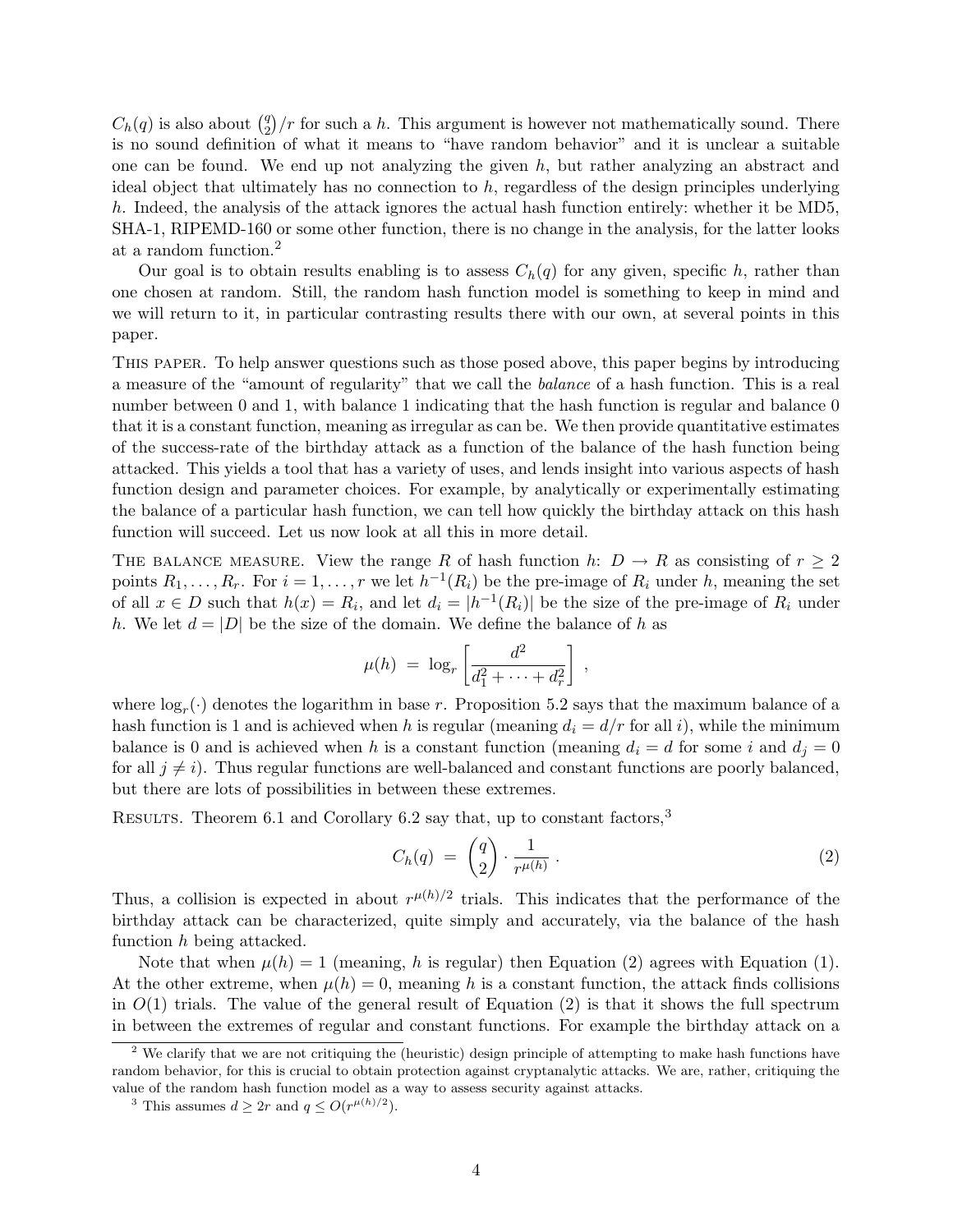hash function of balance  $\mu(h) = 1/2$  will find a collision in about  $r^{1/4}$  trials, which is significantly less than  $r^{1/2}$ .

Suppose we wish to design a hash function  $h$  for which the birthday attack is expected to take  $2^{80}$  trials. A consequence of our results above is that we must have  $r^{\mu(h)/2} \approx 2^{80}$ , meaning must choose the output-length of the hash function to be about  $160/\mu(h)$  bits. Thus to minimize outputlength we must maximize balance, meaning we would usually want to design hash functions that are almost regular (have balance close to one).

Above we said the output-length of the hash function should be "about"  $160/\mu(h)$  bits. The inexactitude here arises from the hidden constants underlying Equation (2), and leads us to another point. Our results provide both upper and lower bounds on  $C_h(q)$  that are tight in the sense of being within a constant factor of each other. We claim that it is important to have both upper and lower bounds, and the closer to each other the better, for this enables us to make calcluations like the one we just did with precision, choosing output lengths for hash functions large enough to prevent attacks without incurring costs from being larger than strictly necessary.

We clarify that the attacker does not need to know the balance of the hash function in order to mount the attack. (The attack itself remains the birthday attack outlined above.)

Random hash functions versus regular ones. It is interesting to note that from the point of view of security against birthday attacks, regular functions actually fare (slightly) better than random ones. This is illustrated by Proposition 7.4 which says that if h:  $D \to R$  is regular and  $d \ge 2r$  then  $C_{D,R}^{\$}(q) > (8/5) \cdot C_h(q).^4$ 

DOES THE MD TRANSFORM PRESERVE BALANCE? Given the above results we would like to be building hash functions that have high balance. We look at some elements of current design to see how well they reflect this requirement.

Hash functions like MD5 [12], SHA-1 [11] and RIPEMD-160 [8] are designed by applying the Merkle-Damgård (MD) [10, 6] transform to an underlying compression function. Designers could certainly try to ensure that the compression function is regular or has high balance, but this turns out not to be enough to ensure high balance of the hash function because Proposition 8.1 shows that the MD transform does not preserve regularity or maintain balance. (We give an example of a compression function that has balance one, yet the hash function resulting from the MD transform applied to this compression function has balance zero.)

Proposition 8.2 is more positive, showing that regularity not only of the compression function but also of certain associated functions does suffice to guarantee regularity of the hash function. But Proposition 8.3 notes that if the compression and associated functions have even minor deviations from regularity, meaning balance that is high but not equal to one, then the MD transform can amplify the imbalance and result in a hash function with very low balance.

Given that a random compression function has balance close to but not equal to one, and we expect practical compression functions to be similar, our final conclusion is that we cannot recommend, as a general design principle, attempting to ensure high balance of a hash function by only establishing some properties of the compression function and hoping the MD transform does the rest.

We stress that none of this implies any weaknesses in specific existing hash functions such as those mentioned above. But it does indicate a weakness in the MD transform based design principle from the point of view of ensuring high balance, and means that if we want to ensure or verify

We clarify that we are not saying that random functions fare poorly against the birthday attack: in fact, as we noted above,  $C_{D,R}^{\$}(q) \approx \binom{q}{2}/r$  (cf. [16, 7] and Theorem 7.3). Rather we are noting, as a mathematical curiosity and because it might seem counter-intuitive, that regular functions actually fare even better. This is explained and discussed more in Section 7.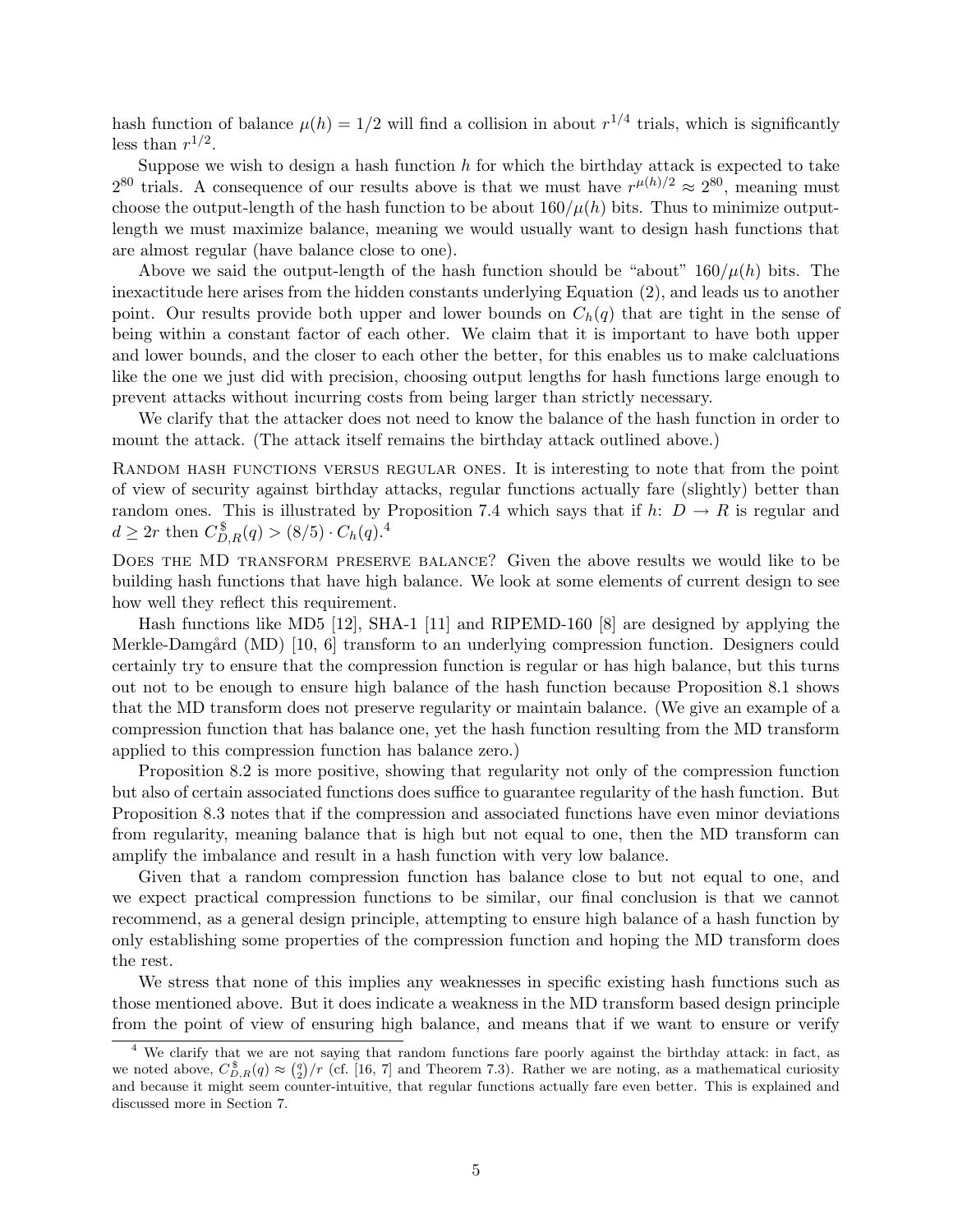high balance of a hash function we might be forced to analyze it directly rather than being able to concentrate on the possibly simpler task of analyzing the compression function. We turn next to some preliminary experimental work in this vein with SHA-1.

EXPERIMENTING WITH SHA-1. The hash function SHA-1 was designed with the goal that the birthday attack threshold is about  $2^{80}$  trials. As per the above, this goal would only be met if the balance of the hash function was close to one. More precisely, letting  $\text{SHA}_n$ :  $\{0, 1\}^n \to \{0, 1\}^{160}$ denote the restriction of SHA-1 to inputs of length  $n < 2^{64}$ , we would like to know whether  $\text{SHA}_n$ has balance close to one for practical values of n, since otherwise a birthday attack on  $\text{SHA}_n$  will find a collision for SHA-1 in less than  $2^{80}$  trials.

The balance of  $\text{SHA}_n$  is however hard to compute, and even to estimate experimentally, when *n* is large. Section 11 however reports on some experiments that compute  $\mu(\text{SHA}_{32;t_1...t_2})$  for small values of  $t_2 - t_1$ , where  $SHA_{n,t_1...t_2}$ :  $\{0,1\}^n \rightarrow \{0,1\}^{t_2-t_1+1}$  is the function which returns the  $t_1$ -th through  $t_2$ -th output bits of  $\text{SHA}_n$ . The computed values for  $\mu(\text{SHA}_{32;t_1...t_2})$  are extremely close to what one would expect from a random function with the same domain and range. Toward estimating the balance of  $\text{SHA}_n$  for larger values of n, Section 11 reports on some experiments on  $\text{SHA}_{n,t_1...t_2}$  for larger n. Broadly speaking, the experiments indicate that these functions have high balance. This can be taken as some indication that  $\text{SHA}_n$  also has high balance, meaning SHA-1 is well-designed from the balance point of view.

REMARKS. We clarify that while high balance is a necessary requirement for a collision-resistant hash function, it is certainly not sufficient. It is easy to give examples of high-balance hash functions for which it easy to find collisions. High balance is just one of many design criteria that designers should consider.

We also clarify that this paper does not uncover any weaknesses, or demonstrate improved performance of birthday attacks, on any specific, existing hash functions such as those mentioned above. However it provides analytical tools that contribute toward the goal of better understanding the security of existing hash functions or building new ones, and suggests a need to put more effort into estimating the balance of existing hash functions to see whether weaknesses exist.

WHAT TEXTBOOKS SAY. It is informative to briefly survey what textbooks say about the birthday attack on hash functions.

Stinson, in the first edition of his book [15], shows that Equation (1) is true under the assumption that h is regular. There is no information regarding the case where  $h$  is not regular.

In the second edition of his book [16], Stinson drops this result in favor of an analysis in the random oracle model [4], showing that  $C_{D,R}^{\$}(q) \approx \binom{q}{2}$  $\binom{q}{2}/r$ . (Our Theorem 7.3 is a more precise version of this statement, with bounds rather than approximate equalities.) Delfs and Knebl [7] also assume that  $h$  is random. The weakness of these results, as noted above, is that an analysis for random functions ultimately provides no real information or guarantees about what happens with a specific real function.

Buchmann's discussion of the attack says: "We assume that strings from the domain can be chosen such that the distribution on the corresponding hash values is the uniform distribution" [5]. Under this assumption he correctly argues Equation (1), but it is unclear how to realize this assumption unless  $h$  is regular.

Stallings [14, Section 11.5] says "the strength of a hash function against brute-force attacks depends solely on the length of the hash code produced by the algorithm." This is wrong. (The strength does depend on the length of the hash code, but not solely on this). Schneier [13, Section 7.4] says that to prevent birthday attacks one should choose the output length  $m$  large enough that  $2^{m/2}$  trials is infeasible, without giving any indication that this is not true in general but only if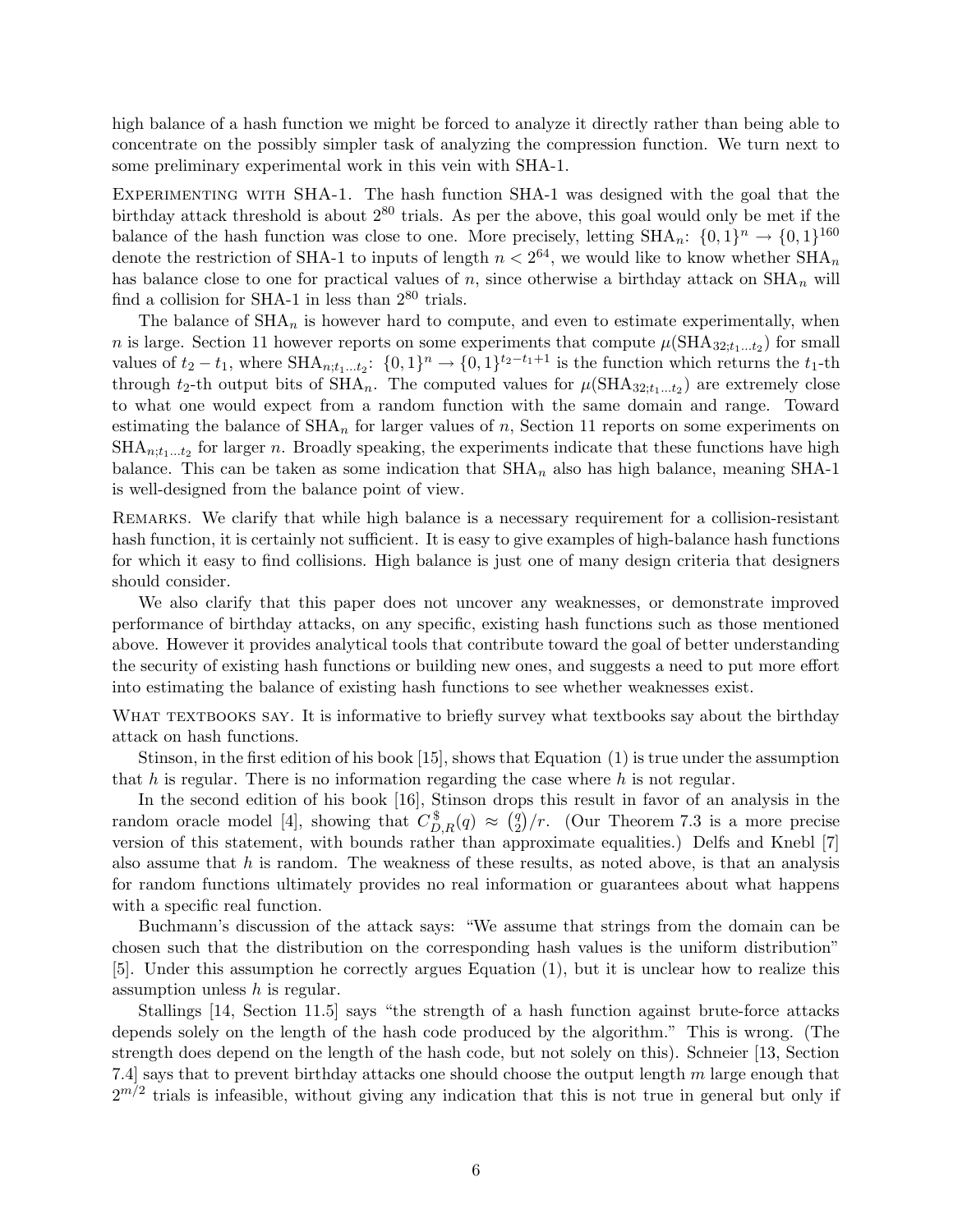For  $i = 1, \ldots, q$  do  $x_i \stackrel{\$}{\leftarrow} D$ ;  $y_i \leftarrow h(x_i)$ If  $(\exists j : j < i \& y_i = y_j \& x_i \neq x_j)$  then return  $x_i, x_j$  EndIf EndFor Return ⊥

Figure 1: Birthday attack on a hash function h:  $D \to R$ . The integer  $q \geq 2$  is the number of trials. The attack either returns a collision for h, or the symbol  $\perp$  to indicate it did not find one. When the highlighted text is omitted, the attack becomes one to find possibly trivial collisions rather than collisions.

the hash function is random or regular. Later [13, Section 18.1] he says: "Most practical one-way hash functions produce 128-bit hashes. This forces anyone attempting the birthday attack to hash  $2^{64}$  random documents to find two that hash to the same value." This is wrong in that the mere fact that the output-length is 128 bits does not force the attacker to use  $2^{64}$  trials. (That is only true if h is regular or random.)

# 2 Notation and Terminology

We let  $\mathbb{N} = \{1, 2, 3, \ldots\}$  denote the set of positive integers. If n is a non-negative integer then we let  $[n] = \{1, \ldots, n\}$ . If S is a set then |S| denotes its size, and  $s \stackrel{\$}{\leftarrow} S$  denotes the operation of picking a random element of S and denoting it by s.

We denote by h:  $D \to R$  a function mapping domain D to range R, and throughout the paper we assume that R has size at least two. We usually let  $d = |D|$  and  $r = |R|$ . We say that h is a hash function if  $d > r$ . A collision for h is a pair  $x_1, x_2$  of points in D such that  $x_1 \neq x_2$ but  $h(x_1) = h(x_2)$ . A possibly trivial collision for h is a pair  $x_1, x_2$  of points in D such that  $h(x_1) = h(x_2)$ . (That is, unlike for a collision, we do not require  $x_1 \neq x_2$ ). For any  $y \in R$  we let

$$
h^{-1}(y) = \{ x \in D : h(x) = y \} .
$$

We say that h is regular if  $|h^{-1}(y)| = d/r$  for every  $y \in R$ .

## 3 The attack and associated metrics

The attack we consider is presented in Figure 1. It picks points  $x_1, x_2, \ldots, x_q$  independently at random from the domain D of the given hash function h:  $D \to R$ . If two of these points form a collision for h they are returned, and if no collision is found the attack returns  $\perp$ . (Variants of the attack, that differ in the way the points  $x_1, x_2, \ldots, x_q$  are chosen, are discussed in Section 9.2). We say that the attack was successful if it returns a collision. We refer to the integer  $q \geq 2$  as the number of trials. We are interested in the following quantities associated to h via this attack.

**Definition 3.1** Let h:  $D \to R$  be a hash function. For any integer  $q \geq 2$  we let  $C_h(q)$  denote the probability that the birthday attack of Figure 1 succeeds. For any real number c with  $0 \leq c < 1$ we let

$$
Q_h(c) = \min\{q : C_h(q) \ge c\}
$$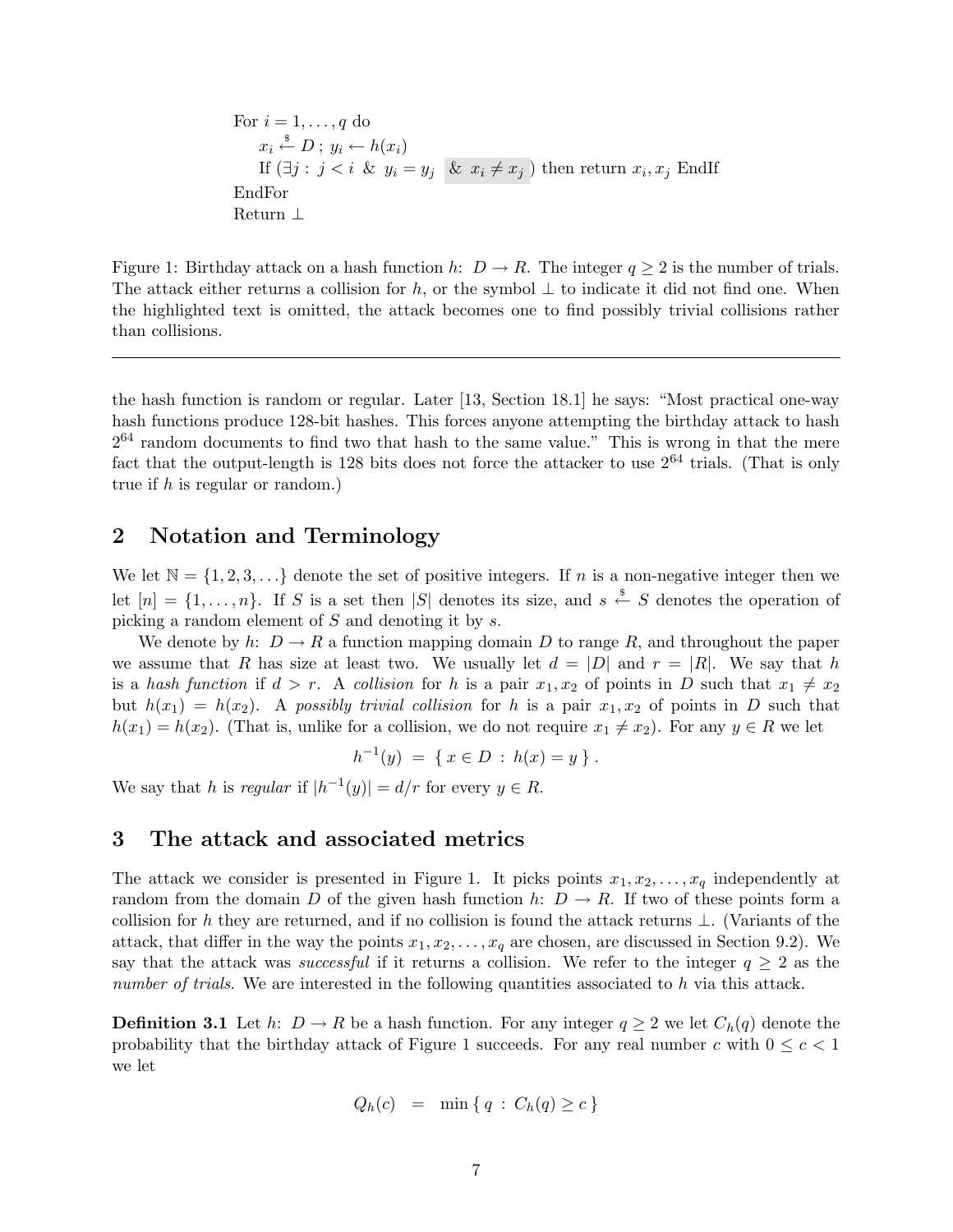For  $i = 1, \ldots, q$  do  $y_i \overset{\$}{\leftarrow} R$ If  $(\exists j : j < i \& y_i = y_j)$  then return  $i, j$  EndIf EndFor Return ⊥

Figure 2: Experiment to find collisions in a set R by random sampling. The integer  $q \ge 2$  is the number of trials. The experiment either returns two distinct indices i, j for which  $y_i = y_j$ , or  $\perp$  to indicate it did not find such indices.

denote the minimum number of trials required for the probability of success to exceed c. We refer to  $C_h$  as the collision probability function of h and to  $Q_h$  as the collision threshold function of h.

To facilitate some later discussions it is useful to also introduce the following. Consider the birthday attack of Figure 1 *with the highlighted text omitted*, and let  $C_h^*(q)$  denote the probability that this attack is successful. (This is the probability that the attack finds a possibly trivial collision.) Then let  $Q_h^*(p)$  denote the minimum value of q for which  $C_h^*(q) \geq p$ .

## 4 Approaches to the analysis of the birthday attack

Let us consider how the analysis of the birthday attack may be approached. We begin by reviewing some information about the classical birthday problem.

THE CLASSICAL BIRTHDAY PROBLEM. Let  $R$  be a set of size  $r$  that in our context is the range of the hash function. Figure 2 depicts a simple sampling experiment in which we draw points  $y_1, y_2, \ldots, y_q$ uniformly and independently at random from  $R$  and declare success if some two of them are equal. Clearly the probability of success in this experiment is the probability of a collision in throwing  $q$ balls randomly and independently into r bins. (A collision here means two different balls land in the same bin.) We denote this value by  $B_r(q)$ , and let  $P_r(c)$  denote the minimum value of q for which  $B_r(q) \geq c$ . It is well-known that

$$
B_r(q) = \Theta(1) \cdot \begin{pmatrix} q \\ 2 \end{pmatrix} \cdot \frac{1}{r} \quad \text{and} \quad P_r(c) = \Theta(\sqrt{rc}) \quad , \tag{3}
$$

assuming  $q \leq O(\sqrt{r})$  and some appropriate upper bound on c. For precise bounds, see for example [1].

RELATION TO HASH FUNCTIONS. Conventional wisdom appears to be that  $C_h(q) = B_r(q)$  and  $Q_h(c) = P_r(c)$  for any h:  $D \to R$ , where  $r = |R|$ . This conclusion appears to arise by viewing the points  $y_1, \ldots, y_q$  computed in the birthday attack of Figure 1 as corresponding to the points  $y_1, \ldots, y_q$  in the sampling experiment of Figure 2. This view is however (in general) false, for two reasons, as we now explain.

First, and most importantly, in Figure 2, the points  $y_1, \ldots, y_q$  are uniformly distributed over R, while in Figure 1, whether or not the points  $y_1, \ldots, y_q$  are uniformly distributed over R depends on h, in particular being true if and only if h is regular. To see why this is true, let  $R_1, \ldots, R_r$  denote the points in R, and for each  $j \in [r]$  let

$$
p_j \ = \ \frac{|h^{-1}(R_j)|}{|D|} \ . \tag{4}
$$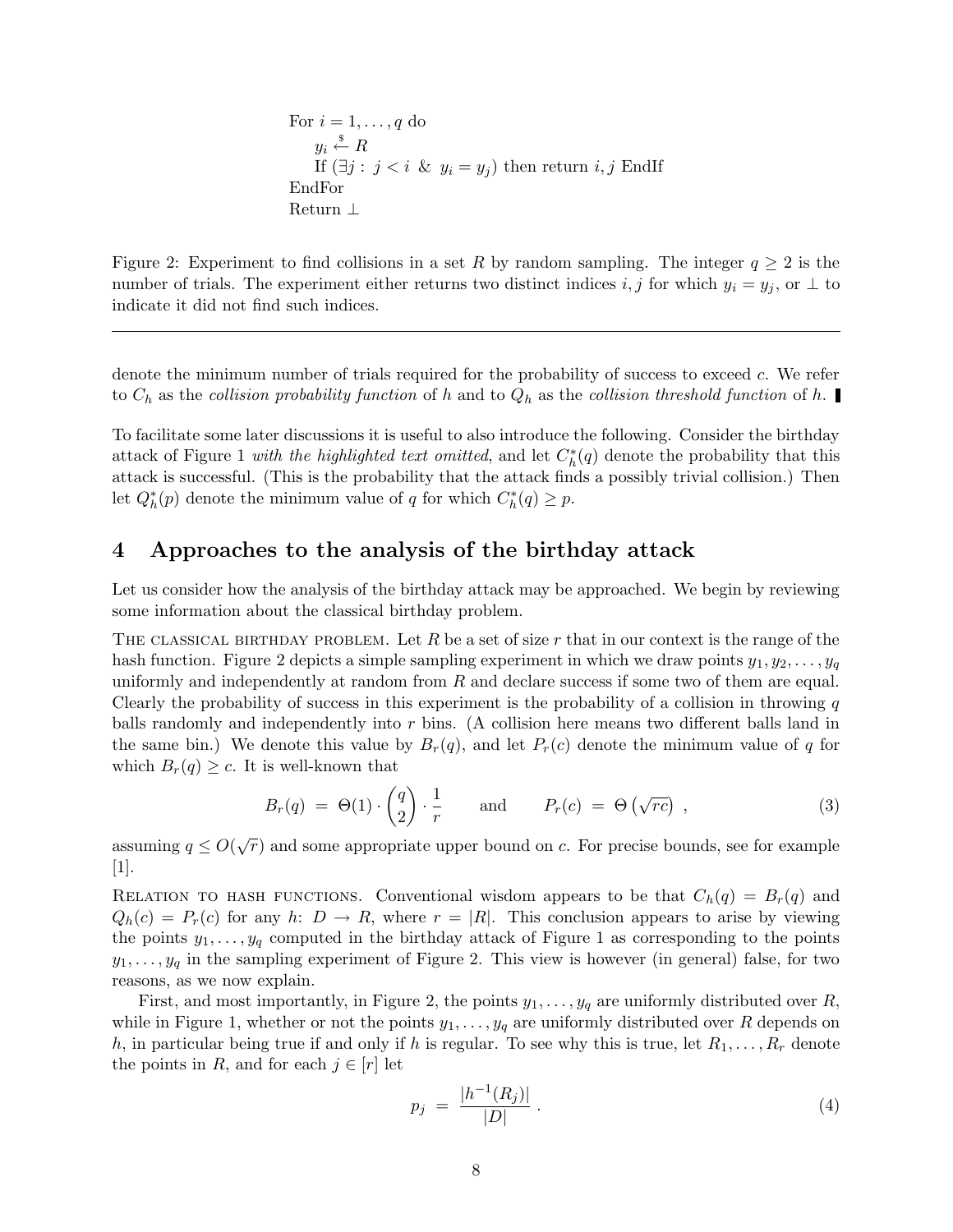This is the probability that  $h(x) = R_j$  if we choose x at random from D. Thus for each  $j \in [r]$  and each  $i \in [q]$ , when  $x_i$  is drawn at random from D and  $y_i$  is set to  $h(x_i)$ , we have  $Pr[y_i = R_j] = p_j$ . So  $y_1, \ldots, y_q$  are uniformly distributed over R if and only if  $|h^{-1}(R_1)| = \cdots = |h^{-1}(R_r)|$ , or, in other words, if and only if  $h$  is a regular function.

Second, the sampling experiment of Figure 2 is successful if  $y_i = y_j$  for some  $i \neq j$ , while success in Figure 2 requires additionally that  $x_i \neq x_j$ . In other words, an analogy between the two corresponds to seeking only possibly trivial collisions rather than collisions in the birthday attack. This is less important than the first point, though, because if  $D$  is sufficiently larger than  $R$ , the probability that some two of  $x_1, \ldots, x_q$  are equal can be neglected.

The conclusion from the above is that if h is a regular function then  $C_h^*(q) = B_r(q)$  and  $Q_h^*(c) = P_r(c)$ , and if D is sufficiently larger than R these serve as approximate estimates of  $C_h(q)$ and  $Q_h(c)$  respectively. However if h is not regular then the sampling experiment and classical birthday analysis do not appear to have any particular bearing on the birthday attack on  $h$  and on the values of  $C_h(q)$  and  $Q_h(c)$ .

EXTENDING THE APPROACH. One way to proceed is to consider a more general version of the birthday problem in which the probability that a ball lands in bin j is not simply  $1/r$  where r is the number of bins, but rather is a number  $p_j$ , where  $p_1 + \cdots + p_r = 1$ . Let  $\mathbf{p} = (p_1, \ldots, p_r)$ , let  $B_{\mathbf{p}}(q)$ denote the probability of a collision in this game, and let  $P_p(c)$  be the smallest value of q for which  $B_{\mathbf{p}}(q) \geq c$ . Then it is easy to see that if  $p_1, \ldots, p_r$  are defined by Equation (4) then  $C_h^*(q) = B_{\mathbf{p}}(q)$ and  $Q_h^*(c) = P_p(c)$ .

However, this generalized birthday problem is (surprisingly) not analyzed in the literature, so the analogy between it and our birthday attack problem does not yield any immediate results or analysis for the latter. Furthermore, this approach continues to consider possibly trivial collisions, while the object of interest is collisions, and even though the difference is low order, we prefer not to ignore it a priori. For these reasons, we analyze the birthday attack, and estimate  $C_h(q)$  and  $Q_h(c)$ , directly.

We mention that using the same techniques, one can obtain results for the (easier) generalized birthday problem, and in Section 10 we state these. (The latter are not used in this paper, but might be of interest in other contexts.)

### 5 The Balance Measure and its Properties

We introduce a measure that we call the *balance*, and establish some of its basic properties.

**Definition 5.1** Let h:  $D \to R$  be a function whose domain D and range  $R = \{R_1, \ldots, R_r\}$  have sizes  $d, r \geq 2$ , respectively. For  $i \in [r]$  let  $d_i = |h^{-1}(R_i)|$  denote the size of the pre-image of  $R_i$ under h. The balance of h, denoted  $\mu(h)$ , is defined as

$$
\mu(h) \ = \ \log_r \left[ \frac{d^2}{d_1^2 + \dots + d_r^2} \right] \,, \tag{5}
$$

where  $log<sub>r</sub>(.)$  denotes the logarithm in base r.

For some intuition about what this is measuring, note that

$$
\frac{1}{r^{\mu(h)}} = \frac{d_1^2 + \dots + d_r^2}{d^2}
$$

is the probability that  $h(a) = h(b)$  if a, b are drawn independently at random from the domain D.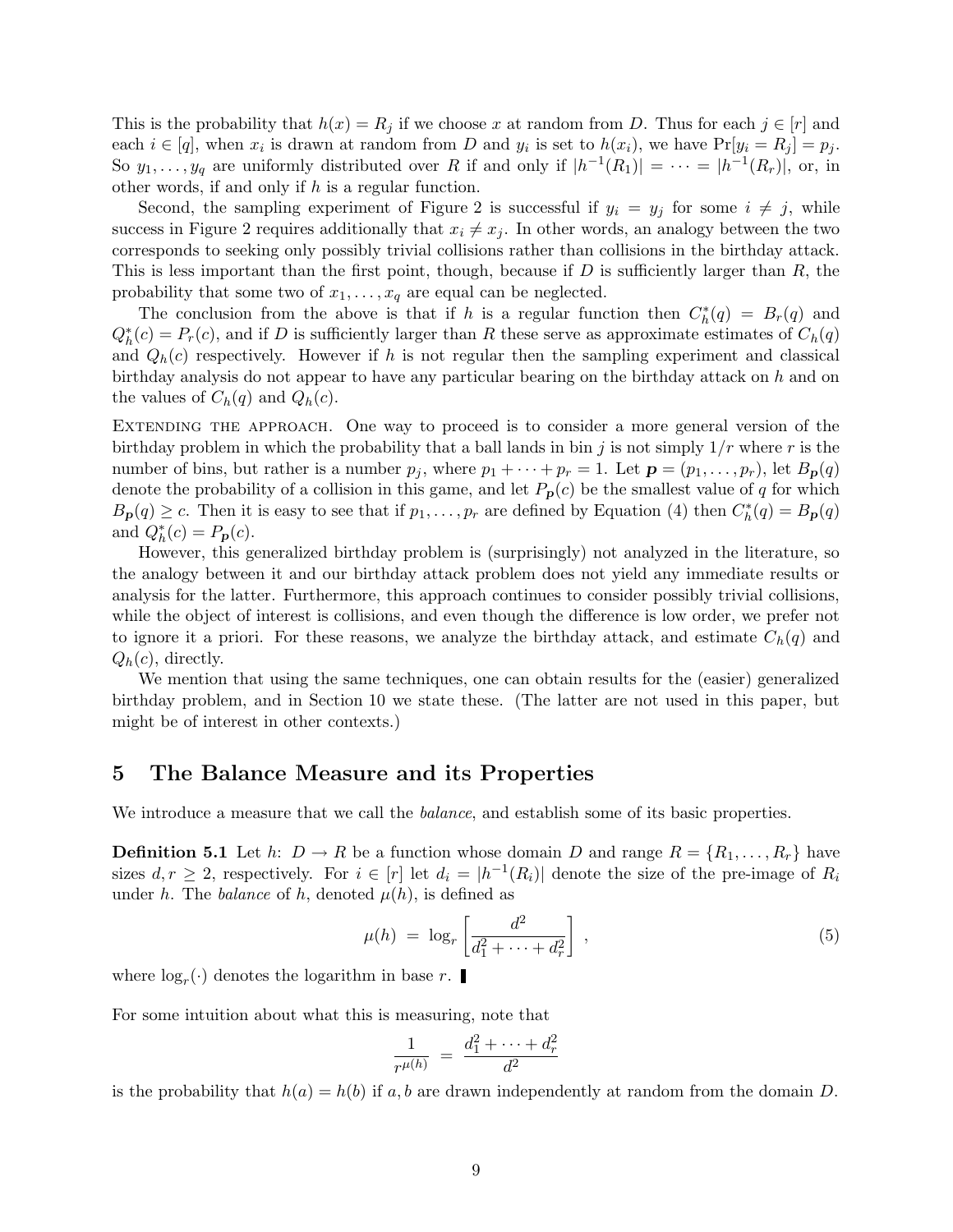It is easy to see that a regular function has balance one and a constant function has balance zero. The following says that these are the two extremes:

**Proposition 5.2** Let h be a function. Then  $0 \leq \mu(h) \leq 1$ . Furthermore  $\mu(h) = 0$  iff h is a constant function, and  $\mu(h) = 1$  iff h is a regular function.

Proof of Proposition 5.2: The proof is based on standard facts. Let

 $S = \{ (x_1, \ldots, x_r) \in \mathbb{R}^r : x_1 + \cdots + x_r = d \}$ .

Define the function  $f: S \to \mathbb{R}$  by  $f(x_1, \ldots, x_r) = x_1^2 + \cdots + x_r^2$  for any  $x_1, \ldots, x_r \in S$  and let

$$
\begin{aligned}\n\text{Min}_S(f) &= \min \{ \, f(x_1, \dots, x_r) \, : \, (x_1, \dots, x_r) \in S \, \} \\
\text{Max}_S(f) &= \max \{ \, f(x_1, \dots, x_r) \, : \, (x_1, \dots, x_r) \in S \, \} \, .\n\end{aligned}
$$

The definition of  $\mu(h)$  implies thaty

$$
\mathsf{Min}_S(f) \ \leq \ \frac{d^2}{r^{\mu(h)}} \ \leq \ \mathsf{Max}_S(f) \ .
$$

The extremums of f over S are well studied, and it is known that f achieves its minimum on  $S$ when  $d_i = d/r$  for all  $i \in [r]$ , which implies  $\text{Min}_S(f) = r(d/r)^2 = d^2/r$  and corresponds to h being regular, with all points in the range having pre-image size  $d/r$ . On the other hand f achieves its maximum when  $x_i = d$  for some  $i \in [r]$  and  $x_j = 0$  for all  $j \in [r] - \{i\}$ , which implies  $\mathsf{Max}_S(f) = d^2$ and corresponds to h being a constant function that maps all  $d$  points in the domain to some single point in the range. We thus get

$$
\frac{d^2}{r} \; \le \; \frac{d^2}{r^{\mu(h)}} \; \le \; d^2 \; .
$$

Dividing by  $d^2$  and re-arranging terms we get

$$
1 \leq r^{\mu(h)} \leq r .
$$

Taking logarithms to base r yields the Proposition.

The following will be useful later.

**Lemma 5.3** Let h:  $D \to R$  be a function. Let  $d = |D|$  and  $r = |R|$  and assume  $d \ge r \ge 2$ . Then

$$
r^{-\mu(h)} - \frac{1}{d} \ge \left(1 - \frac{r}{d}\right) \cdot r^{-\mu(h)}, \tag{6}
$$

where  $\mu(h)$  is the balance of h as per Definition 5.1.

Proof of Lemma 5.3: Note that

$$
r^{-\mu(h)} - \frac{1}{d} = \left(1 - \frac{r^{\mu(h)}}{d}\right) \cdot r^{-\mu(h)}.
$$

Proposition 5.2 says that  $\mu(h) \leq 1$ , and this implies that  $r^{\mu(h)} \leq r$ . This in turn implies

 $\mathbf{u}$ 

$$
1-\frac{r^{\mu(h)}}{d} \geq 1-\frac{r}{d}.
$$

This concludes the proof.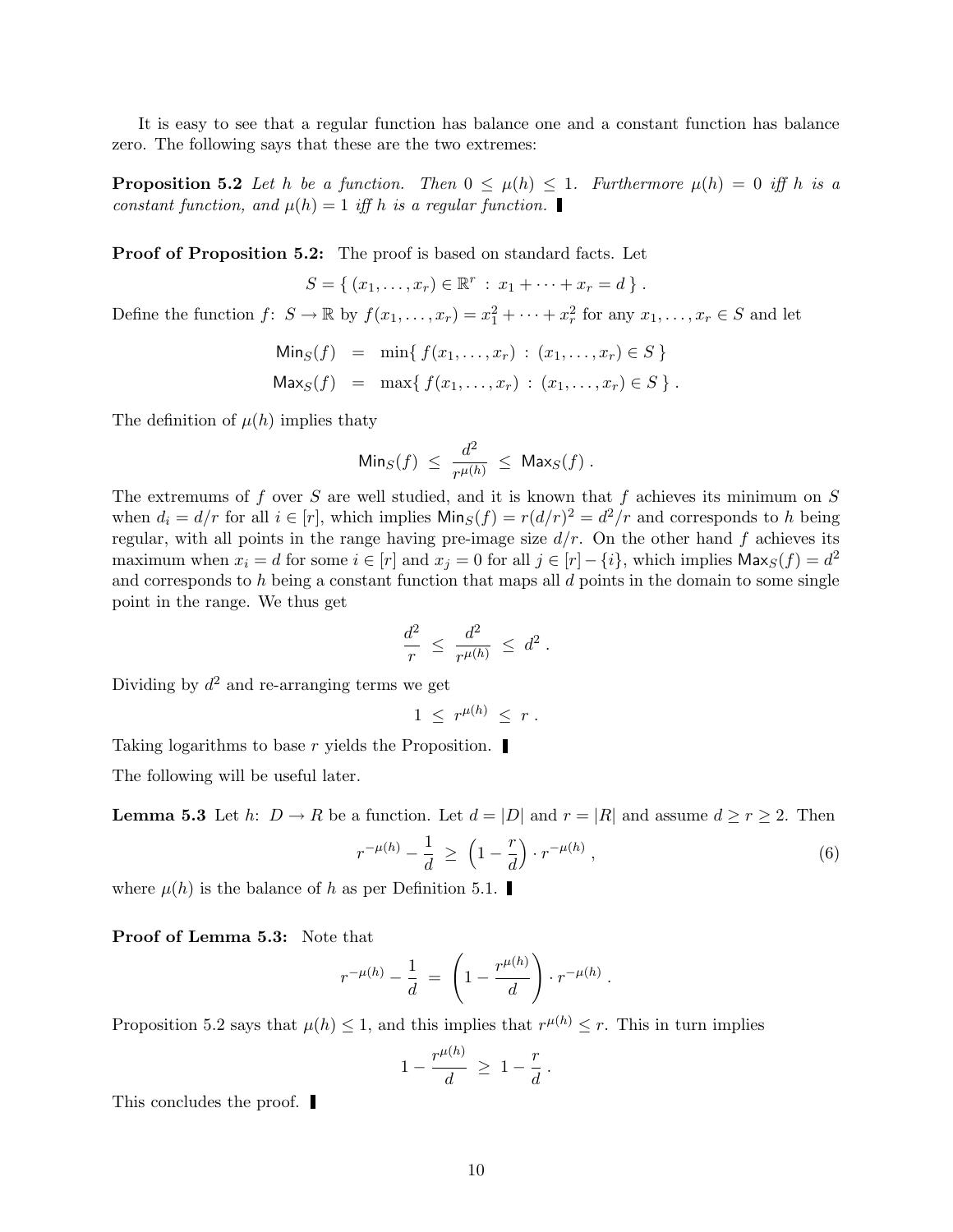# 6 Balance-based Analysis of the Birthday attack

We state the main results and discuss them, and then go on to the proofs.

### **6.1** Bounds on  $C_h(q)$

Theorem 6.1 below gives both upper and lower bounds on  $C_h(q)$  that are within constant factors of each other. The proof of Theorem 6.1 is in Section 6.3.

**Theorem 6.1** Let h:  $D \to R$  be a hash function. Let  $d = |D|$  and  $r = |R|$  and assume  $d > r \geq 2$ . Let  $\alpha \geq 0$  be any real number. Then for any integer  $q \geq 2$ 

$$
(1 - \alpha^2/4 - \alpha) \cdot \begin{pmatrix} q \\ 2 \end{pmatrix} \cdot \begin{bmatrix} \frac{1}{r^{\mu(h)}} - \frac{1}{d} \end{bmatrix} \le C_h(q) \le \begin{pmatrix} q \\ 2 \end{pmatrix} \cdot \begin{bmatrix} \frac{1}{r^{\mu(h)}} - \frac{1}{d} \end{bmatrix},
$$
(7)

the lower bound being true under the additional assumption that

$$
q \leq \alpha \cdot \left(1 - \frac{r}{d}\right) \cdot r^{\mu(h)/2} \,. \tag{8}
$$

As we mentioned before, it is important to have upper and lower bounds on  $C_h(q)$  that are close to each other, because we are making very specific choices of hash function parameters, in particular output lengths, based on these estimates, and if our estimates are not close to the reality then we might choose parameters incorrectly. Accordingly Theorem 6.1 strives for good bounds, and achieves this, since as  $\alpha \to 0$ , the lower bound of Equation (7) approaches the upper bound, so the bounds can be made as close as we want. However one must keep in mind that there is a tradeoff: as  $\alpha \to 0$  the lower bound is valid across smaller and smaller ranges of q due to the restriction of Equation (8).

The following Corollary may be simpler and easier to understand or work with than the theorem, at least at first. By restricting attention to hash functions with domain is at least twice as large as the range it removes the  $1/d$  term from Equation (7). Then by plugging in a particular value of  $\alpha$ , precise constants emerge, showing that

$$
C_h(q) = \Theta(1) \cdot \frac{q^2}{r^{\mu(h)}}
$$

as long as q is not too large. Here we choose  $\alpha = 2/5$ , but the choice is arbitrary and made purely for the sake of illustration. The proof of Corollary 6.2 is in Section 6.4.

**Corollary 6.2** Let h:  $D \to R$  be a hash function. Let  $d = |D|$  and  $r = |R|$  and assume  $d \geq 2r \geq 4$ . Then for any integer  $q \geq 2$ 

$$
0.28 \cdot \binom{q}{2} \cdot \frac{1}{r^{\mu(h)}} \le C_h(q) \le \binom{q}{2} \cdot \frac{1}{r^{\mu(h)}},\tag{9}
$$

the lower bound under the assumption that  $q \leq 0.2 \cdot r^{\mu(h)/2}$ .

Typically, the bounds of Equation (9) are good enough, and Corollary 6.2 can be used directly, but in case one needs very close estimates of  $C_h(q)$  one can return to Theorem 6.1.

In practice we do not expect the restriction  $q \leq 0.2 \cdot r^{\mu(h)/2}$  to significantly reduce the applicability of Corollary 6.1, because  $C_h(q)$  gets close to one as q gets close to  $r^{\mu(h)/2}$ , meaning the probability of a collision is already significant enough that we can view the attack as successful.

One should note, though, that due to this restriction (and the corresponding Equation (8) of Theorem 6.1), these results do not apply to some hash functions, namely those of extremely tiny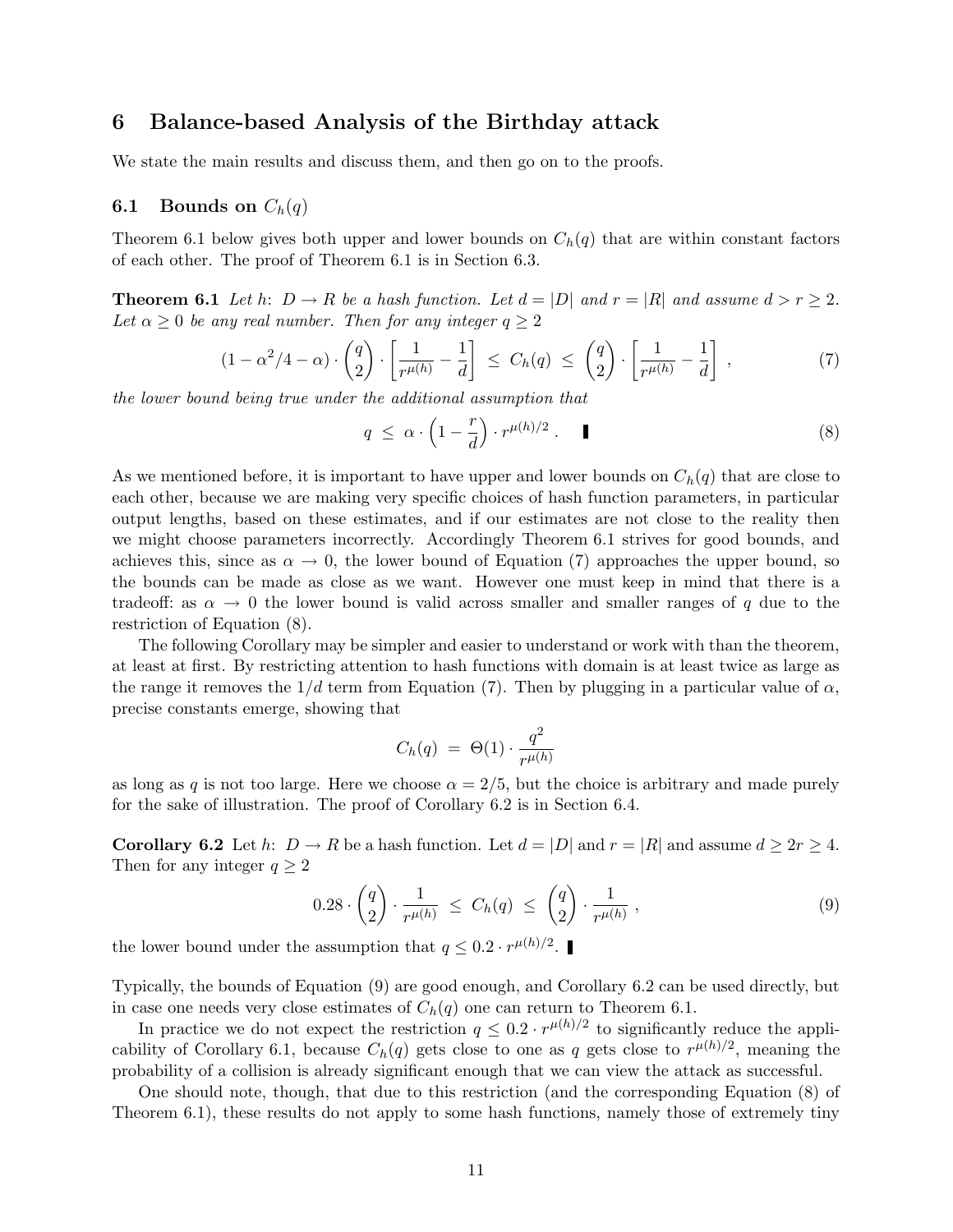balance. For example if  $\mu(h) = 0$  then the assumed upper bounds on q together with the assumed lower bound  $q \geq 2$  mean that in fact the result is vacuous, saying nothing about what happens in this case. However, in practice, hash functions with extremely tiny balance are unlikely to arise or be of interest, so the practical applicability of the result is not particularly impacted.

### **6.2** Bounds on  $Q_h(c)$

Next, we present lower and upper bounds on  $Q_h(c)$ . The following theorem says that

$$
Q_h(c) = \Theta(\sqrt{c}) \cdot r^{\mu(h)/2}
$$

as long as  $c$  is not too close to one. The proof of Theorem 6.3 is in Section 6.5.

**Theorem 6.3** Let h:  $D \to R$  be a hash function. Let  $d = |D|$  and  $r = |R|$  and assume  $d \geq 2r \geq 4$ . Let  $\alpha \geq 0$  be any real number such that  $\beta = 1 - \alpha^2/4 - \alpha > 0$ . Let c be a real number in the interval  $0 \leq c \leq 1$ . Then

$$
\sqrt{2c} \cdot r^{\mu(h)/2} \le Q_h(c) \le 1 + \sqrt{\frac{4c}{\beta}} \cdot r^{\mu(h)/2}, \qquad (10)
$$

the upper bound being true under the additional assumption that

$$
c \leq \left(\alpha \cdot (1 - r/d) - r^{-\mu(h)/2}\right)^2 \cdot \frac{\beta}{4} \,. \tag{11}
$$

Again, the statement of the following Corollary is simpler and easier to understand or work with at first. The proof of Corollary 6.4 is in Section 6.6.

**Corollary 6.4** Let h:  $D \to R$  be a hash function. Let  $d = |D|$  and  $r = |R|$  and assume  $d \geq 2r \geq 4$ . Then

$$
\sqrt{2c} \cdot r^{\mu(h)/2} \le Q_h(c) \le 1 + 2.36 \cdot \sqrt{2c} \cdot r^{\mu(h)/2}, \qquad (12)
$$

the upper bound being true under the additional assumptions  $c \le 0.006$  and  $r^{\mu(h)} \ge 2,200$ .

As Equations (10) and (12) indicate, the lower and upper bounds on  $Q_h(c)$  are quite close to each other. Let us now discuss the restrictions.

The upper bound on  $Q_h(c)$  requires an upper bound on c, meaning is not valid for values of c close to 1. Specifically, the upper bound of Equation  $(12)$  of Corollary 6.4 requires that the probability c not exceed  $0.6\%$ . In practice, once the collision probability is as high as this, we would conclude that the attack succeeds, so this upper bound may not be too much of a restriction. Nonetheless, we would, ideally, prefer a result holding for larger values of  $c$ , but do not know how to obtain it.

Also required for the upper bound of Equation (12) of Corollary 6.4 is the condition  $r^{\mu(h)} \geq$ 2, 200. Say  $r = 2^n$ . Then, for this condition to hold, it suffices that  $\mu(h) \geq 11/n$ . In practice r is very large, with  $n$  in the range 128–160, so the condition implies only that the result does not apply to functions of very small balance. (For example if  $r = 2^{160}$ , the range size of SHA-1, then it suffice that  $\mu(h) \ge 11/160 \ge 0.068$ . But as discussed above, such functions are not likely to arise in practice.

#### 6.3 Proof of Theorem 6.1

Let

$$
p = r^{-\mu(h)} - \frac{1}{d} \, .
$$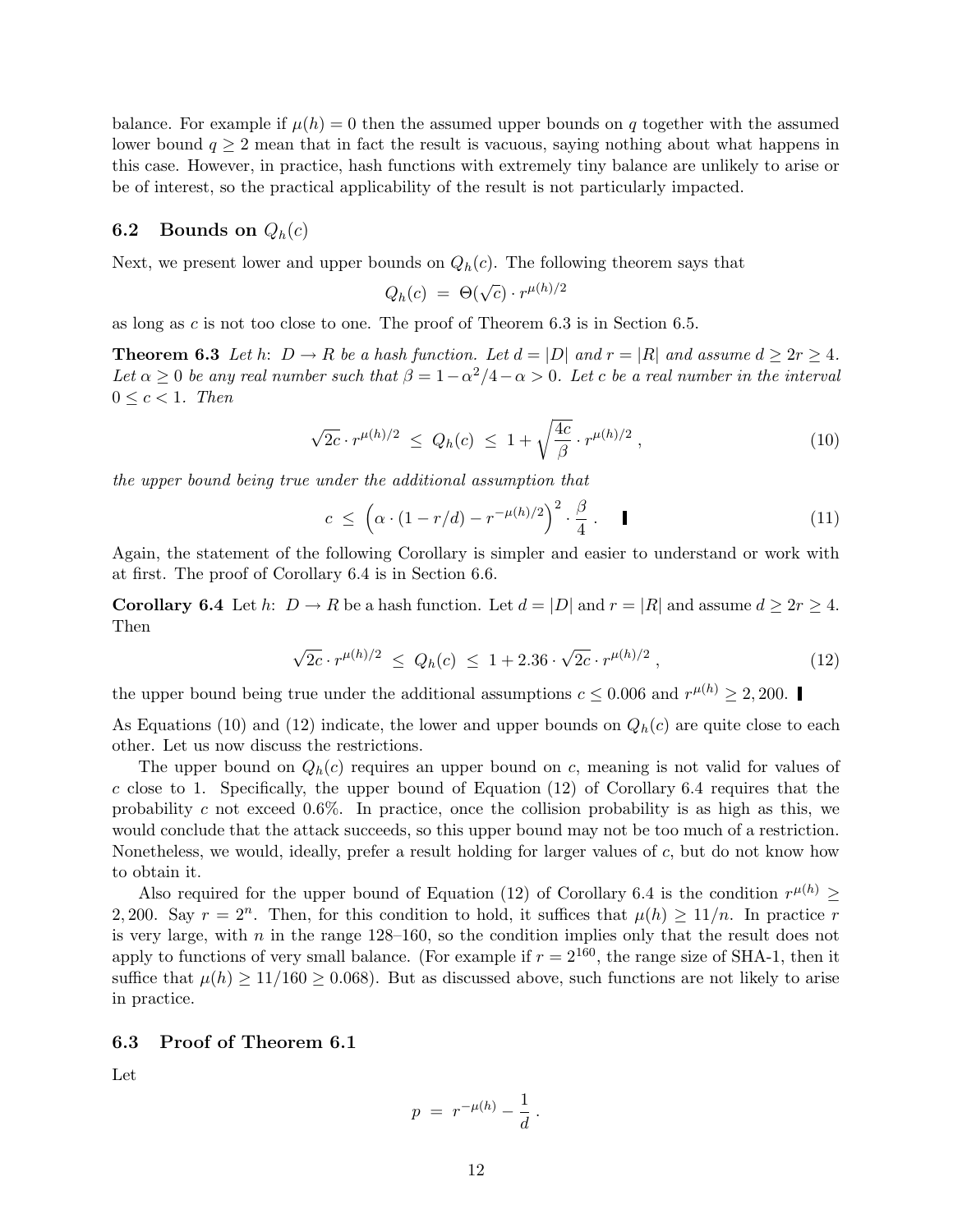Let  $[q]_2$  denote the set of all two-element subsets of  $[q]$ . Recall that the attack picks  $x_1, \ldots, x_q$ at random from the domain D of the hash function. We associated to any two-element set  $I =$  $\{i, j\} \in [q]_2$  the random variable  $X_I$  which takes value 1 if  $x_i, x_j$  form a collision (meaning  $x_i \neq x_j$ and  $h(x_i) = h(x_j)$ , and 0 otherwise. We let

$$
X = \sum_{I \in [q]_2} X_I.
$$

The random variable  $X$  is the number of collisions. (We clarify that in this manner of counting the number of collisions, if n distinct points have the same hash value, they contribute  $n(n-1)/2$ toward the value of X.) For any  $I \in [q]_2$  we have

$$
\mathbf{E}\left[X_{I}\right] = \Pr\left[X_{I} = 1\right] = \sum_{i=1}^{r} \frac{d_{i}(d_{i} - 1)}{d^{2}} = \sum_{i=1}^{r} \frac{d_{i}^{2}}{d^{2}} - \sum_{i=1}^{r} \frac{d_{i}}{d^{2}} = r^{-\mu(h)} - \frac{1}{d} = p. \tag{13}
$$

By linearity of expectation we have

$$
\mathbf{E}[X] = \sum_{I \in [q]_2} \mathbf{E}[X_I] = \begin{pmatrix} q \\ 2 \end{pmatrix} \cdot p \,. \tag{14}
$$

The upper bound of Theorem 6.1 is a simple application of Markov's inequality and Equation (14):

$$
C_h(q) = \Pr[X \ge 1] \le \frac{\mathbf{E}[X]}{1} = \begin{pmatrix} q \\ 2 \end{pmatrix} \cdot p \,. \tag{15}
$$

We proceed to the lower bound. Let  $[q]_{2,2}$  denote the set of all two-elements subsets of  $[q]_2$ . Via the inclusion-exclusion principle we have

$$
C_h(q) = \Pr\left[\bigvee_{I \in [q]_2} X_I = 1\right]
$$
  
\n
$$
\geq \sum_{I \in [q]_2} \Pr\left[X_I = 1\right] - \sum_{\{I, J\} \in [q]_{2,2}} \Pr\left[X_I = 1 \land X_J = 1\right].
$$
 (16)

Equation (14) tells us that the first sum above is

$$
\sum_{I \in [q]_2} \Pr\left[X_I = 1\right] = \sum_{I \in [q]_2} \mathbf{E}\left[X_I\right] = \mathbf{E}\left[X\right] = \begin{pmatrix} q \\ 2 \end{pmatrix} \cdot p \,. \tag{17}
$$

We now claim that

$$
\sum_{\{I,J\} \in [q]_{2,2}} \Pr\left[X_I = 1 \wedge X_J = 1\right] \leq \left(\frac{\alpha^2}{4} + \alpha\right) \cdot \binom{q}{2} \cdot p \,. \tag{18}
$$

This completes the proof because from Equations (16), (17) and (18) we obtain the lower bound of Equation (7) as follows:

$$
C_h(q) \geq {q \choose 2} \cdot p - \sum_{\{I,J\} \in [q]_{2,2}} \Pr\left[X_I = 1 \land X_J = 1\right]
$$
  

$$
\geq {q \choose 2} \cdot p - {(\frac{\alpha^2}{4} + \alpha) \cdot {q \choose 2} \cdot p}
$$
  

$$
= (1 - \frac{\alpha^2}{4} - \alpha) \cdot {q \choose 2} \cdot p.
$$

It remains to prove Equation (18).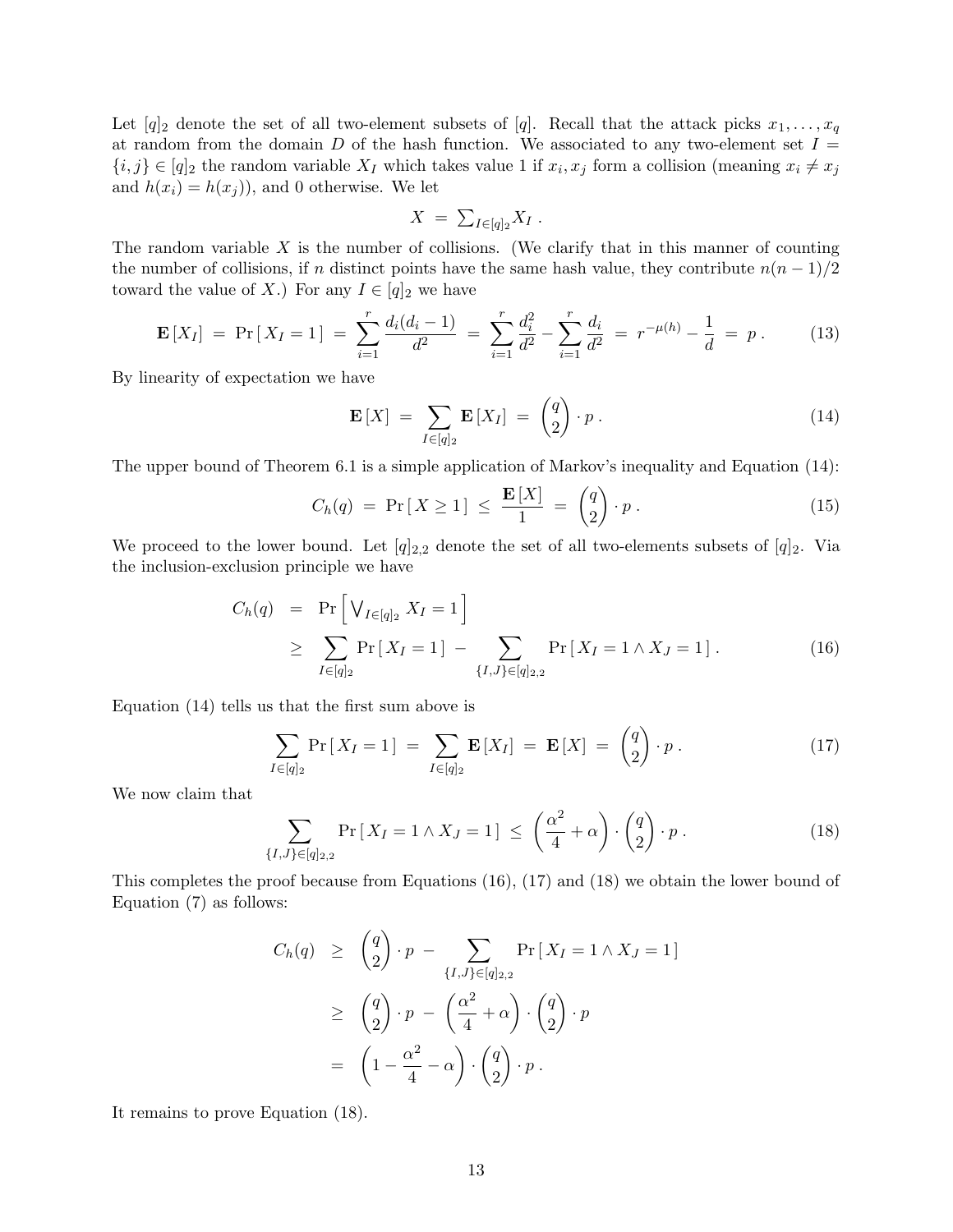Let E be the set of all  $\{I, J\} \in [q]_{2,2}$  such that  $I \cap J = \emptyset$ , and let N be the set of all  $\{I, J\} \in [q]_{2,2}$ such that  $I \cap J \neq \emptyset$ . Then

$$
\sum_{\{I,J\} \in [q]_{2,2}} \Pr\left[X_I = 1 \land X_J = 1\right] \\
= \underbrace{\sum_{\{I,J\} \in E} \Pr\left[X_I = 1 \land X_J = 1\right]}_{S_E} + \underbrace{\sum_{\{I,J\} \in N} \Pr\left[X_I = 1 \land X_J = 1\right]}_{S_N} . \tag{19}
$$

We now claim that

$$
S_E \leq \binom{q}{2} \cdot \frac{1}{4} \cdot \alpha^2 \cdot p \tag{20}
$$

$$
S_N \leq \binom{q}{2} \cdot \alpha \cdot p \,. \tag{21}
$$

Equation (18) follows from Equations (19), (20) and (21). We now prove Equations (20) and (21).

To upper bound  $S_E$ , we note that if  $\{I, J\} \in E$  then the random variables  $X_I$  and  $X_J$  are independent. Using Equation (13) we get

$$
S_E = \sum_{\{I,J\} \in E} \Pr[X_I = 1 \land X_J = 1] \\
= \sum_{\{I,J\} \in E} \Pr[X_I = 1] \cdot \Pr[X_J = 1] = |E| \cdot p^2.
$$

Computing the size of the set  $E$  and simplifying, we get

$$
S_E = \frac{1}{2} {q \choose 2} {q-2 \choose 2} \cdot p^2 = {q \choose 2} \cdot p \cdot \left[ \frac{1}{2} {q-2 \choose 2} \cdot p \right] = {q \choose 2} \cdot p \cdot \frac{q^2 - 5q + 6}{4} \cdot p.
$$

We now upper bound this as follows:

$$
S_E \; < \; \left(\frac{q}{2}\right)\cdot p\cdot q^2\cdot \frac{p}{4} \; \leq \; \left(\frac{q}{2}\right)\cdot p\cdot \alpha^2\cdot r^{\mu(h)}\cdot \frac{p}{4} \; \leq \; \frac{1}{4}\cdot \alpha^2\cdot \binom{q}{2}\cdot p \; .
$$

Above the first inequality is true because Theorem 6.1 assumes  $q \geq 2$ . The second inequality is true because of the assumption made in Equation (8). The third inequality is true because  $r^{\mu(h)} \cdot p < 1$ . We have now obtained Equation (20).

The remaining task is to upper bound  $S_N$ . The difficulty here is that for  $\{I, J\} \in N$  the random variables  $X_I$  and  $X_J$  are not independent. We let  $d_i = |h^{-1}(R_i)|$  for  $i \in [r]$  where  $R = \{R_1, \ldots, R_r\}$ is the range of the hash function. If  $\{I, J\} \in N$  then the two-elements sets I and J intersect in exactly one point. (They cannot be equal since  $I, J$  are assumed distinct.) Accordingly we have

$$
S_N = \sum_{\{I,J\} \in N} \Pr\left[X_I = 1 \land X_J = 1\right] = |N| \cdot \sum_{i=1}^r \frac{d_i (d_i - 1)^2}{d^3} < \frac{|N|}{d^3} \cdot \sum_{i=1}^r d_i^3. \tag{22}
$$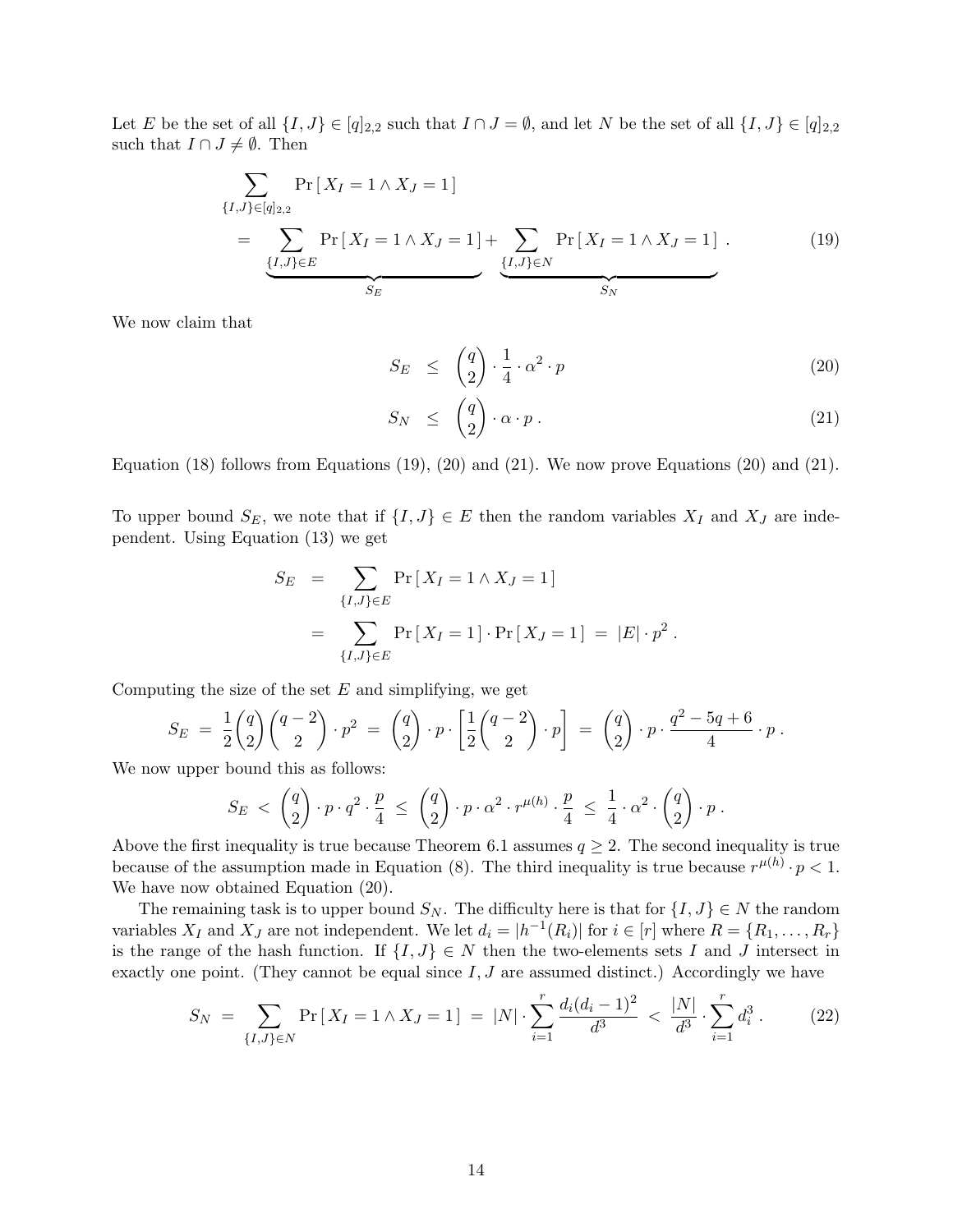We now compute the size of the set  $N$ :

$$
|N| = \frac{1}{2} {q \choose 2} {q \choose 2} - \frac{1}{2} {q \choose 2} - \frac{1}{2} {q \choose 2} {q-2 \choose 2}
$$
  
\n
$$
= {q \choose 2} \cdot \left[ \frac{1}{2} {q \choose 2} - \frac{1}{2} {q-2 \choose 2} - \frac{1}{2} \right]
$$
  
\n
$$
= {q \choose 2} \cdot \left[ \frac{q(q-1)}{4} - \frac{(q-2)(q-3)}{4} - \frac{1}{2} \right]
$$
  
\n
$$
= {q \choose 2} \cdot (q-2).
$$

Putting this together with Equation (22) we have

$$
S_N \, < \, \left(\frac{q}{2}\right) \cdot q \cdot \left[\frac{1}{d^3} \cdot \sum_{i=1}^r d_i^3\right] \,. \tag{23}
$$

To upper bound the sum of Equation (23), we view  $d_1, \ldots, d_r$  as variables and consider the problem of maximizing  $d_1^3 + \cdots + d_r^3$  subject to the constraint  $\sum_{i=1}^r d_i^2 = d^2 \cdot r^{-\mu(h)}$ .<sup>5</sup> The maximum occurs when  $d_1 = d \cdot r^{-\mu(h)/2}$  and  $d_i = 0$  for  $i = 2, \dots, r$ , meaning that

$$
\sum_{i=1}^r d_i^3 \ \leq \ d^3 r^{-3\mu(h)/2} \ .
$$

Returning to Equation (23) with this information we get

$$
S_N \, < \, \left(\frac{q}{2}\right) \cdot q \cdot \left[\frac{1}{d^3} \cdot \sum_{i=1}^r d_i^3\right] \, \le \, \left(\frac{q}{2}\right) \cdot q \cdot \frac{1}{d^3} \cdot d^3 r^{-3\mu(h)/2} \, = \, \left(\frac{q}{2}\right) \cdot q \cdot r^{-3\mu(h)/2} \; .
$$

We now use the assumption made in Equation (8), and finally use Lemma 5.3, to get

$$
S_N \quad < \quad \binom{q}{2} \cdot \alpha \cdot \left(1 - \frac{r}{d}\right) \cdot r^{\mu(h)/2} \cdot r^{-3\mu(h)/2}
$$
\n
$$
\quad \leq \quad \binom{q}{2} \cdot \alpha \cdot \left(1 - \frac{r}{d}\right) \cdot r^{-\mu(h)} \leq \quad \binom{q}{2} \cdot \alpha \cdot p \; .
$$

This proves Equation (21) and thus concludes the proof of Theorem 6.1.

#### 6.4 Proof of Corollary 6.2

The upper bound on  $C_h(q)$  is directly from Theorem 6.1. For the lower bound, begin by observing that

$$
\left(1 - \frac{\alpha^2}{4} - \alpha\right) \cdot \binom{q}{2} \cdot \frac{1}{2} \cdot \frac{1}{r^{\mu(h)}} \le \left(1 - \frac{\alpha^2}{4} - \alpha\right) \cdot \binom{q}{2} \cdot \left(1 - \frac{r}{d}\right) \cdot \frac{1}{r^{\mu(h)}} \le \left(1 - \frac{\alpha^2}{4} - \alpha\right) \cdot \binom{q}{2} \cdot \left[\frac{1}{r^{\mu(h)}} - \frac{1}{d}\right].
$$

Above the first inequality is true because the assumption  $d \geq 2r$  made in the Corollary implies  $1/2 \leq 1 - r/d$ . The second inequality uses Lemma 5.3. Setting  $\alpha = 2/5$ , the upper bound on q in

<sup>&</sup>lt;sup>5</sup> There is another constraint as well, namely  $d_1 + \cdots + d_r = d$ . The maximum when this constraint is also considered could be lower than the one we discover, which would improve the bounds in the theorem, but we do not know how to do the maximization with this additional constraint.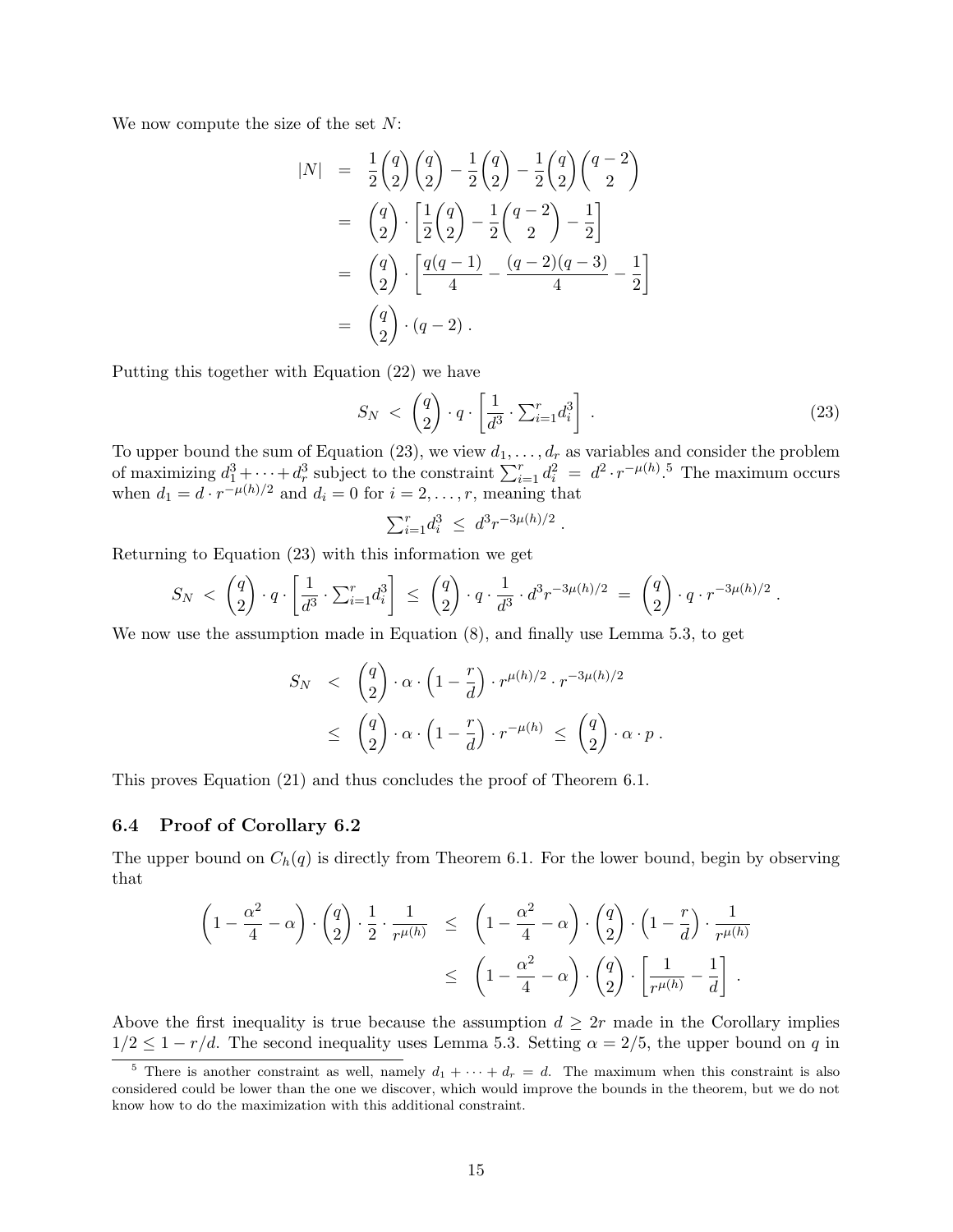Equation  $(8)$  is implied by the upper bound on q in the statement of the Corollary, again because  $1/2 \leq 1 - r/d$ . Now the proof of the lower bound of the Corollary follows from the lower bound of Theorem 6.1 once we check that

$$
0.56 \ \leq \ 1 - \frac{\alpha^2}{4} - \alpha
$$

when  $\alpha = 2/5$ .

### 6.5 Proof of Theorem 6.3

From Equation (7) of Theorem 6.1 we have

$$
C_h(q) \leq \underbrace{\binom{q}{2} \cdot \frac{1}{r^{\mu(h)}}}_{U(q)}.
$$

The (quadratic) equation  $U(q) = c$  in unknown q has as its (only) non-negative root the value

$$
q = \frac{1}{2} + \sqrt{\frac{1}{4} + 2cr^{\mu(h)}} \ge \sqrt{2cr^{\mu(h)}}.
$$

This proves the lower bound of Equation (10). We now move to the upper bound. The assumption  $d \geq 2r$  implies  $1 - r/d \geq 1/2$ . Now using Lemma 5.3 and Equation (7) of Theorem 6.1 we get

$$
C_h(q) \geq \beta \cdot {q \choose 2} \cdot \left[ \frac{1}{r^{\mu(h)}} - \frac{1}{d} \right]
$$
  
\n
$$
\geq \beta \cdot {q \choose 2} \cdot \left(1 - \frac{r}{d}\right) \cdot r^{-\mu(h)}
$$
  
\n
$$
\geq \underbrace{\beta \cdot {q \choose 2} \cdot \frac{1}{2} \cdot r^{-\mu(h)}}_{L(q)}.
$$

The (quadratic) equation  $L(q) = c$  in unknown q has as its (only) non-negative root the value

$$
q = \frac{1}{2} + \sqrt{\frac{1}{4} + \frac{4cr^{\mu(h)}}{\beta}} \leq \frac{1}{2} + \sqrt{\frac{1}{4}} + \sqrt{\frac{4cr^{\mu(h)}}{\beta}} = \underbrace{1 + \sqrt{\frac{4cr^{\mu(h)}}{\beta}}}_{q_u}.
$$

This proves the upper bound of Equation (10) as long as we can ensure that  $q = q_u$  meets the restriction of Equation (8). Given the assumption made in Equation (11) we have

$$
q_u \leq 1 + \left[ 4r^{\mu(h)} \cdot \left( \alpha \cdot (1 - r/d) - r^{-\mu(h)/2} \right)^2 \cdot \frac{\beta}{4} \cdot \frac{1}{\beta} \right]^{1/2}
$$
  
= 1 + \left( \alpha \cdot (1 - r/d) - r^{-\mu(h)/2} \right) \cdot r^{\mu(h)/2}  
= 1 + \alpha \cdot (1 - r/d) \cdot r^{\mu(h)/2} - 1  
= \alpha \cdot (1 - r/d) \cdot r^{\mu(h)/2}.

Thus Equation (8) is true.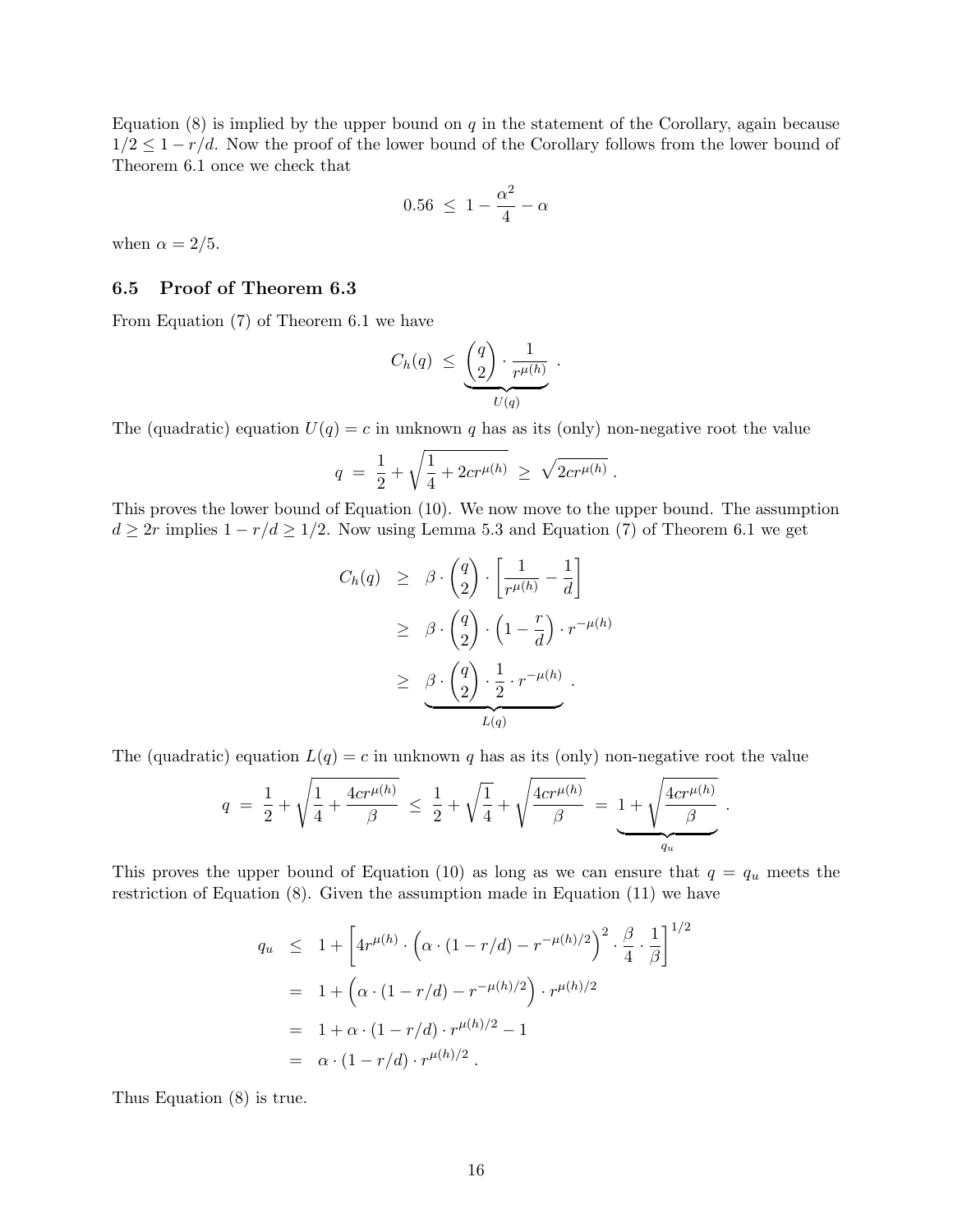#### 6.6 Proof of Corollary 6.4

Let  $\alpha = (\sqrt{17} - 3)/2 \approx 0.56155$  and let  $\beta = 1 - \alpha^2/4 - \alpha$ . (This choice of  $\alpha$  maximizes  $\alpha^2 \beta$ , in an attempt to get the largest possible range for c under the restriction of Equation  $(11)$ .) Apply Theorem 6.3. The lower bound of Equation (12) is that of Equation (10). From the upper bound of the latter we have

$$
Q_h(c) \leq 1 + \sqrt{\frac{4c}{\beta}} \cdot r^{\mu(h)/2} = 1 + \sqrt{\frac{2}{1 - \alpha^2/4 - \alpha}} \cdot \sqrt{2c} \cdot r^{\mu(h)/2} \leq 1 + 2.36 \cdot \sqrt{2c} \cdot r^{\mu(h)/2}.
$$

It remains to check that Equation (11) is true. The assumption  $r^{\mu(h)} \geq 2{,}200$  implies  $r^{-\mu(h)/2} \leq$  $\alpha/26$ . So

$$
\left[\alpha(1 - r/d) - r^{-\mu(h)/2}\right]^2 \cdot \frac{\beta}{4} \ge (\alpha/2 - r^{-\mu(h)/2})^2 \cdot \frac{\beta}{4}
$$
  
 
$$
\ge (\alpha/2 - \alpha/26)^2 \cdot \frac{\beta}{4}
$$
  
 
$$
= (6\alpha/13)^2 \cdot \frac{\beta}{4}
$$
  
 
$$
= (6\alpha/13)^2 \cdot \frac{1 - \alpha^2/4 - \alpha}{4}
$$
  
 
$$
\ge 0.00603.
$$

Thus the condition  $c \leq 0.006$  implies that Equation (11) holds.

# 7 Special classes of hash functions

We consider (and contrast) two classes of hash functions, namely regular ones and random ones. In this section we fix a domain D and range R with  $d = |D| > r = |R|$ .

#### 7.1 Regular functions

A symmetry argument says that if  $h_1, h_2$ :  $D \to R$  are regular functions, then  $C_{h_1}(q) = C_{h_2}(q)$ . Accordingly we denote this value by  $C_{D,R}^{\text{reg}}(q)$ . Similarly  $Q_{h_1}(c) = Q_{h_2}(c)$  and this value is denoted by  $Q_{D,R}^{\text{reg}}(c)$ . Now, one can show:

**Proposition 7.1** If h:  $D \to R$  is not regular then  $C_{D,R}^{\text{reg}}(q) < C_h(q)$  and  $Q_{D,R}^{\text{reg}}(c) > Q_h(c)$ .

In other words, regular functions are the best with regard to security against the birthday attack. The collision probability is the lowest possible, and the collision threshold the highest possible.

#### 7.2 Random functions

Designers of hash functions often have as target to make the hash function have "random" behavior. To assess how this impacts their security against the birthday attack, we consider the performance of the birthday attack when the function  $h$  is random.

Let Maps $(D, R)$  denote the set of all functions with domain D and range R. Let us choose a function h at random from  $\mathsf{Maps}(D, R)$ , and then run the birthday attack of Figure 1. (This means we are in the random oracle model [4]). We let  $C_{D,R}^{\$}(q)$  denote the probability that the attack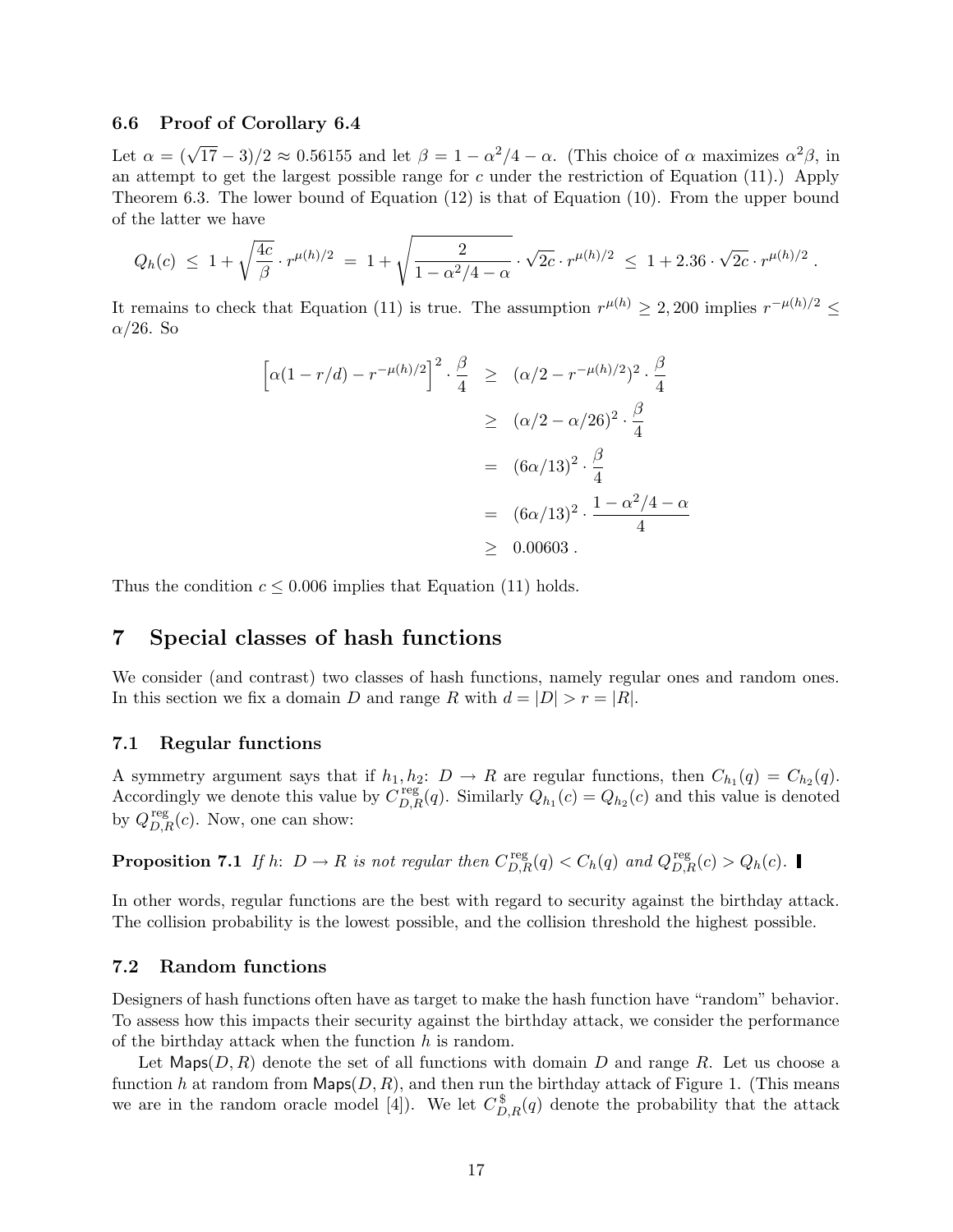succeeds, where  $q$  is the number of trials and the probability is over the initial choice of  $h$  and the choices of  $x_1, \ldots, x_q$  made in the attack. We let  $Q_{D,R}^{\$}(c)$  denote the smallest value of q for which  $C_{D,R}^{\$}(q) \geq c.$ 

Now, when we draw h at random, it has some non-zero probability of being non-regular. (In fact it has some non-zero probability of being a constant function, for which the birthday attack will succeed after selecting only two distinct points in the domain). Given Proposition 7.1 we may conclude that:

Proposition 7.2  $C_{D,R}^{\$}(q) > C_{D,R}^{\text{reg}}(q)$  and  $Q_{D,R}^{\$}(c) < Q_{D,R}^{\text{reg}}(c)$ .

In other words, random functions offer less security than regular functions against the birthday attack.

However, Proposition 7.2 is a qualitative statement, not a quantitative one. How much less is "less," and is it enough to matter in practice? Towards answering this question we begin by obtaining bounds on  $C_{D,R}^{\$}(q)$ . The proof of the following is in Section 7.4.

**Theorem 7.3** Let D, R be sets with  $d = |D| > r = |R|$ . Let  $\alpha \geq 0$  be any real number. Then for any integer  $q \geq 2$ 

$$
(1 - \alpha^2/4 - \alpha) \cdot \begin{pmatrix} q \\ 2 \end{pmatrix} \cdot \left(1 - \frac{1}{d}\right) \cdot \frac{1}{r} \le C_{D,R}^{\$}(q) \le \begin{pmatrix} q \\ 2 \end{pmatrix} \cdot \left(1 - \frac{1}{d}\right) \cdot \frac{1}{r},
$$
\n(24)

the lower bound being true under the additional assumption that

$$
q \leq \alpha \cdot r^{1/2} \tag{25}
$$

Theorem 7.3 improves on [16, Section 4.2.2] by presenting good bounds under precisely stated conditions, as opposed to approximate equality calculations.

It is interesting to compare Theorem 7.3 to the case  $\mu(h) = 1$  (namely the case where h is regular) of Theorem 6.1. We see that the bounds are very similar but not identical. The difference can become detectable when  $d$  is close to  $r$ . To illustrate, the following, whose proof is in Section 7.5, shows that if  $d = 2r$  then  $C_{D,R}^{\$}(q)$  is more than  $C_{D,R}^{\text{reg}}(q)$  by a constant factor.

**Proposition 7.4** Suppose  $|D| = 2|R| \ge 10$ . Then

$$
C_{D,R}^{\$}(q) > \frac{8}{5} \cdot C_{D,R}^{\text{reg}}(q) \tag{26}
$$

for all q satisfying  $2 \le q \le 0.1 \cdot r^{1/2}$ .

To be concrete, consider hash functions mapping  $\{0,1\}^{n+1}$  to  $\{0,1\}^n$  for some  $n \geq 4$ . If h is chosen at random then the probability of a collision in q trials is higher, by a factor of  $8/5 = 1.6$ , than it would be if h were regular. In particular, if we imagine that SHA-1 has random behavior, then the probability of a collision in  $q$  trials, when attacking the restriction of SHA-1 to inputs of length 161 bits, is higher, by 60%, than it would be for a regular function of 161 bits to 160 bits.

One might note that if  $|D|$  increases with  $|R|$  fixed, then  $C_{D,R}^{\$}(q)$  approaches  $C_{D,R}^{\text{reg}}(q)$ , meaning the difference between random and regular functions decreases as the size of the domain, relative to the size of the range, increases. Still, an adversary attacking a hash function with a very large domain D might restrict its choices of domain elements to some smaller subset of D. Thus the case  $d = 2r$  is quite relevant, and in this case the difference between random and regular functions becomes greater.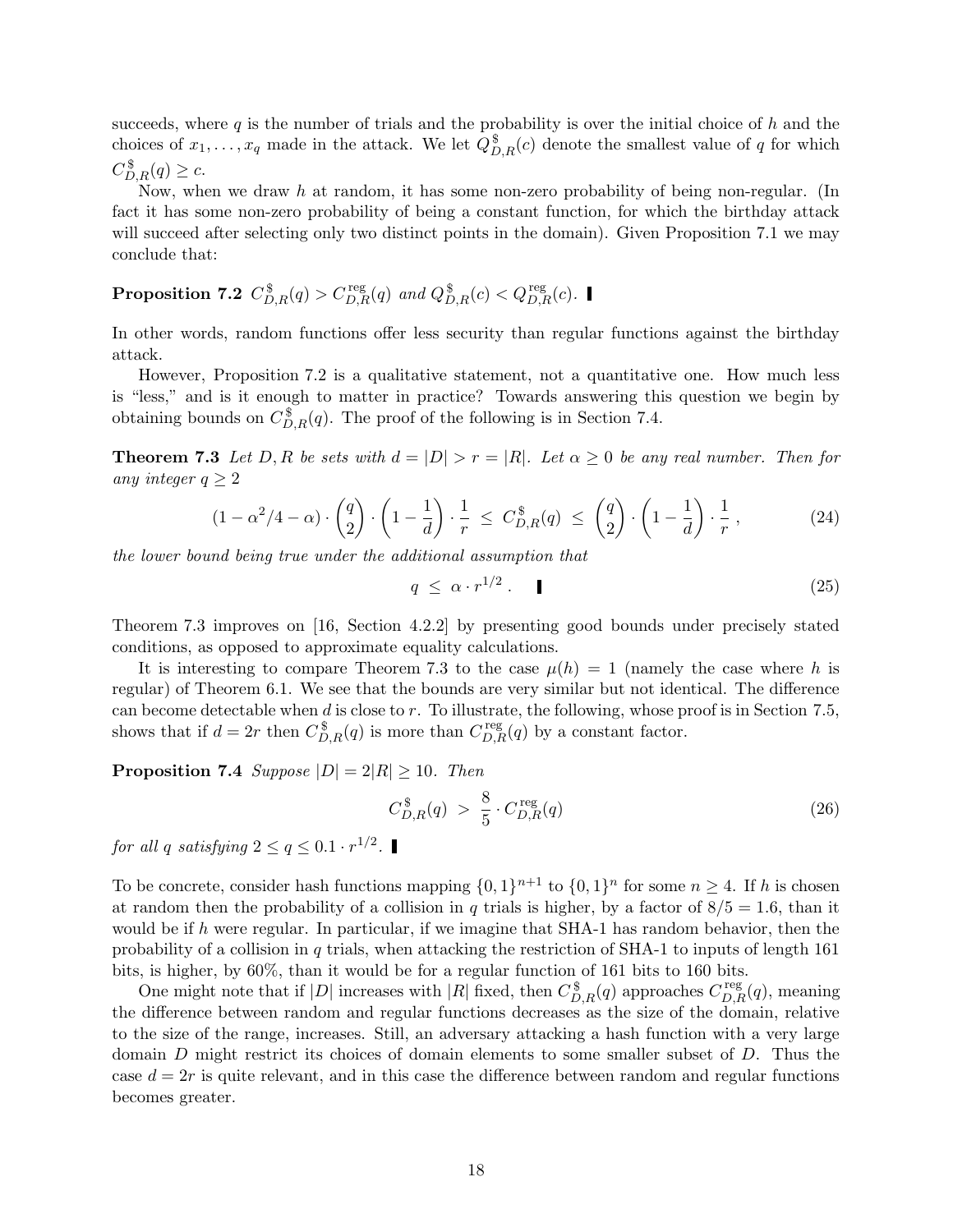#### 7.3 Discussion

The conclusion that random functions do not fare as well as regular ones against the birthday attack may go against some prevailing intuition. One might argue that the performance of the attack on random functions is captured by the standard birthday phenomenon, since the image of each point drawn in the attack is equally likely to equal any range point. But, if so, isn't this the case where the attack fares least well? The above shows that the answer is no, but some intuition as to why this is the case, and why  $C_{D,R}^{\$}(q) > C_{D,R}^{\text{reg}}(q)$ , might help.

Having picked  $x_1$  from D, let  $y_1 = h(x_1)$  and consider choosing  $x_2$  at random from D. Assume  $x_2 \neq x_1$ , since otherwise  $x_2, x_1$  do not form a collision. If h is random then the probability that  $h(x_2) = h(x_1) = y_1$  is exactly  $1/r$ . But if h is regular then this probability is a little less, namely it is  $1/r - 1/d$ . This is the phenomenon that ultimately accounts for the difference.

Now, one might also suggest that the difference between random and regular functions pointed out above arises because our version of the birthday attack draws random domain points rather than random and distinct ones. Namely, one might think the difference is due to collisions in the domain points arising in the attack. This is not true. Suppose we consider the attack in which we draw random but distinct domain points  $x_1, \ldots, x_q$  rather than random but independent domain points as in Figure 1. In that case it is true that the performance of the attack on random functions is captured exactly by the standard birthday phenomenon. However, even in this case, regular functions fare better than random functions. The underlying cause is the same as indicated above. Namely, once a point  $x_i \in D$  has been selected, the probability of selecting a distinct point  $x_j \in D$  such that  $h(x_i) = h(x_j)$  is  $1/r$  if h is random but is less, namely at most  $1/r - 1/d$ , if h is regular. In other words, the difference arises from more basic causes than collisions in domain points.

We would like to stress that saying regular functions fare better against the birthday attack than random ones does not mean that random ones fare poorly; as the above indicates the difference is small. In particular, our results and discussion are not a critique of the design principle of attempting to make hash functions have random behavior. We believe that this principle is sound and central to security. In practice, hash functions need to be designed not only to resist the birthday attack but also to resist cryptanalytic attacks, and for this, random behavior appears to be important. If it were possible to design hash functions that have random behavior subject to being regular it might improve security slightly, but this might be a harder task than designing hash functions that simply attempt to have random behavior. Our contrasting of random functions with regular ones was done more to highlight what we consider theoretically interesting phenomenon and shed some light on some aspects of the birthday attack.

#### 7.4 Proof of Theorem 7.3

We follow the outline of the proof of Theorem 6.1, only indicating the changes. Let

$$
p = \left(1 - \frac{1}{d}\right) \cdot \frac{1}{r} \, .
$$

Now proceeding as in the proof of Theorem 6.1 we have

$$
\mathbf{E}[X_I] = \Pr[X_I = 1] = p.
$$

So Equation (15) is true with  $C_h(q)$  replaced by  $C_{D,R}^{\$}(q)$ , proving the upper bound of Equation (24). We proceed to the lower bound. Continue substituting  $C_{D,R}^{\$}(q)$  for  $C_h(q)$  in the proof of Theorem 6.1. We claim that Equation (18) continues to hold, completing the proof of the lower bound of Equation  $(24)$  in the same way as in the proof of Theorem 6.1. To establish Equation  $(18)$ , we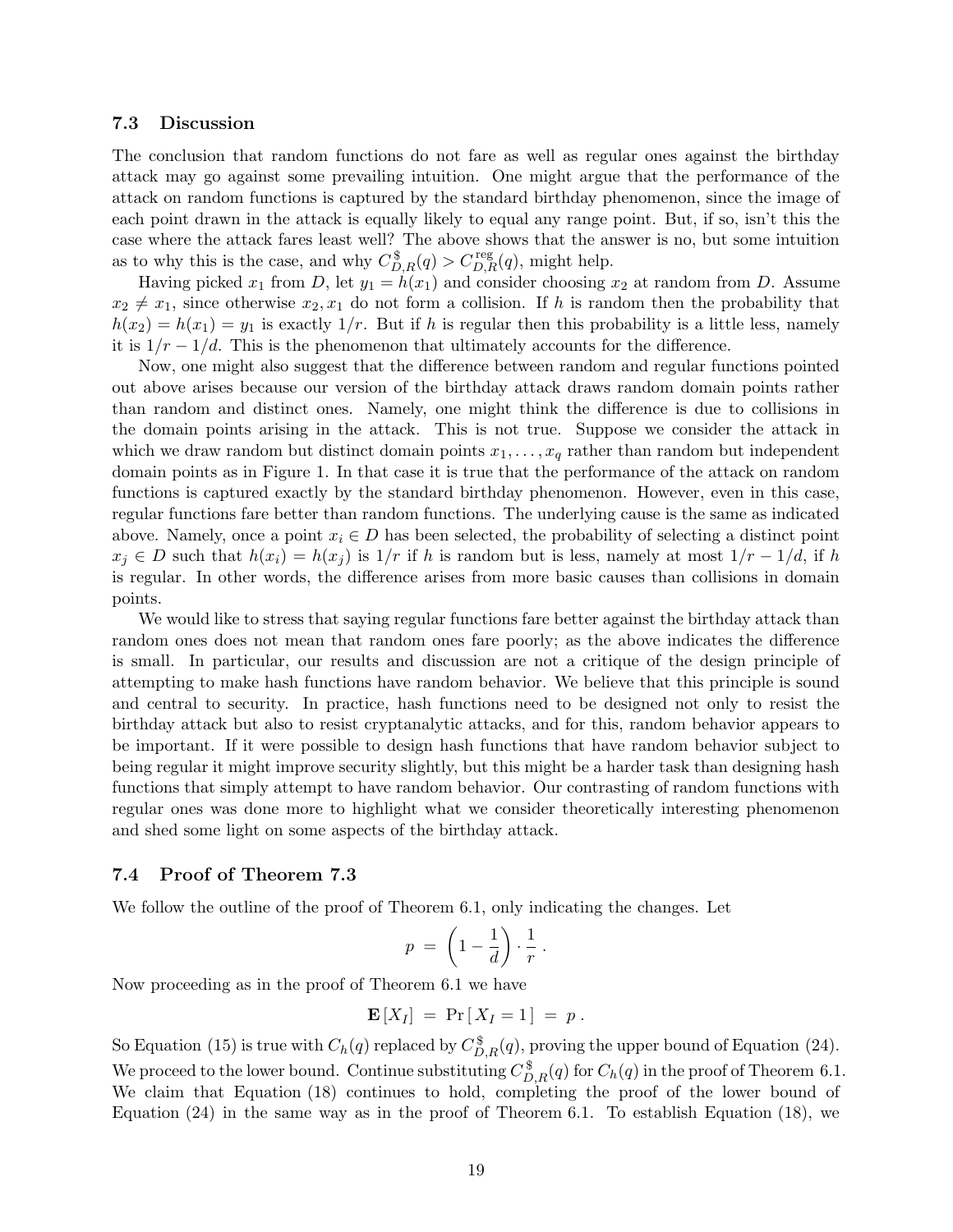claim that Equations (20) and (21) continue to hold.

We now justify Equation (20). Using the value of  $|E|$  from the proof of Theorem 6.1, and then using Equation (25), we have

$$
S_E = |E| \cdot p^2 = \frac{1}{2} \cdot {q \choose 2} \cdot {q-2 \choose 2} \cdot p^2 \le {q \choose 2} \cdot p \cdot \frac{q^2}{4} \cdot p \le {q \choose 2} \cdot p \cdot \frac{\alpha^2 r}{4} \cdot p.
$$

Equation (20) follows since  $rp = 1 - 1/d < 1$ .

We now justify Equation (21). Using the value of  $|N|$  from the proof of Theorem 6.1, and then using Equation (25), we have

$$
S_N = |N| \cdot \left(1 - \frac{1}{d}\right)^2 \cdot \frac{1}{r^2} = {q \choose 2} \cdot (q-2) \cdot p^2 \le {q \choose 2} \cdot p \cdot \alpha \cdot r^{1/2} \cdot p.
$$

Equation (21) follows since  $r^{1/2}p < rp = 1 - 1/d < 1$ . This concludes the proof.

### 7.5 Proof of Proposition 7.4

For any real number  $\alpha \geq 0$  we have:

$$
C_{D,R}^{\$}(q) \ge (1 - \alpha^2/4 - \alpha) \cdot {q \choose 2} \cdot \left(1 - \frac{1}{d}\right) \cdot \frac{1}{r}
$$
\n
$$
= 2 \cdot (1 - \alpha^2/4 - \alpha) \cdot \left(1 - \frac{1}{d}\right) \cdot {q \choose 2} \cdot \left[\frac{1}{r} - \frac{1}{2r}\right]
$$
\n
$$
\ge 2 \cdot (1 - \alpha^2/4 - \alpha) \cdot \left(1 - \frac{1}{d}\right) \cdot C_{D,R}^{\text{reg}}(q)
$$
\n(28)

.

Equation (27) used the lower bound of Equation (24). Equation (28) used the upper bound of Equation (7) for the case  $\mu(h) = 1$ , and the assumption  $d = 2r$  made in the theorem statement. Now, set  $\alpha = 0.1$ . Since  $d \ge 10$  we get

$$
2 \cdot (1 - \alpha^2/4 - \alpha) \cdot \left(1 - \frac{1}{d}\right) \ge \frac{359}{200} \cdot \left(1 - \frac{1}{10}\right) = \frac{3231}{200} > \frac{8}{5}
$$

### 8 Does the MD transform preserve balance?

We consider the following popular paradigm for the construction of hash functions. First build a compression function H:  $\{0,1\}^{b+c} \to \{0,1\}^c$ , where  $b \ge 1$  is called the block-length and  $c \ge 1$  is called the *chaining-length*. Then transform H into a hash function  $\overline{H}$ :  $D_b \rightarrow \{0, 1\}^c$ , where

$$
D_b = \{ M \in \{0,1\}^* : |M| = nb \text{ for some } 1 \le n < 2^b \},
$$

via the Merkle-Damgård (MD) [10, 6] transform depicted in Figure 3. (In this description and below, we let  $\langle i \rangle_b$  denote the representation of integer i as a string of length exactly b bits for  $i = 0, \ldots, 2<sup>b</sup> - 1$ .) In particular, modulo details, this is the paradigm used in the design of popular hash functions including MD5 [12], SHA-1 [11] and RIPEMD-160 [8].

For the considerations in this section, we will focus on the restriction of  $\overline{H}$  to strings of some particular length. For any integer  $1 \leq n < 2^b$  (the number of blocks) we let  $\overline{H}_n: D_{b,n} \to \{0,1\}^c$ denote the restriction of  $\overline{H}$  to the domain  $D_{b,n}$ , defined as the set of all strings in  $D_b$  that have length exactly nb bits.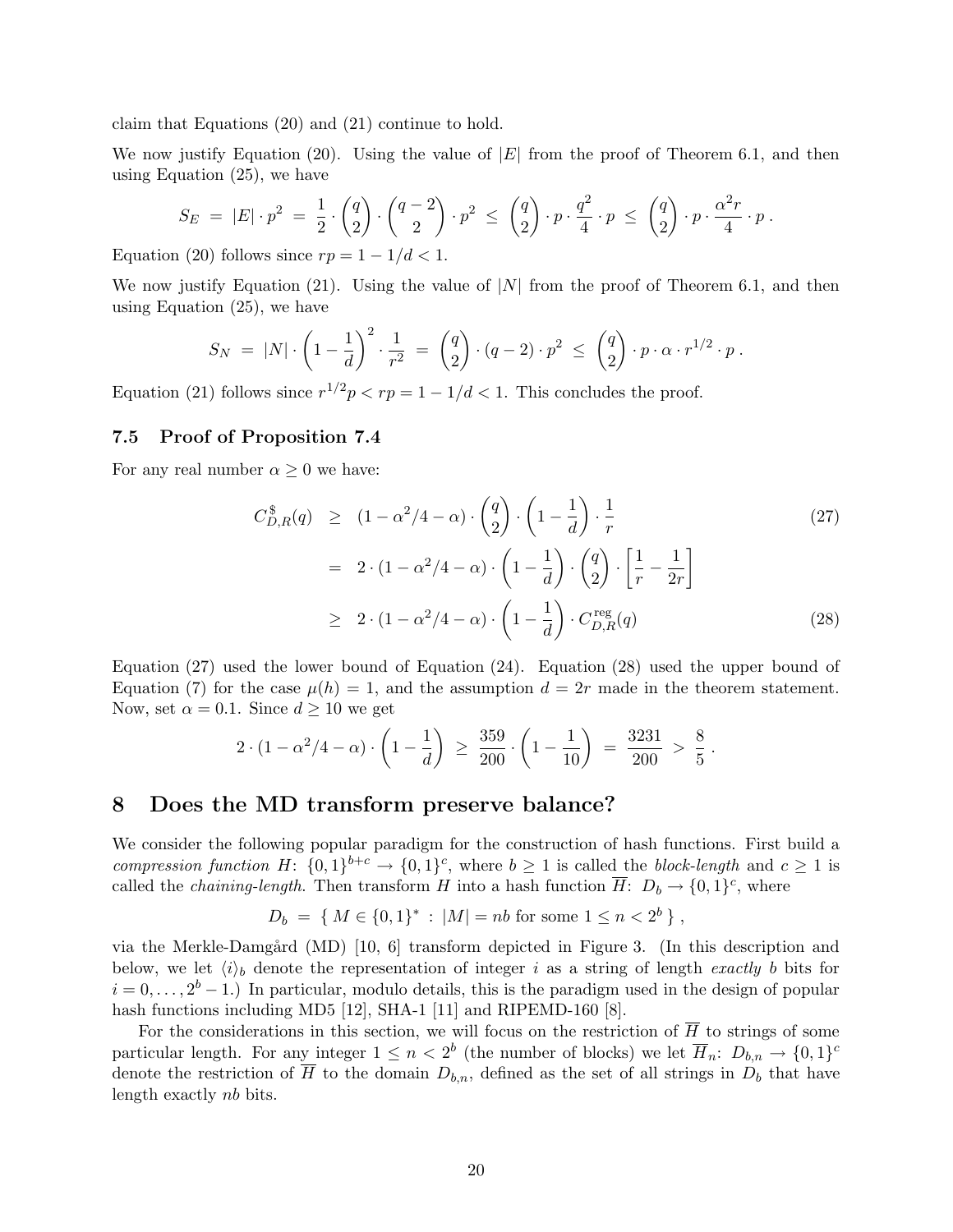Function  $\overline{H}(M)$ Break M into b-bit blocks  $M_1 \|\cdots \| M_n$  $M_{n+1} \leftarrow \langle n \rangle_b ; C_0 \leftarrow 0^c$ For  $i = 1, ..., n + 1$  do  $C_i \leftarrow H(M_i || C_{i-1})$  EndFor Return  $C_{n+1}$ 

Figure 3: Hash function  $\overline{H}$ :  $D_b \to \{0,1\}^c$  obtained via the MD transform applied to compression function  $H: \{0,1\}^{b+c} \to \{0,1\}^c$ .

Our results lead us to desire that  $\overline{H}_n$  has high balance for all practical values of n. Designers could certainly try to ensure that the compression function is regular or has high balance, but to be assured that  $\overline{H}_n$  has high balance it would need to be the case that the MD transform is "balance" preserving." Unfortunately, the following shows that this is not true. It presents an example of a compression function H which has high balance (in fact is regular, with balance one) but  $\overline{H}_n$  has low balance (in fact, balance zero) even for  $n = 2$ .

**Proposition 8.1** Let b, c be positive integers. There exists a compression function H:  $\{0,1\}^{b+c} \rightarrow$  $\{0,1\}^c$  such that H is regular  $(\mu(H) = 1)$  but  $\overline{H}_2$  is a constant function  $(\mu(\overline{H}_2) = 0)$ .

**Proof of Proposition 8.1:** Let  $H: \{0,1\}^{b+c} \to \{0,1\}^c$  map  $B||C$  to C for all b-bit strings B and c-bit strings C. Clearly  $\mu(H) = 1$  since each point in  $\{0, 1\}^c$  has exactly  $2^b$  pre-images under H. Because the initial vector (IV) in the MD transform is the constant  $C_0 = 0^c$ , and by the definition of H, the function  $\overline{H}_2$  maps all inputs to  $0^c$ .

This example might be viewed as contrived particularly because the compression function  $H$  above is not collision-resistant (although it is very resistant to birthday attacks), but in fact it still serves to illustrate an important point. The popularity of the MD paradigm arises from the fact that it *provably* preserves collision-resistance  $[10, 6]$ . However, the above shows that it does not provably preserve balance. Even though Proposition 8.1 does not say that the transform will always be poor at preserving balance, it says that we cannot count on the transform to preserve balance in general. This means that simply ensuring high balance of the compression function is not a suitable general design principle.

Is there any other design principle whereby some properties of the compression function suffice to ensure high balance of the hash function? Toward finding one we note that the behavior exhibited by the function  $\overline{H}_2$  in the proof of Proposition 8.1 arose because the initial vector (IV) of the MD transform was  $C_0 = 0^c$ , and although H was regular, the restriction of H to inputs having the last  $c$  bits 0 was not regular, and in fact was constant. Accordingly we consider requiring regularity conditions not just on the compression function but on certain related functions as well. If  $H: \{0,1\}^{b+c} \to \{0,1\}^c$  then define  $H_0: \{0,1\}^b \to \{0,1\}^c$  via  $M \mapsto H(M||0^c)$  for all  $M \in \{0,1\}^b$ , and for  $n \geq 1$  define  $H^n$ :  $\{0,1\}^c \to \{0,1\}^c$  via  $M \mapsto H(\langle n \rangle_b || M)$  for all  $M \in \{0,1\}^c$ . The following shows that if  $H, H_0, H^n$  are all regular, meaning have balance one, then  $\overline{H}_n$  is also regular. Recall that  $\overline{H}_n$  is the restriction of  $\overline{H}$  to the domain  $D_{b,n}$ .

**Proposition 8.2** Let b, c, n be positive integers. Let  $\underline{H}$ :  $\{0,1\}^{b+c} \rightarrow \{0,1\}^c$  and let  $H_0$ ,  $H^n$  be as above. Assume H,  $H_0$ , and  $H^n$  are all regular. Then  $\overline{H}_n$  is regular.

**Proof of Proposition 8.2:** The computation of  $\overline{H}_n$  can be written as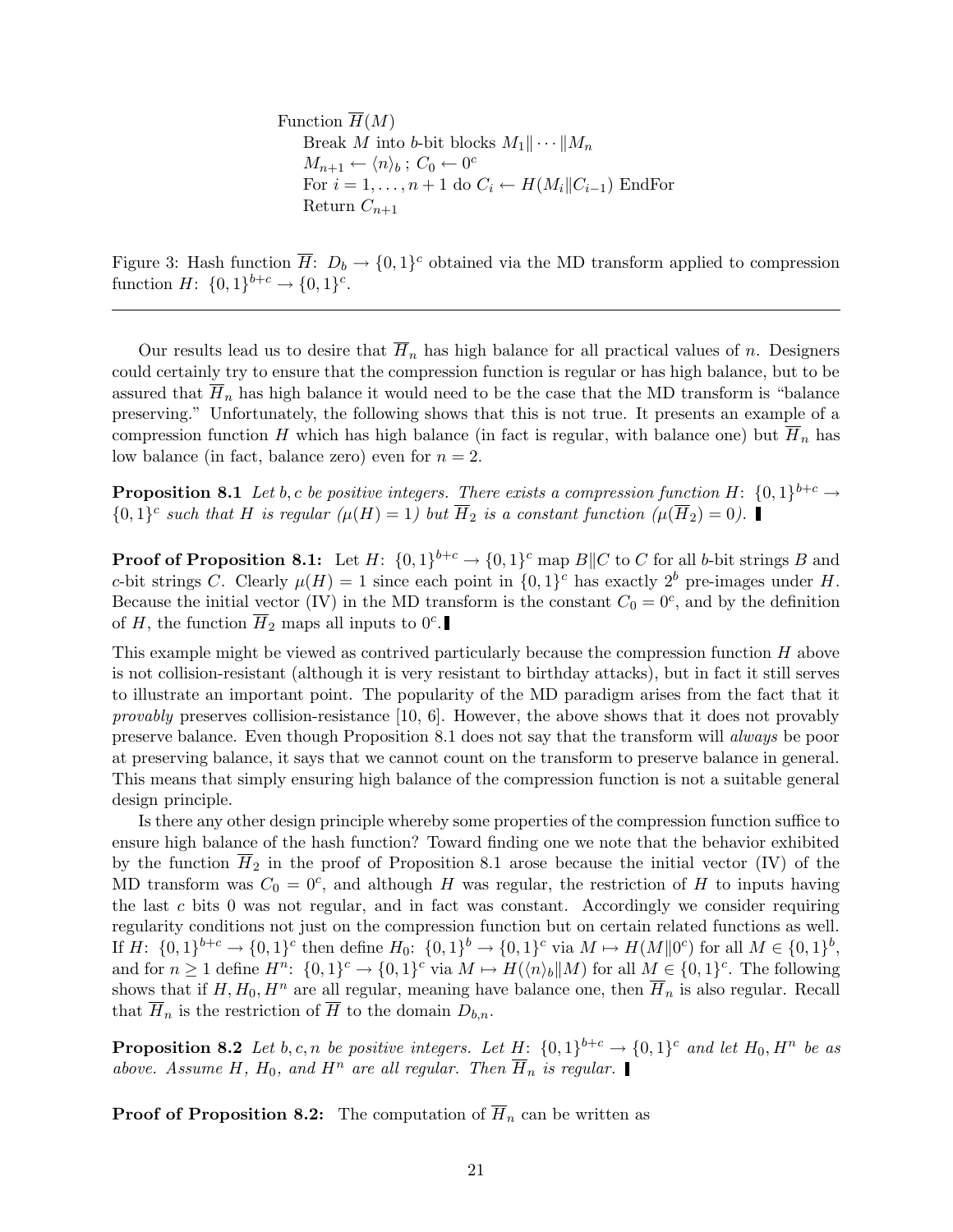Function  $\overline{H}_n(M)$ Break M into b-bit blocks  $M_1 \cdots \parallel M_n$ ;  $C_1 \leftarrow H_0(M_1)$ For  $i = 2, \ldots, n$  do  $C_i \leftarrow H(M_i || C_{i-1})$  EndFor  $C_{n+1} \leftarrow H^n(C_n)$ ; Return  $C_{n+1}$ 

It is not hard to check that the assumed regularity of  $H_0$ , H and  $H^n$  imply the regularity of  $\overline{H}_n$ .

Unfortunately Proposition 8.2 is not "robust." Although  $\overline{H}_n$  has balance one if  $H, H_0, H^n$  have balance one, it turns out that if  $H, H_0, H^n$  have balance that is high but not quite one, we are not assured that  $\overline{H}_n$  has high balance. Proposition 8.3 shows that even a slight deviation from the maximum balance of one in  $H, H_0, H^n$  can be amplified, and result in  $\overline{H}_n$  having very low balance.

**Proposition 8.3** Let b, c be integers,  $b \ge c \ge 2$ , and let  $n \ge c$ . Then there exists a compression function  $H: \{0,1\}^{b+c} \to \{0,1\}^c$  such that  $\mu(H) \geq 1-1/c$ ,  $\mu(H_0) = 1$ , and  $\mu(H^n) \geq 1-2/c$ , but  $\mu(\overline{H}_n) \leq 1/c$ , where the functions  $H_0, H^n$  are defined as above.

**Proof of Proposition 8.3:** Let  $H: \{0,1\}^{b+c} \to \{0,1\}^c$  be defined as

$$
H(B||C) = \begin{cases} \langle B \rangle_c & C = 0^c \\ \langle C \ll 1 \rangle_c \oplus (0^{c-1}1) & C \neq 0^c \end{cases}
$$

where B is b-bits long, C is c-bits long,  $\langle B \rangle_c$  is the right-most c bits of B, and  $\langle C \ll 1 \rangle_c$  is the left shift of C by one bit (ie.  $\langle C \ll 1 \rangle_c$  is a c-bit string, the left-most c − 1 bits of which are the right-most  $c - 1$  bits of C, and the right-most bit of which is 0).

Clearly  $\mu(H_0) = 1$ . To see that  $\mu(H) \geq 1 - 1/c$  we note that there are  $2^{c-1}$  points  $X \in \{0,1\}^c$ with a right-most bit of 0 and each of these points has  $2^{b-c}$  pre-images (corresponding to the set  $\{0,1\}^{b-c}X0^c$ ). There is one point of the form  $0^{c-1}1$  and it has  $2^b + 2^{b-c}$  pre-images (corresponding to the sets  $\{0,1\}^{b}10^{c-1}$  and  $\{0,1\}^{b-c}0^{c-1}10^{c}$ . There are  $2^{c-1}-1$  additional points  $Y \in \{0,1\}^{c}$ with a right-most bit of 1 and each of these points has  $2^{b+1} + 2^{b-c}$  pre-images (corresponding to the sets  $\{0,1\}^{b+1}Y'$  and  $\{0,1\}^{b-c}Y0^c$ , where Y' is the left-most  $c-1$  bits of Y). Let

$$
S = 2^{c-1}(2^{b-c})^2 + (2^b + 2^{b-c})^2 + (2^{c-1} - 1)(2^{b+1} + 2^{b-c})^2
$$
  
 
$$
\leq 2^{2b+c+1}.
$$

It follows that

$$
\mu(H) = \log_{2^c} \left[ \frac{2^{2b+2c}}{S} \right] \ge \log_{2^c} \left[ \frac{2^{2b+2c}}{2^{2b+c+1}} \right] = \frac{c-1}{c} \ .
$$

We lower bound  $\mu(H^n)$  as follows. Let  $R = \sum_{C \in \{0,1\}^c} d_C^2$ , where  $d_C^2$  is the number of pre-images of  $C \in \{0,1\}^c$  under  $H^n$ . We divide the analysis into three cases. In the first case we assume that the right-most bit of  $\langle n \rangle_b$  is 0. This implies that there will be one point in  $\{0, 1\}^{c-1}$  with one pre-image and all the remaining points in  $\{0,1\}^{c-1}$  will have no pre-image. Of the  $2^{c-1}$  points in  $\{0,1\}^{c-1}$ , all but point  $0^{c-1}$ 1 will have two pre-images, and  $0^{c-1}$ 1 will have one pre-image. Thus  $R < 2^{c+1}$ .

Let  $\langle n \rangle_c$  be the right-most c bits of  $\langle n \rangle_b$ . In the second case we assume that the right-most bit of  $\langle n \rangle_b$  is 1 and and that  $\langle n \rangle_c \neq 0^{c-1}1$ . All the points in  $\{0, 1\}^{c-1}0$  have no pre-images,  $2^{c-1} - 2$ points in  $\{0,1\}^{c-1}$  have two pre-images, the point  $\langle n \rangle_c$  has three pre-images, and the point  $0^{c-1}$  1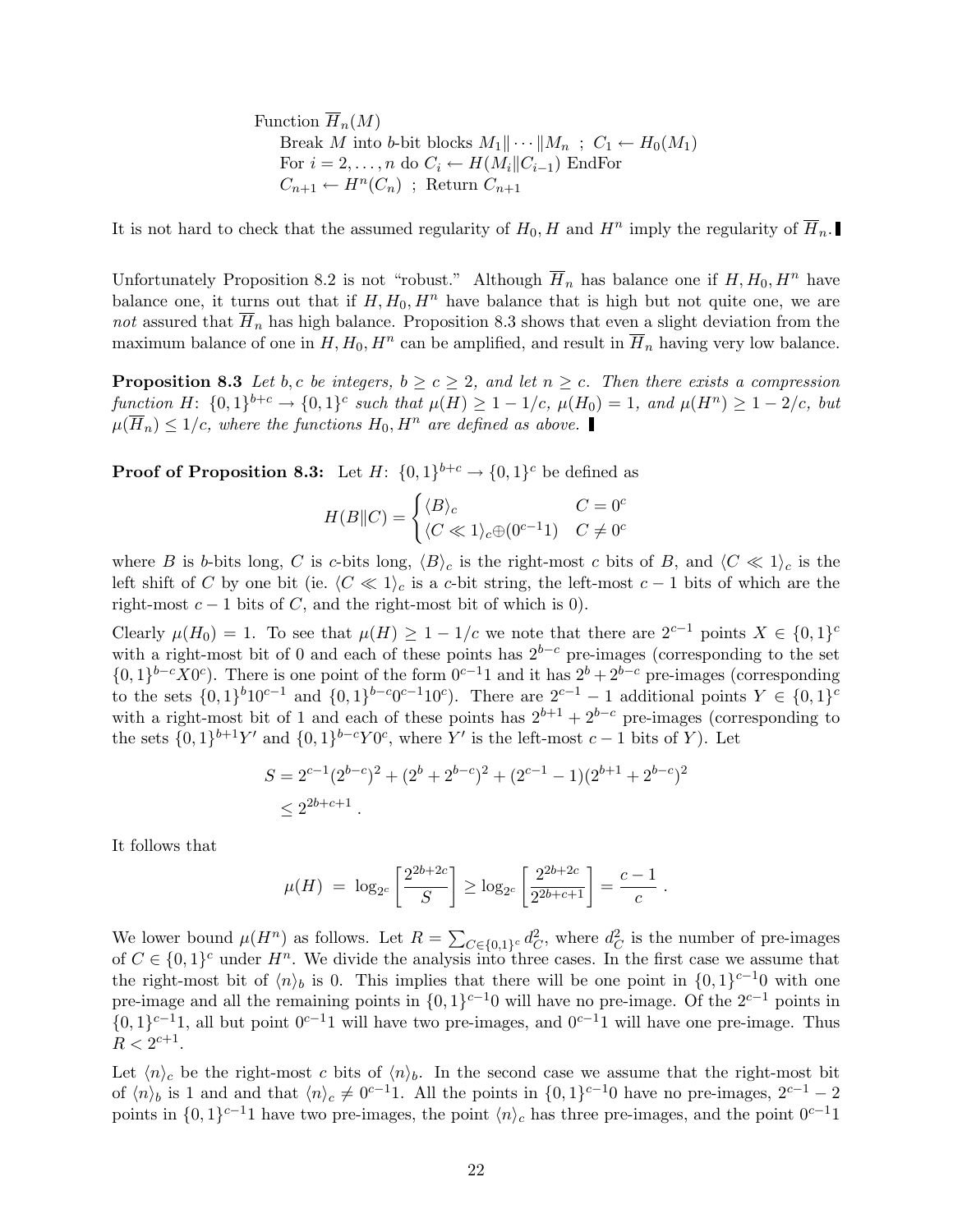has one pre-image. In this case  $R < 2^{c+2}$ . In the final case we assume that the right-most bit of  $\langle n \rangle_b$  is 1 and that  $\langle n \rangle_c = 0^{c-1}$ . All the points in  $\{0, 1\}^{c-1}$  have no pre-images and all the points in  $\{0,1\}^{c-1}$  have two pre-images. In this case  $R = 2^{c+1}$ . These results imply that

$$
\mu(H^n) = \log_{2^c} \left[ \frac{2^{2c}}{R} \right] \ge \log_{2^c} \left[ \frac{2^{2c}}{2^{c+2}} \right] = \frac{c-2}{c}.
$$

Let us now consider the balance of  $\overline{H}_n$ . Let  $M = M_1 || \cdots || M_n \in \{0,1\}^{bn}$  be a string and let  $|M_i|=b$ . Then if  $M_1 \notin \{0, 1\}^{b-c}0^c$ , we have that  $\overline{H}_n(M)=1^c$ ; i.e.  $|\overline{H}_n^{-1}$  $|n^{-1}(1^c)| \geq 2^{bn} - 2^{bn - c}$ . This allows us to upper bound  $\mu(\overline{H}_n)$  as follows:

$$
\mu(\overline{H}_n) \le \log_{2c} \left[ \frac{(2^{bn})^2}{(2^{bn} - 2^{bn - c})^2} \right] \le \log_{2c} \left[ \frac{2^{2bn}}{2^{2bn} - 2^{2bn - c + 1}} \right]
$$

Using the assumption that  $c \geq 2$ ,

$$
\mu(\overline{H}_n) \le \log_{2c} \left[ \frac{2^{2bn}}{2^{2bn-1}} \right] = \frac{1}{c}
$$

as desired.

As indicated by Proposition 7.2, a random compression function will have expected balance that is high but not quite 1. We expect that practical compression functions are in the same boat. Furthermore it seems harder to build compression functions that have balance exactly one than close to one. So the lack of robustness of Proposition 8.2, as exhibited by Proposition 8.3, means that Proposition 8.2 is of limited use.

The consequence of the results in this section is that we are unable to recommend any design principle that, to ensure high balance, focuses solely on establishing properties of the compression function. It seems one is forced to look directly at the hash function.

### 9 Extensions and variations

We consider two issues. One is extending the definitions and results here to families of hash functions rather than individual functions, and the other is variants of the attack that differ in the way the points are chosen from the domain.

#### 9.1 Treating families of hash functions

A family of functions is a map  $H: K \times D \to R$ , where K is the set of keys, D is the domain and R is the range of the family. It is a family of hash functions if  $|D| > |R|$ . For each key  $k \in K$ we let the function  $H_k: D \to R$  be defined by  $H_k(x) = H(k, x)$  for all  $x \in D$ . We say that  $H_k$  is a member of the family H. In usage, a key k is drawn at random and made public, specifying a particular hash function  $H_k$ .

This approach is particularly important in theoretical treatments involving proofs of security of collision-resistance  $[6, 3]$ , for there appears to be no meaningful formalization of a notion of collision-resistance for single functions as opposed to families. We, however, are not discussing the notion of collision-resistance, but rather the performance of a particular attack, so in our case consideration of a single hash function as opposed to a family is meaningful. It also more directly reflects practice, where we have hash functions like MD5, SHA-1 and RIPEMD-160 not overlain by any explicit families.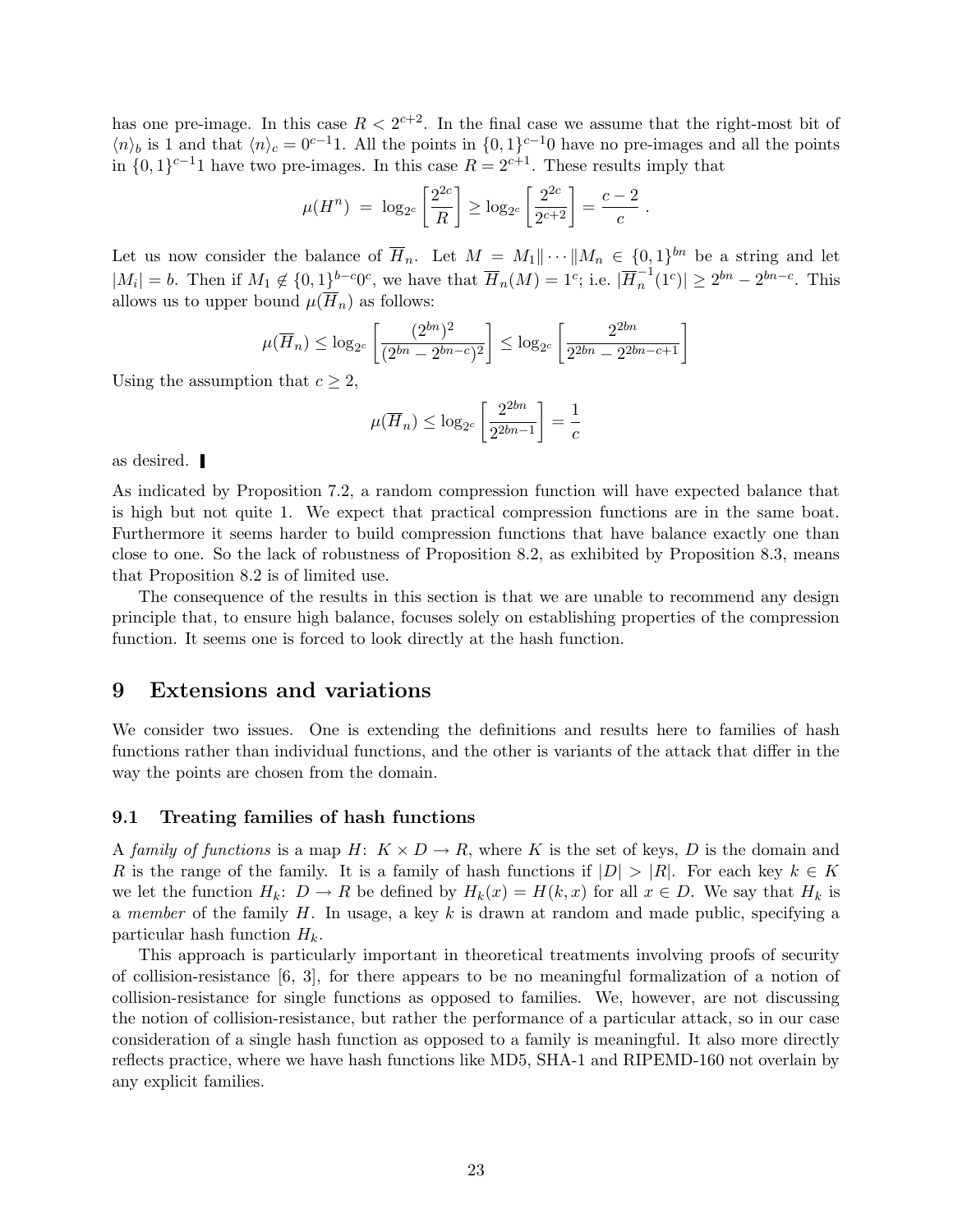Still, one might be interested in how the birthday attack fares against a family of functions H. Here we discuss how our metrics and results lift easily from single functions to families.

First, let us extend the collision-probability metric. When function  $H_k$  of family H has been chosen, the probability of finding a collision in q trials is  $C_{H_k}(q)$ . Since the choice of k is made at random from K, the metric of interest, which we denote  $C_H(q)$ , is

$$
C_H(q) = \frac{1}{|K|} \cdot \sum_{k \in K} C_{H_k}(q) .
$$

Each member  $H_k$  of H also has an associated balance  $\mu(H_k)$ . We extend the balance measure to families by defining for H a balance  $\mu(H)$ , computed as a function of the balance of the members of the family, as follows:

**Definition 9.1** Let  $H: K \times D \to R$  be a family of hash functions whose domain D and range R have sizes  $d, r \geq 2$ , respectively. The *balance* of H, denoted  $\mu(H)$ , is defined as

$$
\mu(H) \ = \ \log_r \left[ \frac{1}{|K|} \cdot \sum_{k \in K} \frac{1}{r^{\mu(H_k)}} \right]^{-1}
$$

where  $log<sub>r</sub>(.)$  denotes the logarithm in base r.

In other words,

$$
\frac{1}{r^{\mu(H)}}\;=\;\frac{1}{|K|}\cdot\sum_{k\in K}\frac{1}{r^{\mu(H_k)}}\;.
$$

Now we claim that

$$
C_H(q) = \Theta(1) \cdot \begin{pmatrix} q \\ 2 \end{pmatrix} \cdot \frac{1}{r^{\mu(H)}}
$$

assuming some appropriate upper bound on q. The precise bounds are as follows:

**Theorem 9.2** Let H:  $K \times D \rightarrow R$  be a family of hash functions. Let  $d = |D|$  and  $r = |R|$  and assume  $d > r \geq 2$ . Let  $\alpha \geq 0$  be any real number. Then for any integer  $q \geq 2$ 

$$
(1-\alpha^2/4-\alpha)\cdot \begin{pmatrix} q \\ 2 \end{pmatrix} \cdot \begin{bmatrix} \frac{1}{r^{\mu(H)}} - \frac{1}{d} \end{bmatrix} \leq C_H(q) \leq \begin{pmatrix} q \\ 2 \end{pmatrix} \cdot \begin{bmatrix} \frac{1}{r^{\mu(H)}} - \frac{1}{d} \end{bmatrix},
$$

the lower bound being true under the additional assumption that

$$
q \ \leq \ \alpha \cdot \left(1-\frac{r}{d}\right) \cdot r^{\mu(h)/2} \ . \qquad \blacksquare
$$

This shows that Theorem 6.1 lifts in a simple and natural way from individual functions to families of functions. This theorem follows easily from Theorem 6.1 and the above definitions, so we omit the proof.

#### 9.2 Variants of the attack

The version of the birthday attack on a hash function h:  $D \to R$  that we consider draws points  $x_1, \ldots, x_q$  uniformly and independently at random from the domain D. Other possibilities for how these points may be chosen have been mentioned and considered in the literature.

One is to use a fixed sequence of points. For example if the domain is  $\{0,1\}^n$  for some n, then we identify it with  $\{1, \ldots, 2^n\}$  and use the points  $1, \ldots, q$ . This strategy is effective if the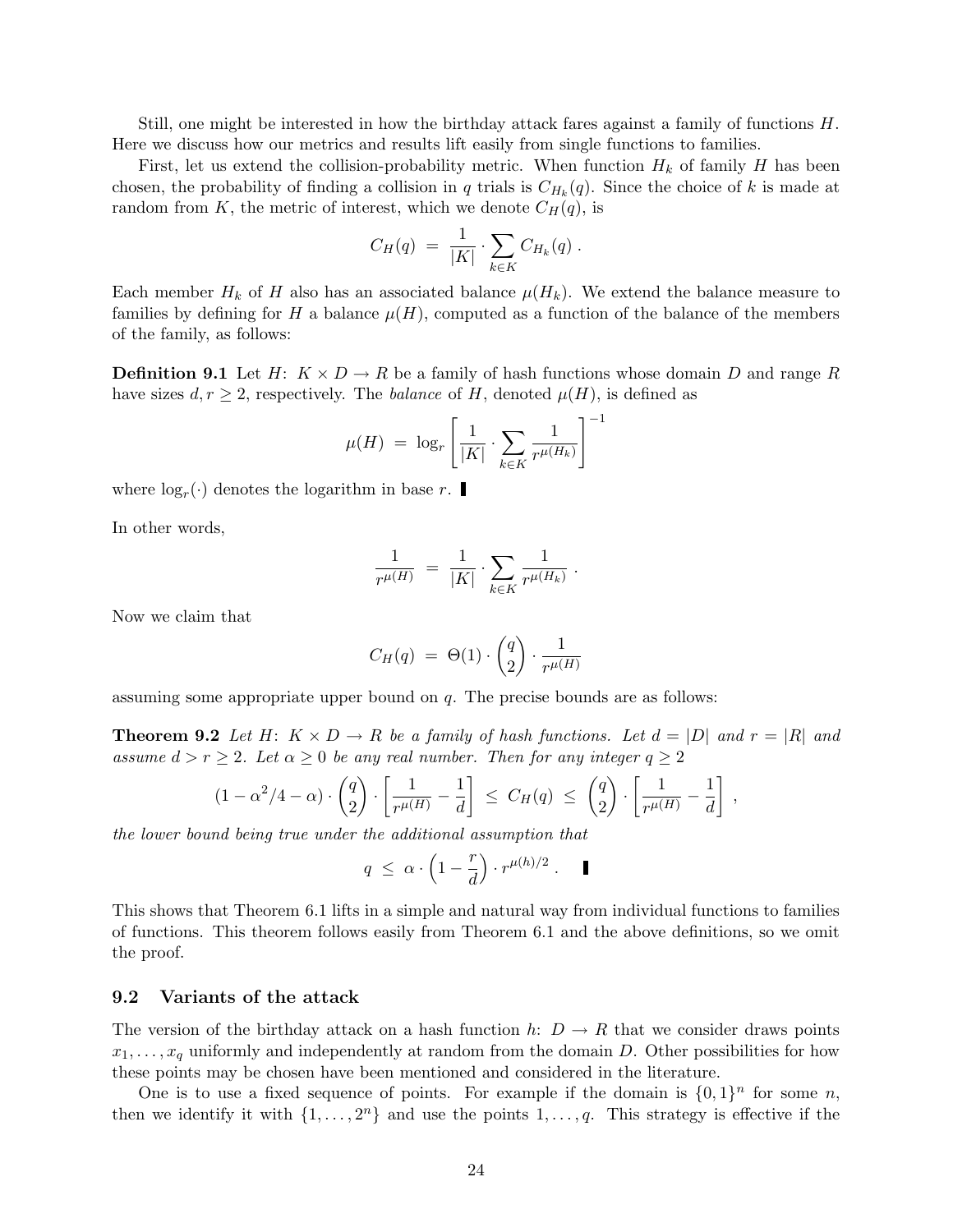function h is random (cf. Section 7), and in this case the performance of the attack is captured by the standard birthday problem. However, this is not a viable attack strategy in general, because there are certainly hash functions where this attack fails even though collisions may be easy to find and may be found by other variants of the birthday attack. Accordingly we do not consider this attack.

Another possibility is to use a sequence of random but distinct points  $x_1, \ldots, x_q$ , as opposed to random and independently chosen ones. We have not considered this attack in detail because the lack of independence makes a precise analysis harder. However, as long as  $d = |D|$  is somewhat larger than  $r = |R|$ , say  $d \geq 2r$ , the performance of this attack will approach that of the one we consider, since the probability that some two of  $x_1, \ldots, x_q$  are equal in Figure 1 is small compared to the probability of a collision. Thus in practice we do not expect serious performance differences between this attack and the one we consider.

## 10 The generalized birthday problem

In the birthday problem, we have q balls  $1, \ldots, q$  and r bins  $1, \ldots, r$ . In the standard version of the problem, we throw the balls at random into the bins, each ball having probability  $1/r$  of landing in each bin, and the probabilities for different balls being independent. A collision occurs if there are two different balls that land in the same bin.

One can however consider a more general problem in which the probability of a ball landing in bin i depends on i rather than being equal to  $1/r$  for each i. To discuss this, let us say that  $\mathbf{p} = (p_1, \ldots, p_r)$  is a probability vector if  $p_1 + \cdots + p_r = 1$  and  $0 \leq p_i \leq 1$  for all  $i \in [r]$ . Now in the balls in bins game associated to  $\bf{p}$ , we throw the q balls at random into the r bins in such a way that for every  $i \in [q]$  and  $j \in [r]$ , ball i has probability  $p_j$  of landing in bin j, and the probabilities for different balls are independent. Again, a collision is said to occur if there are two different balls that land in the same bin. The following defines some metrics of interest for this game:

**Definition 10.1** Let  $p = (p_1, \ldots, p_r)$  be a probability vector, where  $r \geq 2$ . For any integer  $q \geq 2$ , we let  $B_p(q)$  denote the probability of a collision in the balls in bin game associated to p. For any real number c with  $0 \leq c < 1$  we let

$$
P_{\mathbf{p}}(c) = \min \{ q : B_{\mathbf{p}}(q) \ge c \}
$$

denote the minimum number of balls required for the probability of a collision to exceed c. We refer to  $B_p$  as the collision probability function of **p** and to  $P_p$  as the collision threshold function of  $\boldsymbol{p}$ .

Let  $\mathbf{r} = (1/r, \ldots, 1/r)$ . The literature contains analyses of the standard birthday problem, meaning bounds on  $B_{r}(q)$  (we had denoted this by  $B_{r}(q)$  in Section 4), e.g. [1]. The more general version of the problem seems natural and potentially useful, in particular in the context of problems like the ones considered in this paper, but we have not found any analysis or bounds for this general problem in the literature. Accordingly we provide some here. To do so we first introduce a measure, which we again call the balance, associated to a probability vector.

**Definition 10.2** Let  $p = (p_1, \ldots, p_r)$  be a probability vector, where  $r \geq 2$ . The balance of p, denoted  $\mu(\mathbf{p})$ , is defined as

$$
\mu(\mathbf{p}) = \log_r [p_1^2 + \cdots + p_r^2]^{-1} ,
$$

where  $log<sub>r</sub>(.)$  denotes the logarithm in base r.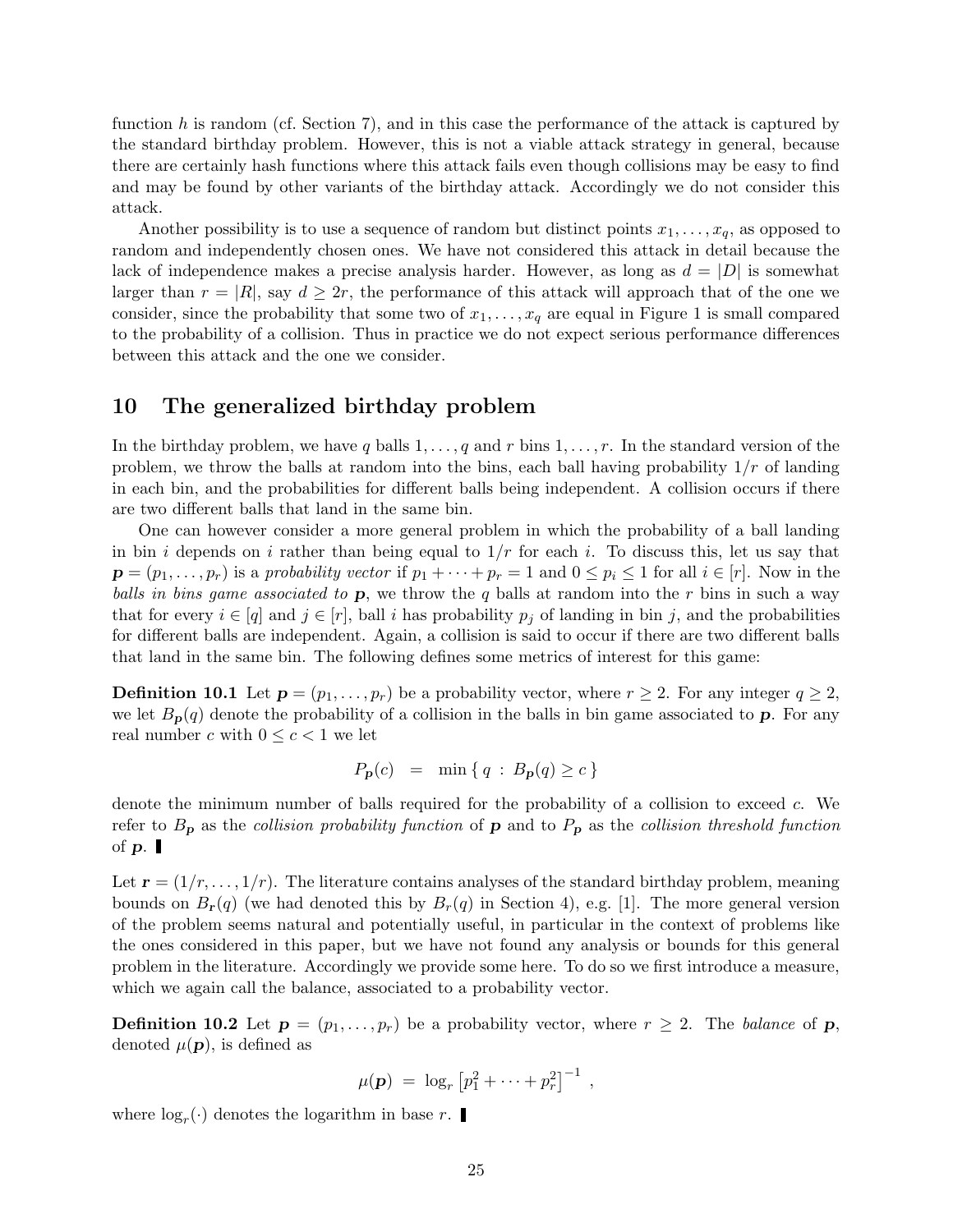For some intuition about what this is measuring, note that

$$
\frac{1}{r^{\mu}(\mathbf{p})} = p_1^2 + \dots + p_r^2
$$

is the probability that any two particular balls collide. Now the following shows that

$$
B_{p}(q) = \Theta(1) \cdot \binom{q}{2} \cdot \frac{1}{r^{\mu(p)}} = \Theta(1) \cdot \binom{q}{2} \cdot (p_1^2 + \dots + p_r^2) ,
$$

assuming some appropriate upper bound on q. The proof is in Section 10.1.

**Theorem 10.3** Let  $\mathbf{p} = (p_1, \ldots, p_r)$  be a probability vector, where  $r \geq 2$ . Let  $\alpha \geq 0$  be any real number. Then for any integer  $q \geq 2$ 

$$
(1 - \alpha^2/4 - \alpha) \cdot \begin{pmatrix} q \\ 2 \end{pmatrix} \cdot \frac{1}{r^{\mu(\mathbf{p})}} \le B_{\mathbf{p}}(q) \le \begin{pmatrix} q \\ 2 \end{pmatrix} \cdot \frac{1}{r^{\mu(\mathbf{p})}}, \tag{29}
$$

the lower bound being true under the additional assumption that

$$
q \leq \alpha \cdot r^{\mu(p)/2} \tag{30}
$$

The bounds in the theorem are good. In particular as  $\alpha \to 0$  the lower bound approaches the upper bound, although being valid across a smaller range of values for the number  $q$  of balls thrown. In particular we remark that in the case of the standard birthday problem, namely when  $p = r$ , the above enables us to obtain better lower bounds than shown in [1], but valid across a smaller range of  $q$ .

We discussed in Section 4 how the generalized birthday problem is related to the analysis of the birthday attack for a function h:  $D \to R$ . Namely if  $R = \{R_1, \ldots, R_r\}$ , let  $d_i = |h^{-1}(R_i)$  and let  $p_i = d_i/d \ (1 \leq i \leq r)$ . Then  $B_p(q) = C_h^*(q)$  is the probability of finding possibly trivial collisions in the birthday attack. We attacked the analysis of the birthday attack on  $h$  directly, rather than via the generalized birthday problem, only to ensure that our analysis is about collisions, not trivial collisions. However the heart of the problem is really the generalized birthday problem.

#### 10.1 Proof of Theorem 10.3

We follow the outline of the proof of Theorem 6.1, only indicating the changes. Let

$$
p = \frac{1}{r^{\mu(\mathbf{p})}}.
$$

Let  $[q]_2$  denote the set of all two-element subsets of  $[q]$ . We associate to any two-element set  $I = \{i, j\} \in [q]_2$  the random variable  $X_I$  which takes value 1 if balls  $i, j$  form a collision (meaning land in the same bin), and 0 otherwise. Then for any  $I \in [q]_2$  we have

$$
\mathbf{E}[X_I] = \Pr[X_I = 1] = \sum_{i=1}^r p_i^2 = p.
$$

We continue to follow the proof of Theorem 6.1, the random variable X being defined as there, and  $B_{\bf{p}}(q)$  being substituted for  $C_h(q)$ . The proof of the upper bound of Equation (29) is unchanged, and we proceed to the lower bound. We need to make amendments only when we get to the upper bounding of  $S_N$ . In place of Equation (22) we have

$$
S_N = \sum_{\{I,J\} \in N} \Pr\left[X_I = 1 \land X_J = 1\right] = |N| \cdot \sum_{i=1}^r p_i^3. \tag{31}
$$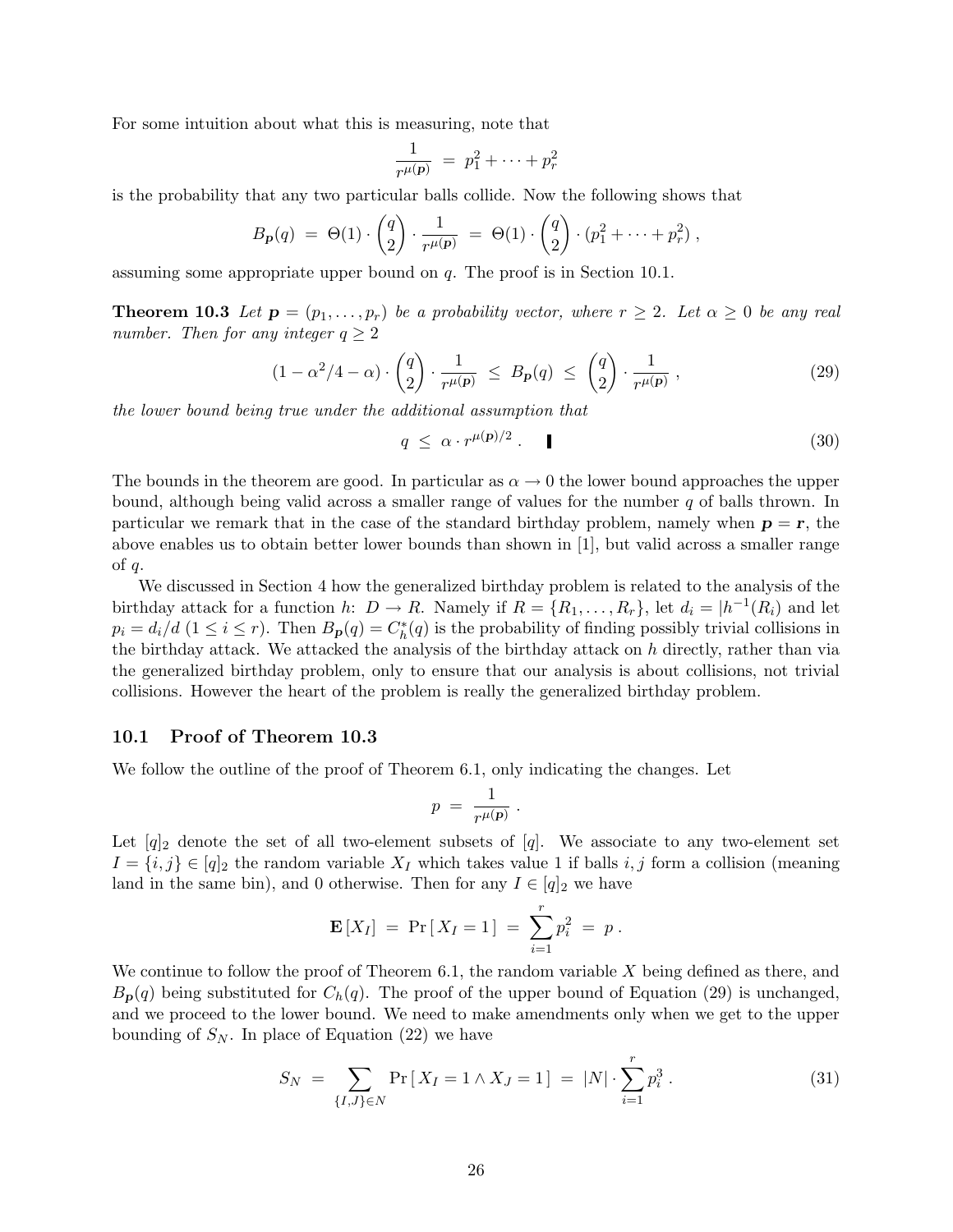Now, identify  $d_i/d$  (in the proof of Theorem 6.1) with  $p_i$  (in the current proof) and continue. This will conclude the proof.

## 11 Experiments on SHA-1

Let SHA<sub>n</sub>:  $\{0,1\}^n \rightarrow \{0,1\}^{160}$  denote the restriction of SHA-1 to inputs of length  $n < 2^{64}$ . Because SHA-1's range is  $\{0, 1\}^{160}$ , it is commonly believed that the expected number of trials necessary to find a collision for  $\text{SHA}_n$  is approximately  $2^{80}$ . As Theorem 6.3 shows, however, this is only true if the balance of  $\text{SHA}_n$  is one or close to one for all practical values of n. If the balance is not close to one, then we expect to be able to find collisions using less work. It therefore seems desirable to calculate (or approximate) the balance of  $\text{SHA}_n$  for reasonable values of n (eg.  $n = 256$ ). A direct computation of  $\mu(SHA_n)$  based on Definition 5.1 is however infeasible given the size of the domain and range of  $\text{SHA}_n$ . Accordingly we focus on a more achievable goal. We look at properties of  $\text{SHA}_n$  that one can reasonably test and whose absence might indicate that  $\text{SHA}_n$  does not have high balance. Our experiments are not meant to be exhaustive, but rather representative of the types of feasible experiments one can perform with SHA-1.

Let  $\text{SHA}_{n,t_1...t_2}$ :  $\{0,1\}^n \rightarrow \{0,1\}^{t_2-t_1+1}$  denote the function that returns the  $t_1$ -th through  $t_2$ -th output bits of SHA<sub>n</sub>. We ask what exactly is the balance of SHA<sub>32;t1</sub>...t<sub>2</sub> when  $t_2-t_1+1 \in \{8, 16, 24\}$ . And we ask whether the functions  $SHA_{m,t_1...t_2}, m \in \{160, 256, 1024, 2048\}$ , appear regular when  $t_2 - t_1 + 1 \in \{8, 16, 24\}$ . (Note that SHA<sub>256</sub> is SHA-1 restricted to the domain  $\{0, 1\}^{256}$ , not NIST's SHA-256 hash algorithm.)

BALANCE OF SHA<sub>32;t<sub>1</sub>...t<sub>2</sub>. We calculate the balance of SHA<sub>32;t<sub>1</sub>...t<sub>2</sub> for all pairs  $t_1, t_2$  such that</sub></sub>  $t_2 - t_1 + 1 \in \{8, 16, 24\}$  and  $t_1$  begins on a byte boundary (ie. we look at all 1-, 2-, and 3-byte portions of the SHA-1 output). The calculated values are shown below. These values indicate that, for the specified values of  $t_1, t_2$ , the balance of  $\text{SHA}_{32; t_1...t_2}$  is high.

| $t_2-t_1+1=8$                                          | $t_2-t_1+1=16$                                       | $t_2-t_1+1=24$                    |
|--------------------------------------------------------|------------------------------------------------------|-----------------------------------|
| $\mu(SHA_{32;18})$                                     | $= 0.999998623$                                      | $\mu$ (SHA <sub>32;1…24</sub> )   |
| $= 0.99999998893$                                      | $\mu$ (SHA <sub>32;116</sub> )                       | $= 0.99976567$                    |
| $= 0.99999998941$                                      | $= 0.999998604$                                      | $= 0.99976548$                    |
| $\mu$ (SHA <sub>32;9…16</sub> )                        | $\mu(SHA_{32;924})$                                  | $\mu$ (SHA <sub>32;9</sub> , 32)  |
| $= 0.99999998972$                                      | $= 0.999998620$                                      | $= 0.99976553$                    |
| $\mu$ (SHA <sub>32;17</sub> 24)                        | $\mu$ (SHA <sub>32;17</sub> 32)                      | $\mu$ (SHA <sub>32;17</sub> 40)   |
| $= 0.99999998884$                                      | $= 0.999998627$                                      | $= 0.99976561$                    |
| $\mu$ (SHA <sub>32;25</sub> , 32)                      | $\mu$ (SHA <sub>32;25</sub> 40)                      | $\mu$ (SHA <sub>32;25</sub> 48)   |
| $= 0.99999999079$                                      | $= 0.999998641$                                      | $= 0.99976582$                    |
| $\mu$ (SHA <sub>32;33</sub> 40)                        | $\mu$ (SHA <sub>32;33</sub> 48)                      | $\mu$ (SHA <sub>32;33</sub> 56)   |
| $= 0.99999998909$                                      | $= 0.999998620$                                      | $= 0.99976559$                    |
| $\mu(SHA_{32;4148})$                                   | $\mu(SHA_{32;4156})$                                 | $\mu$ (SHA <sub>32;41</sub> 64)   |
| $= 0.99999998912$                                      | $= 0.999998626$                                      | $= 0.99976558$                    |
| $\mu(SHA_{32;4956})$                                   | $\mu$ (SHA <sub>32;49</sub> 64)                      | $\mu$ (SHA <sub>32;49</sub> 72)   |
| $= 0.99999999083$                                      | $= 0.999998625$                                      | $= 0.99976581$                    |
| $\mu$ (SHA <sub>32;57</sub> 64)                        | $\mu$ (SHA <sub>32;57</sub> 72)                      | $\mu$ (SHA <sub>32;57</sub> 80)   |
| $= 0.99999998923$                                      | $= 0.999998627$                                      | $= 0.99976575$                    |
| $\mu$ (SHA <sub>32;65</sub> 72)                        | $\mu$ (SHA <sub>32;65</sub> 80)                      | $\mu$ (SHA <sub>32;65</sub> 88)   |
| $= 0.99999999083$                                      | $= 0.999998637$                                      | $= 0.99976577$                    |
| $\mu$ (SHA <sub>32;73</sub> 80)                        | $\mu$ (SHA <sub>32;73</sub> 88)                      | $\mu$ (SHA <sub>32;73</sub> 96)   |
| $= 0.99999998925$                                      | $= 0.999998622$                                      | $= 0.99976558$                    |
| $\mu$ (SHA <sub>32;81</sub> 88)                        | $\mu(SHA_{32;8196})$                                 | $\mu$ (SHA <sub>32;81</sub> 104)  |
| $= 0.99999998987$                                      | $= 0.999998617$                                      | $= 0.99976554$                    |
| $\mu$ (SHA <sub>32;89</sub> 96)                        | $\mu$ (SHA <sub>32;89</sub> 104)                     | $\mu$ (SHA <sub>32;89</sub> 112)  |
| $= 0.99999998862$                                      | $= 0.999998624$                                      | $= 0.99976567$                    |
| $\mu$ (SHA <sub>32;97</sub> 104)                       | $\mu(SHA_{32;97112})$                                | $\mu(SHA_{32;97120})$             |
| $= 0.99999998826$                                      | $= 0.999998626$                                      | $= 0.99976562$                    |
| $\mu$ (SHA <sub>32;105</sub> 112)                      | $\mu$ (SHA <sub>32;105</sub> 120)                    | $\mu$ (SHA <sub>32;105</sub> 128) |
| $= 0.99999998959$                                      | $= 0.999998616$                                      | $= 0.99976566$                    |
| $\mu$ (SHA <sub>32;113</sub> 120)                      | $\mu$ (SHA <sub>32;113</sub> 128)                    | $\mu(\text{SHA}_{32;113136})$     |
| $= 0.99999998999$                                      | $= 0.999998634$                                      | $= 0.99976556$                    |
| $\mu$ (SHA <sub>32;121</sub> 128)                      | $\mu$ (SHA <sub>32;121</sub> 136)                    | $\mu$ (SHA <sub>32;121</sub> 144) |
| $= 0.99999999052$                                      | $= 0.999998636$                                      | $= 0.99976563$                    |
| $\mu$ (SHA <sub>32;129</sub> 136)                      | $\mu$ (SHA <sub>32;129</sub> 144)                    | $\mu$ (SHA <sub>32;129</sub> 152) |
| $= 0.99999998916$                                      | $= 0.999998615$                                      | $= 0.99976554$                    |
| $\mu$ (SHA <sub>32;137</sub> 144)                      | $\mu$ (SHA <sub>32;137</sub> 152)                    | $\mu$ (SHA <sub>32;137</sub> 160) |
| $= 0.99999998769$<br>$\mu$ (SHA <sub>32;145</sub> 152) | $= 0.999998626$<br>$\mu$ (SHA <sub>32;145</sub> 160) |                                   |
| $= 0.99999998993$<br>$\mu$ (SHA <sub>32;153</sub> 160) |                                                      |                                   |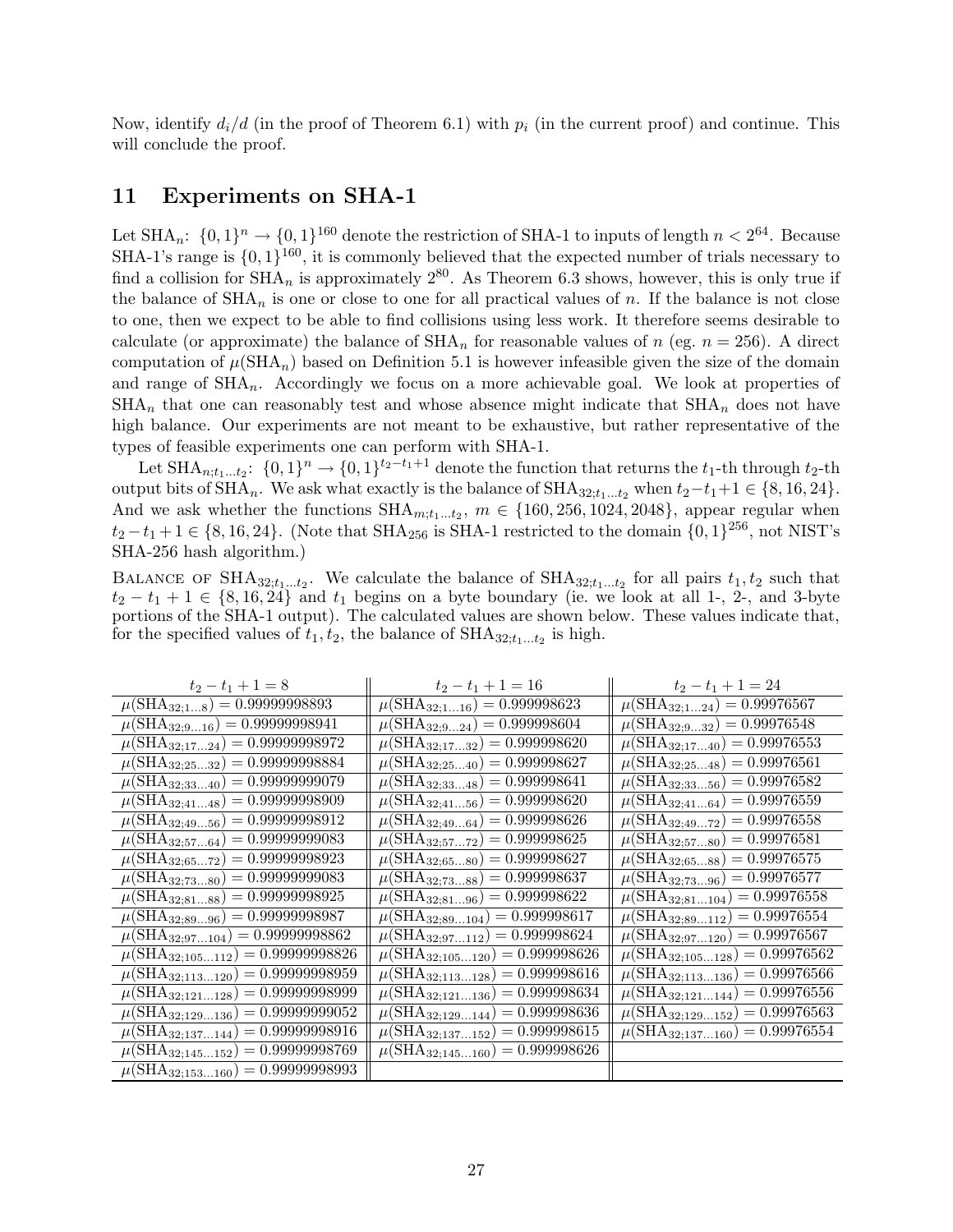These results do not imply that the functions  $\text{SHA}_{n;t_1...t_2}$  or  $\text{SHA}_{n}$ ,  $n > 32$  and  $t_1, t_2$  as before, are regular. But it is encouraging that  $\mu(\text{SHA}_{32;t_1...t_2})$  are high, since a small value for  $\mu(\text{SHA}_{32;t_1...t_2})$ for any of the specified  $t_1, t_2$  pairs might indicate some unusual property of the SHA-1 hash function.

# Acknowledgments

We thank Don Coppersmith and Michael Wiener for comments on the preliminary version of this paper [2].

## References

- [1] M. Bellare, J. Kilian and P. Rogaway. The security of the cipher block chaining message authentication code. Journal of Computer and System Sciences 61(3), Dec 2000, 362–399.
- [2] M. Bellare and T. Kohno. Hash function balance and its impact on birthday attacks. Advances in Cryptology – EUROCRYPT '04, Lecture Notes in Computer Science Vol. 3027, C. Cachin and J. Camenisch ed., Springer-Verlag, 2004. Preliminary version of this paper.
- [3] M. Bellare and P. Rogaway. Collision-resistant hashing: Towards making UOWHFs practical. Advances in Cryptology – CRYPTO '97, Lecture Notes in Computer Science Vol. 1294, B. Kaliski ed., Springer-Verlag, 1997.
- [4] M. Bellare and P. Rogaway. Random oracles are practical: A paradigm for designing efficient protocols. First ACM Conference on Computer and Communications Security, ACM, 1993.
- [5] J. BUCHMANN. Introduction to cryptography. Springer, 2000.
- [6] I. DAMGÅRD. A design principle for hash functions. Advances in Cryptology CRYPTO '89, Lecture Notes in Computer Science Vol. 435, G. Brassard ed., Springer-Verlag, 1989.
- [7] H. DELFS AND H. KNEBL. Introduction to cryptography: Principles and applications. Springer, 2002..
- [8] H. Dobbertin, A. Bosselaers and B. Preneel. RIPEMD-160, a strengthened version of RIPEMD. Fast Software Encryption '96, Lecture Notes in Computer Science Vol. 1039, D. Gollmann ed., Springer-Verlag, 1996.
- [9] A. Menezes, P. van Oorschot and S. Vanstone. Handbook of applied cryptography. CRC Press, 1997.
- [10] R. Merkle. One way hash functions and DES. Advances in Cryptology CRYPTO '89, Lecture Notes in Computer Science Vol. 435, G. Brassard ed., Springer-Verlag, 1989.
- [11] National Institute of Standards. FIPS 180-2, Secure hash standard. August 1, 2000.
- [12] R. Rivest. The MD5 message-digest algorithm. IETF RFC 1321, April 1992.
- [13] B. SCHNEIER. Applied cryptography. Second edition. Wiley, 1996.
- [14] W. Stallings. Cryptography and network security: Principles and practices. Third edition. Prentice Hall, 2003.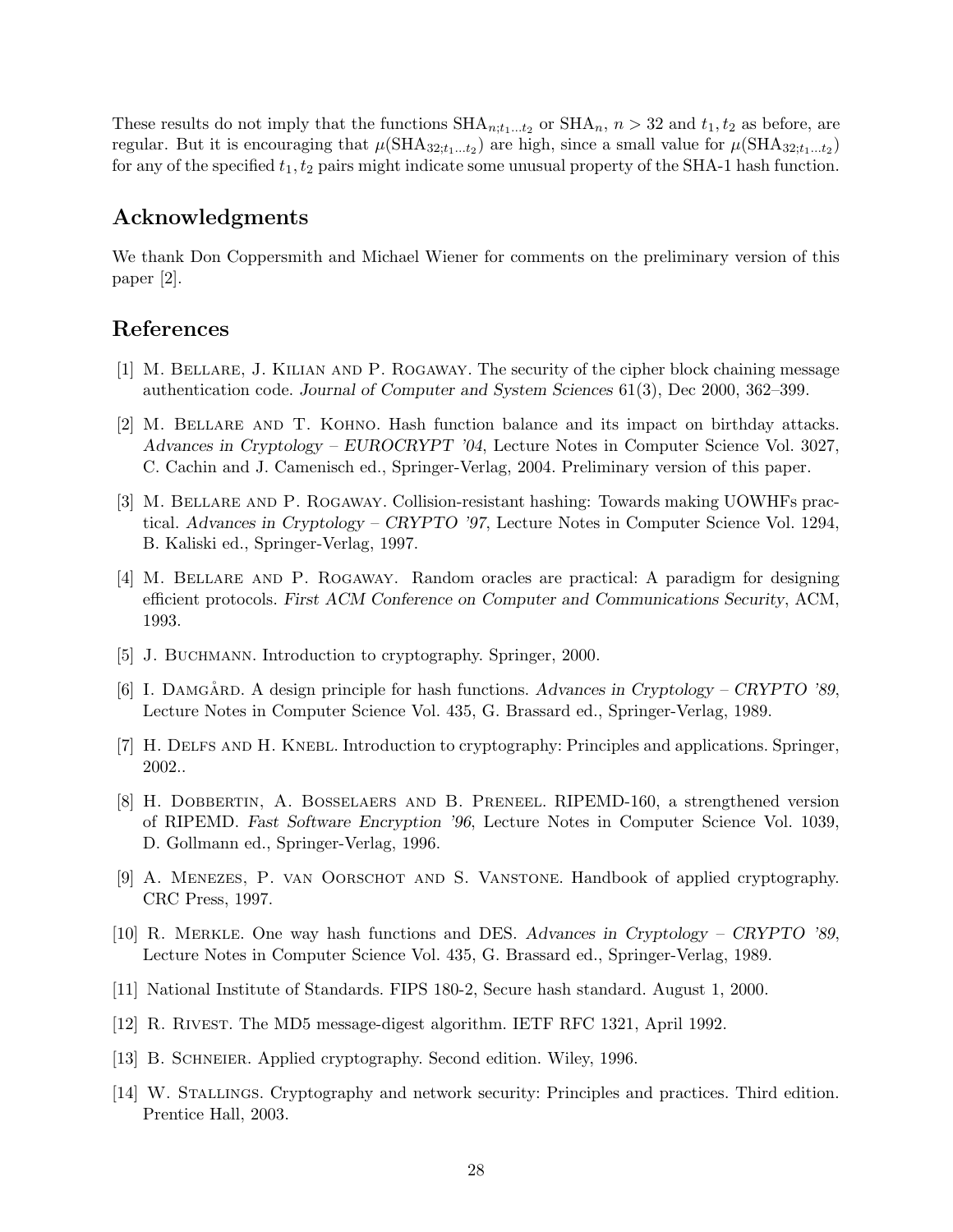```
i \leftarrow 0; found \leftarrow FALSE
    While (found = FALSE) do
     i \leftarrow i+1; x_i \stackrel{\$}{\leftarrow} D; y_i \leftarrow h(x_i)If (\exists j : j < i \& y_i = y_j \& x_i \neq x_j)then found \leftarrow TRUE ; q \leftarrow iEndIf
EndWhile
Return x_i, x_j
```
Figure 4: Extended birthday attack on a hash function h:  $D \to R$ . The attack continues until a collision is found. The number of trials  $q$  is now a random variable.

- [15] D. Stinson. Cryptography theory and practice, First edition. CRC, 1995.
- [16] D. Stinson. Cryptography theory and practice, Second edition. Chapman and Hall/CRC, 2002.
- [17] D. Stinson. Some observations on the theory of cryptographic hash functions. Manuscript, 2004. http://www.cacr.math.uwaterloo.ca/~dstinson/.
- [18] P. van Oorschot and M. Wiener. Parallel collision search with cryptanalytic applications. Journal of Cryptology  $12(1)$ , Jan 1999, 1–28.
- [19] P. Rogaway and T. Shrimpton. Cryptographic hash-function basics: definitions, implications, and separations for preimage resistance, second-preimage resistance, and collisionresistance. Fast Software Encryption '04, Lecture Notes in Computer Science Vol. 3017 , B. Roy and W. Meier ed., Springer-Verlag, 2004.
- [20] G. Yuval. How to swindle Rabin. Cryptologia (3), 1979, 187–190.

# A The expected number of trials to find a collision

There is another metric related to the birthday attack that is of interest. Suppose we do not fix the number of trials a priori, but rather run the attack until it succeeds. We call this the extended birthday attack, and it is depicted in Figure 4. We record the number of trials  $q$  taken to find a collision. This is now a random variable, and we are interested in its expectation. The latter is the expected number of trials to find a collision. We denote it by  $E_h$ .

Given Theorem 6.3, we would expect that  $E_h = \Theta(r^{\mu(h)/2})$ . The following confirms this, providing both upper and lower bounds. The proof is in Section A.1.

**Theorem A.1** Let h:  $D \to R$  be a hash function. Let  $d = |D|$  and  $r = |R|$  and assume  $d \geq 2r \geq 4$ . Assume  $((\sqrt{7}-2)/3) \cdot r^{\mu(h)/2} \geq 2$ . Then

$$
(1/2) \cdot r^{\mu(h)/2} \le E_h \le 72 \cdot r^{\mu(h)/2} \,. \tag{32}
$$

We note however that the bounds are not very good. This metric appears to be harder to analyze, or obtain good bounds for, as compared to the metrics we have considered in Section 6.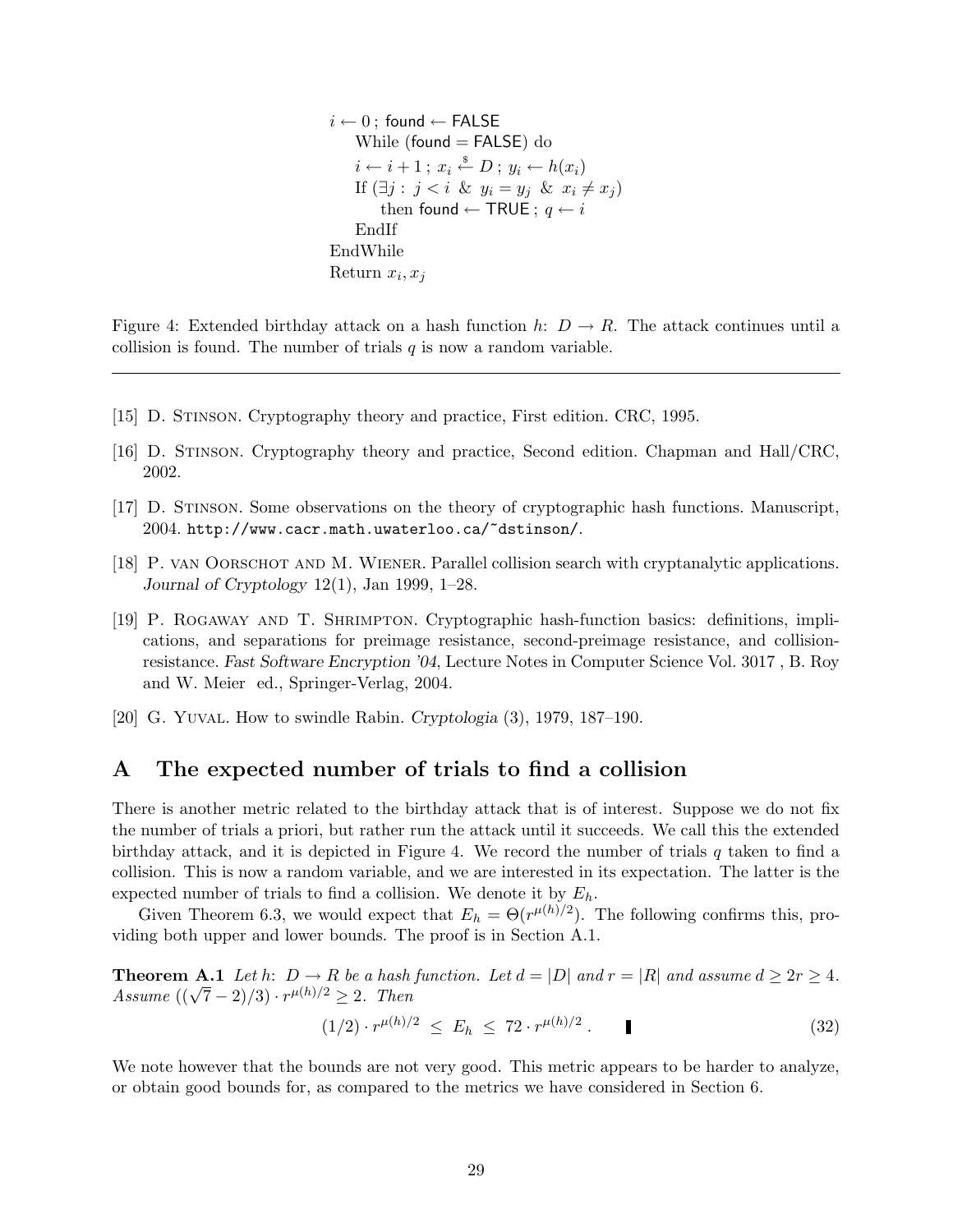#### A.1 Proof of Theorem A.1

We begin by proving the lower bound. Let the random variable  $Y$  denote the number of trials to collision. Let  $D_h(q)$  denote the probability of finding the first collision on the q-th trial. Let  $Q = r^{\mu(h)/2}$ . From the definition of Y:

$$
\mathbf{E}[Y] = \sum_{x=1}^{\infty} x \cdot D_h(x) \ge Q \cdot \sum_{x=Q}^{\infty} D_h(x) = Q \cdot (1 - C_h(Q-1)) \; .
$$

We claim that

$$
C_h(Q-1) < \frac{1}{2} \tag{33}
$$

It follows that

$$
\mathbf{E}[Y] \; \geq \; Q \cdot \frac{1}{2} \; \geq \; \frac{1}{2} \cdot r^{\mu(h)/2} \; ,
$$

as desired. We now justify Equation (33). From the upper bound of Equation (9) of Corollary 6.2 we know that

$$
C_h(Q-1) \ \leq \ {Q-1 \choose 2} \cdot \frac{1}{r^{\mu(h)}} \ = \ \frac{1}{2} \cdot \left( (Q-1)^2 - (Q-1) \right) \cdot \frac{1}{r^{\mu(h)}} \ .
$$

Since  $Q = r^{\mu(h)/2} \ge 2$  by assumption,

$$
(Q-1)^2 - (Q-1) = Q^2 - 3 \cdot Q + 2 < Q^2 = r^{\mu(h)}
$$

and

$$
C_h(Q-1) \; < \; \frac{1}{2} \cdot r^{\mu(h)} \cdot \frac{1}{r^{\mu(h)}} \; = \; \frac{1}{2}
$$

as desired.

For the upper bound, we must be careful since there is an upper restriction on  $q$  in Equation (9) and Equation (7). Fix  $\alpha = (2\sqrt{7}-4)/3$  and  $q = (\alpha/2) \cdot r^{\mu(h)/2}$ . First note that

$$
q = \frac{\alpha}{2} \cdot r^{\mu(h)/2} \leq \alpha \cdot \left(1 - \frac{r}{d}\right) \cdot r^{\mu(h)/2}
$$

since we assume that  $d \geq 2r$  and therefore that  $1 - r/d \geq 1/2$ . This means that we can use Theorem 6.1 with  $\alpha$  and q defined as above. Combining Theorem 6.1 with Lemma 5.3 and the assumptions that  $d \geq 2r$  and  $q = (\alpha/2) \cdot r^{\mu(h)/2} \geq 2$ , we have

$$
C_h(q) \ge \left(1 - \frac{\alpha^2}{4} - \alpha\right) \cdot \binom{q}{2} \cdot \frac{1}{2} \cdot \frac{1}{r^{\mu(h)}} \ge \left(1 - \frac{\alpha^2}{4} - \alpha\right) \cdot q^2 \cdot \frac{1}{8} \cdot \frac{1}{r^{\mu(h)}}.
$$

Replacing q with  $(\alpha/2) \cdot r^{\mu(h)/2}$  we get

$$
C_h(q) \ge \left(1 - \frac{\alpha^2}{4} - \alpha\right) \cdot \left(\frac{\alpha}{2} \cdot r^{\mu(h)/2}\right)^2 \cdot \frac{1}{8} \cdot \frac{1}{r^{\mu(h)}} = \frac{1}{32} \cdot \left(\alpha^2 - \frac{\alpha^4}{4} - \alpha^3\right) \,. \tag{34}
$$

Now consider the following experiment that repeatedly runs the birthday attack, using  $q = (\alpha/2)$ .  $r^{\mu(h)/2}$  trials, until a collision is found: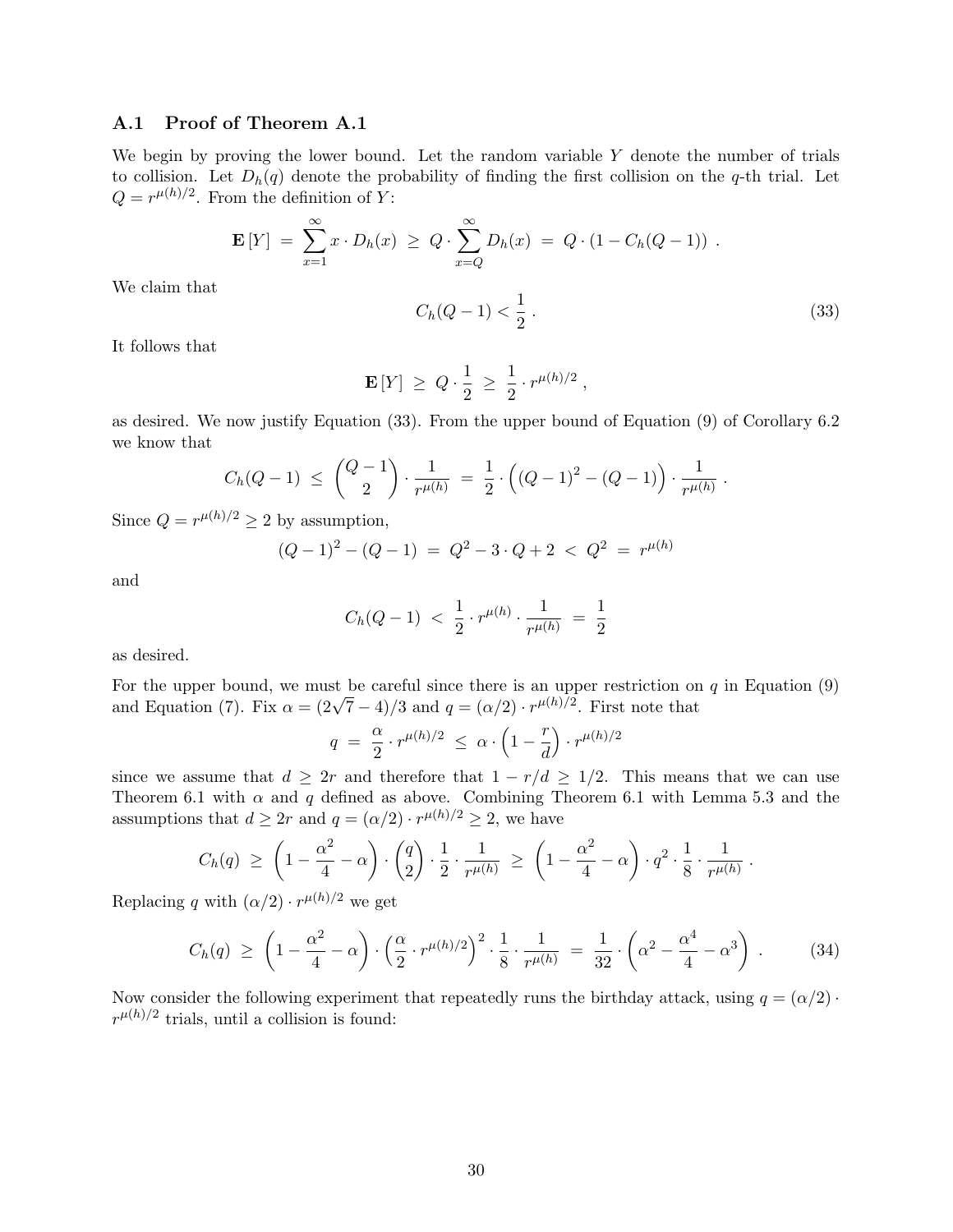For 
$$
j = 1, 2, \ldots
$$
 do\nFor  $i = 1, \ldots, q$  do\nPick  $x_{q(j-1)+i}$  at random from the domain of  $h$ \n $y_{q(j-1)+i} \leftarrow h(x_{q(j-1)+i})$ \nIf  $\exists k$  such that  $q(j-1) < k < q(j-1) + i$  and  $y_{q(j-1)+i} = y_k$  but  $x_{q(j-1)+i} \neq x_k$  then\nreturn  $x_{q(j-1)+i}, x_k$  // collision found in this block of  $q$  trials\nEndF or\nEndFor

Let the random variable A denote the number of trials to success in the above experiment. We claim that

$$
\mathbf{E}\left[Y\right] \leq \mathbf{E}\left[A\right] \tag{35}
$$

and

$$
\mathbf{E}\left[A\right] \leq \frac{q}{C_h(q)}\,,\tag{36}
$$

and combining with Equation (34), it follows that

$$
\mathbf{E}\left[Y\right] \ \leq \ \frac{q}{C_h(q)} \ \leq \ \frac{(\alpha/2) \cdot r^{\mu(h)/2}}{(1/32) \cdot (\alpha^2 - (\alpha^4/4) - \alpha^3)} \ < \ 72 \cdot r^{\mu(h)/2} \ ,
$$

giving the upper bound in the theorem statement.

To prove Equation  $(35)$  it is sufficient to note that, for any random tape  $T$ ,

$$
Y(T) \leq A(T)
$$

since any collision in the above experiment is immediately a collision for the birthday attack in Figure 1.

To prove Equation (36), consider each inner loop of the above experiment an independent Bernoulli trial, and let Z denote the expected number of Bernoulli trials (inner loop executions) to collision. Since each inner loop has a success probability  $C_h(q)$ , standard results tell us that

$$
\mathbf{E}\left[Z\right] \leq \frac{1}{C_h(q)}\,. \tag{37}
$$

Let  $F(i)$  denote the probability that the first collision in the above experiment occurs on the *i*-th trial. Let  $G(j)$  denote the probability that the first collision is found in the j-th execution of the inner loop in the above experiment. Then

$$
\mathbf{E}[A] = \sum_{i=1}^{\infty} i \cdot F(i)
$$
  
= 
$$
\sum_{j=1}^{\infty} \sum_{i=1}^{q} (q \cdot (j-1) + i) \cdot F(q \cdot (j-1) + i)
$$
  

$$
\leq q \cdot \sum_{j=1}^{\infty} \left( j \cdot \sum_{i=1}^{q} F(q \cdot (j-1) + i) \right)
$$